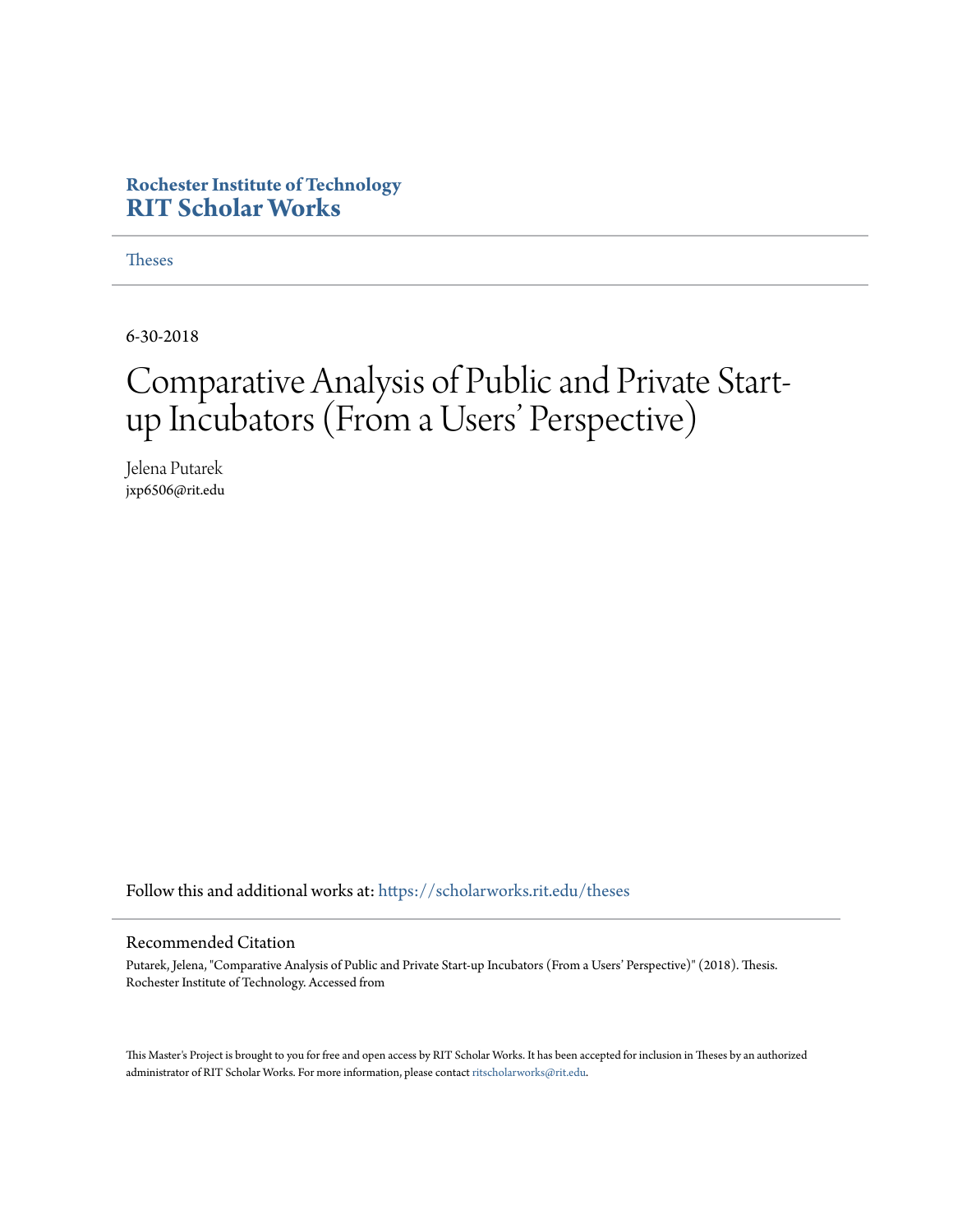# $R \cdot I \cdot T$

# **Comparative Analysis of Public and Private Start-up Incubators (From a Users' Perspective)**

By

Jelena Putarek

A Capstone Project Submitted in Partial Fulfillment of the Requirements for the Degree of Master of Science in Service Leadership and Innovation

> Department of Service Systems College of Applied Science and Technology

Rochester Institute of Technology-Croatia Zagreb, Croatia June 30, 2018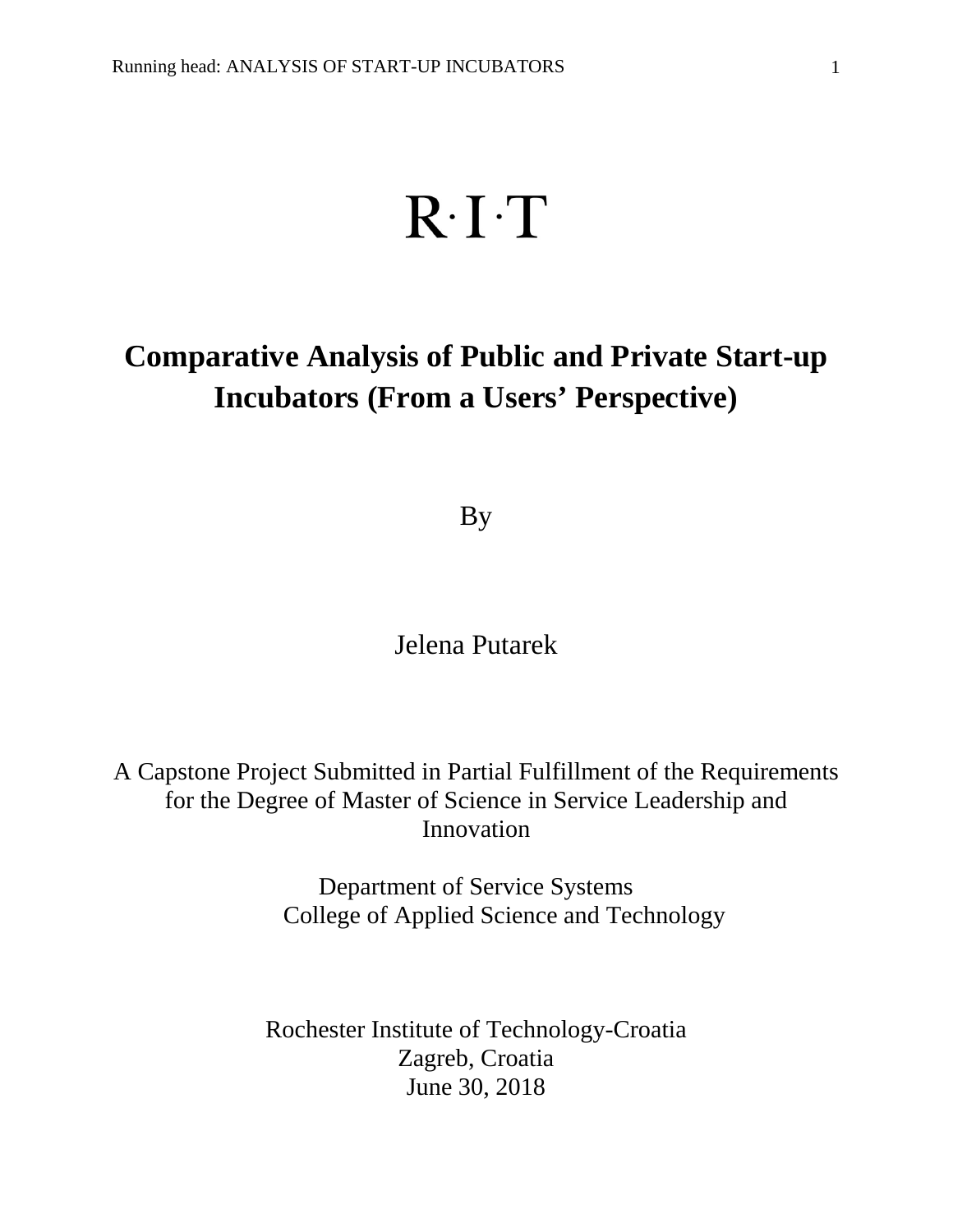# **Committee Approval:**

**Jennifer Matic** Date

Capstone Advisor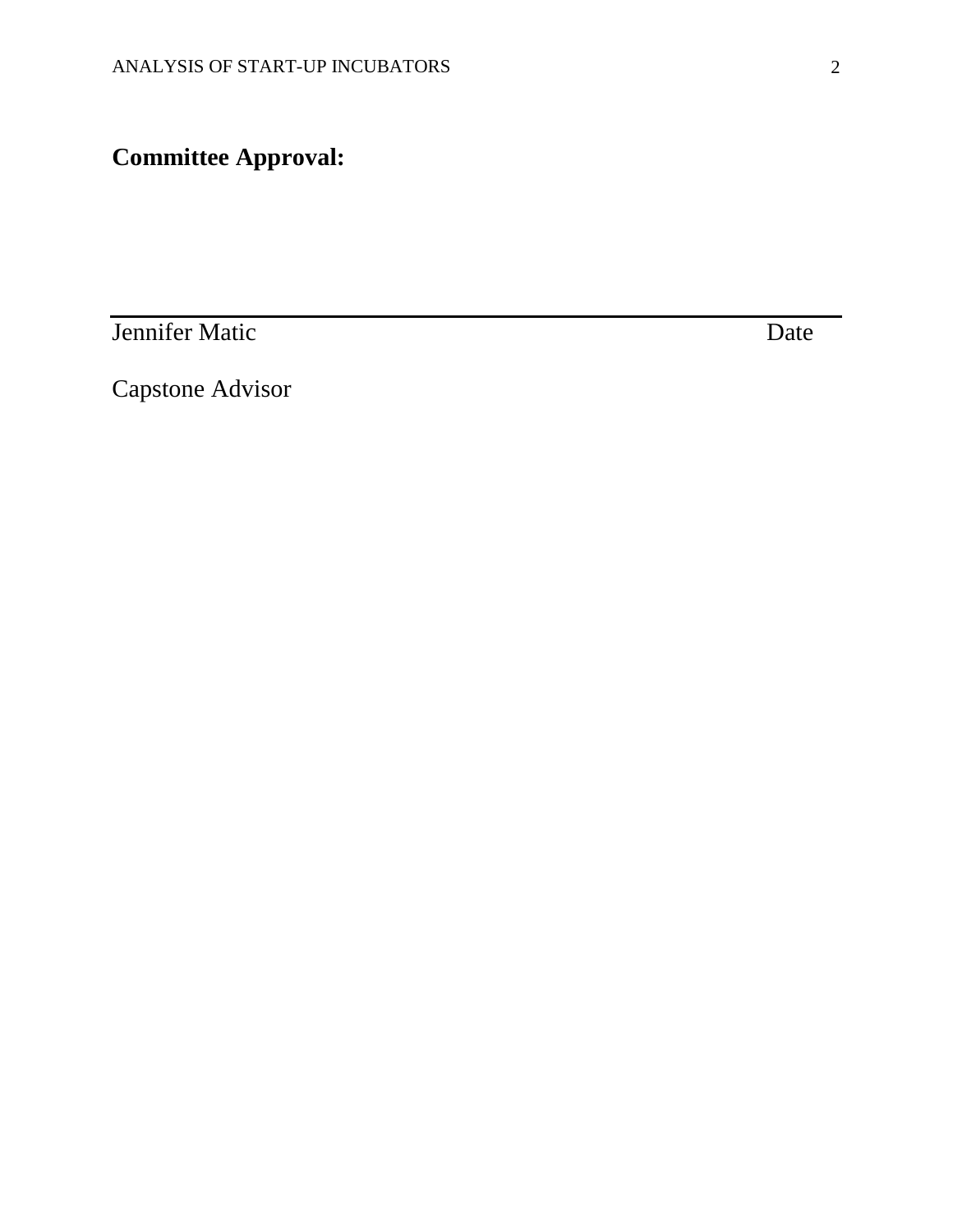#### Abstract

The emergence of technologically oriented small business ventures referred to as start-ups has brought in another global trend, the emergence of start-up incubators. Although business incubators have been present since the 1950's, their importance has never been greater. Local governments, as well as private entities, have recognized the importance of business incubation as a driving force of innovation and the economy as a whole. This qualitative study is focused on examining experiences of tenants located in two start-up incubators in the city of Zagreb – public Tehnološki Park Zagreb – The Technology Park Zagreb incubator, and privately owned Zagrebački Inkubator Poduzetništva – Zagreb Entrepreneurship Incubator. Examining and comparing the two Zagreb incubators provided insight on the quality of services and support that are offered to Zagreb start-ups, while taking their tenants' expectations into account, as well as their motivations for joining. The goal of this study was to gain deeper understanding of the process of incubation in two Zagreb start-up incubators, as well as to examine possibilities for further improvements of their programs.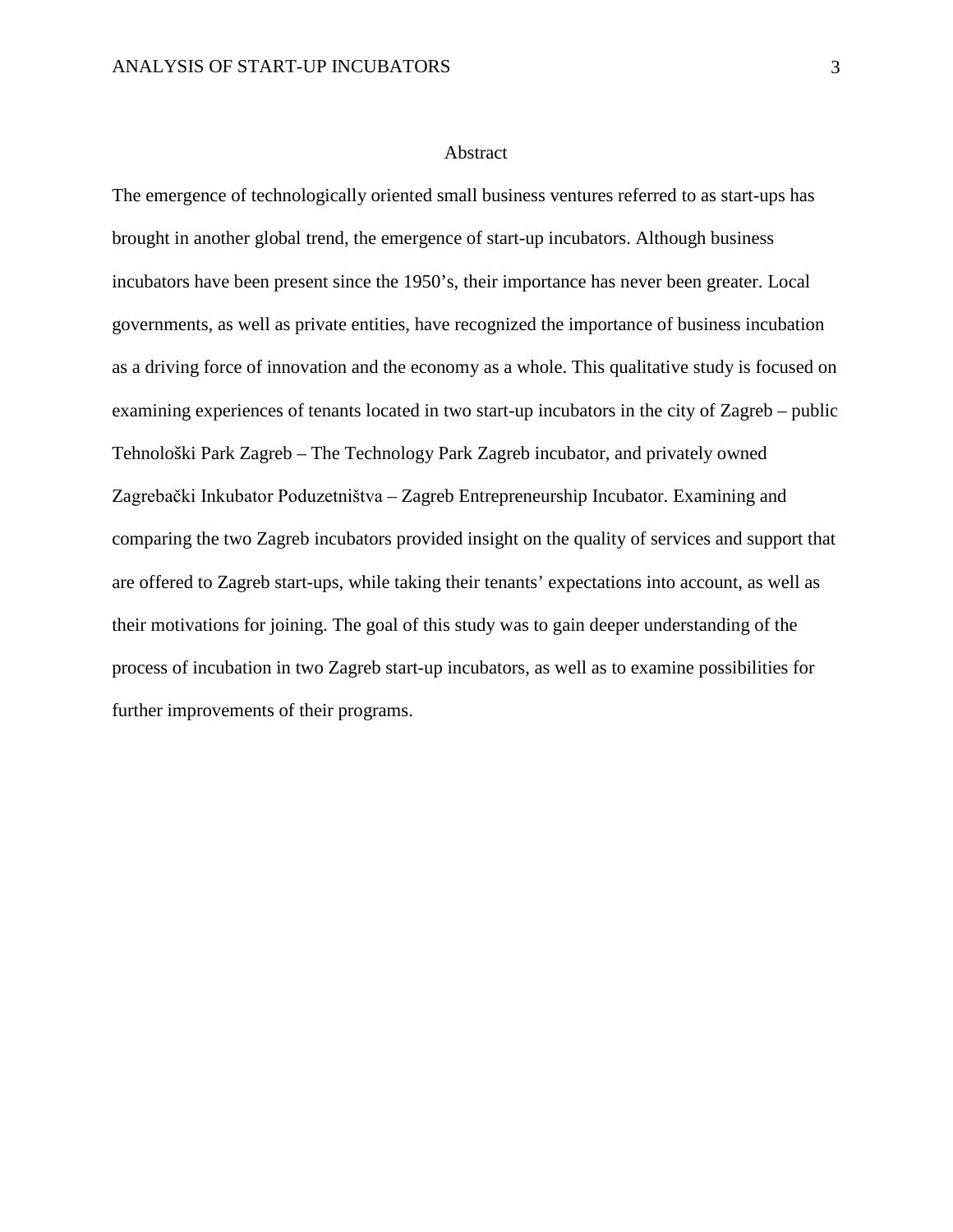### **Table of Contents**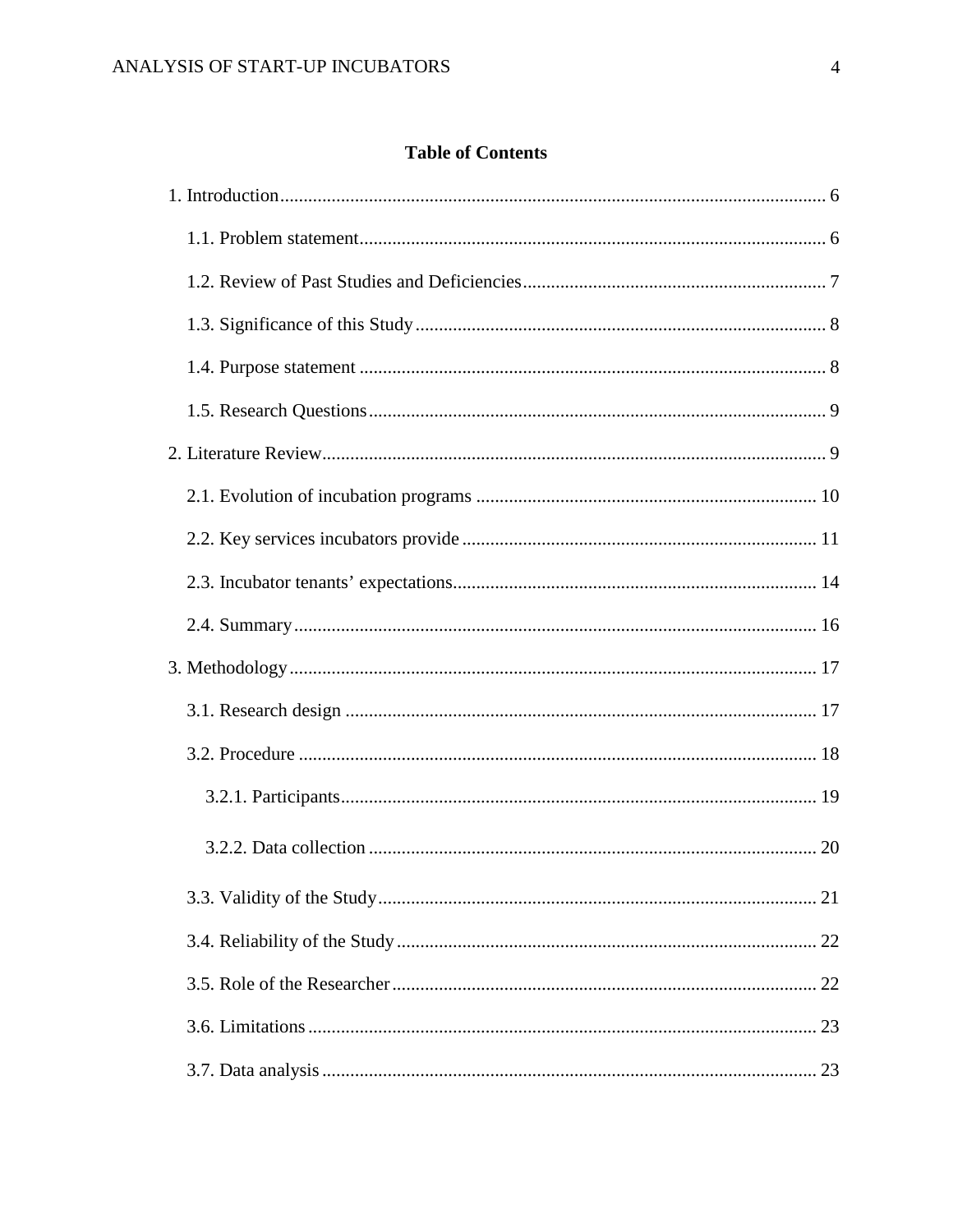| 4.2. Services and support provided in Zagreb's start-up incubators 26 |  |
|-----------------------------------------------------------------------|--|
|                                                                       |  |
|                                                                       |  |
|                                                                       |  |
|                                                                       |  |
|                                                                       |  |
|                                                                       |  |
|                                                                       |  |
|                                                                       |  |
|                                                                       |  |
|                                                                       |  |
|                                                                       |  |
|                                                                       |  |
|                                                                       |  |
|                                                                       |  |
|                                                                       |  |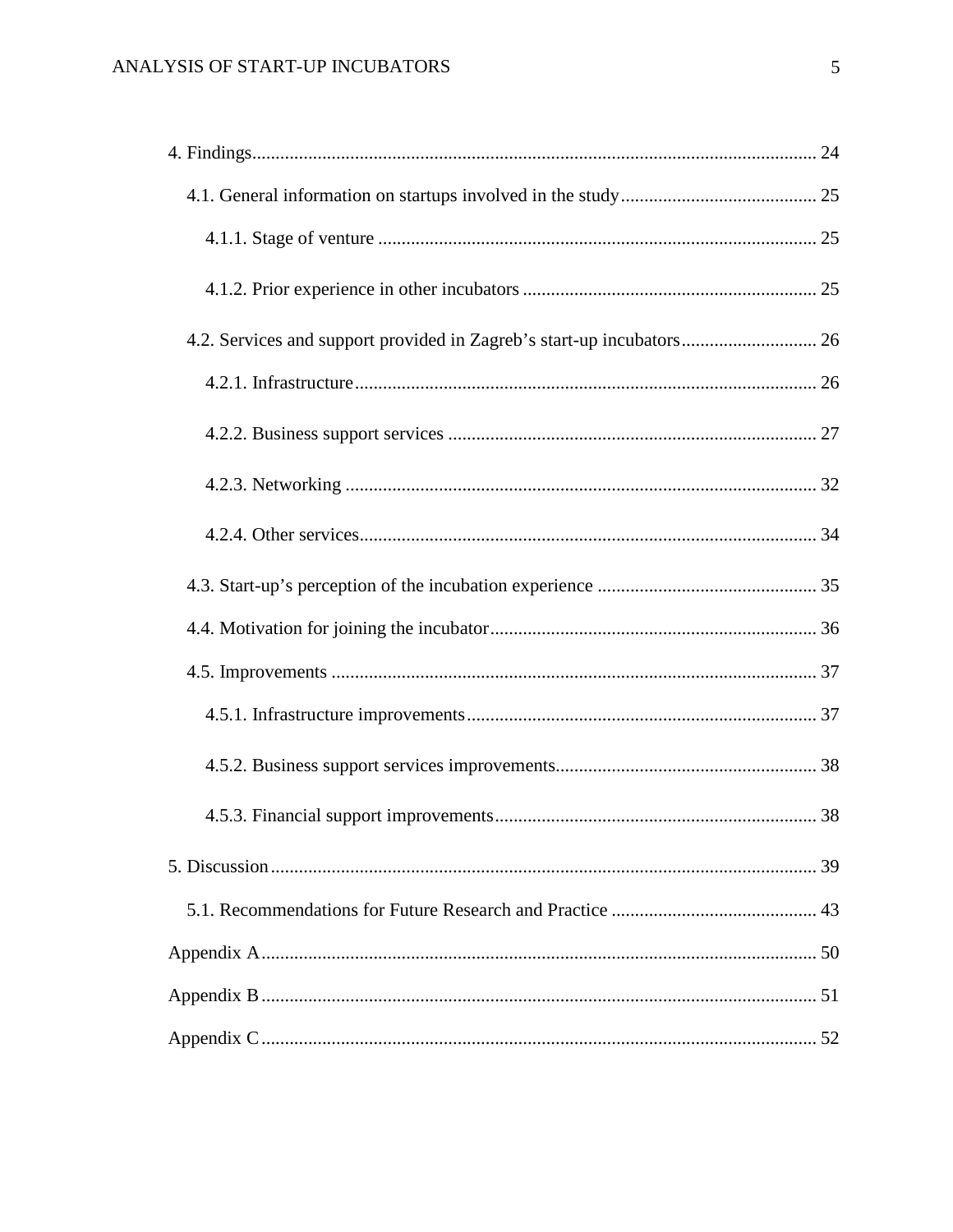#### <span id="page-6-0"></span>**1. Introduction**

In the past few years, the term start-up has been used with increasing frequency to describe young business ventures that are usually technologically oriented (Robehmed, 2013). Young entrepreneurs face a lot of challenges and difficulties while starting their companies for the first time. Start-up incubators are devices used by these entrepreneurs "to assist in the start-up and early development stage of their firms by providing workspace (on preferential and flexible terms), shared facilities and a range of business support services" (OECD, 2010, p.1). Range of services these institutions provide vary depending on the type of tenants they cater to, available resources and funding, as well as geographical region and specific policies of different countries (Ayatse, Kwahar, & Iyortsuun, 2017, p. 1-2). This study explored the scope of services and support Zagreb incubators provide to their tenants using a qualitative approach.

#### <span id="page-6-1"></span>**1.1. Problem statement**

Young entrepreneurs in Zagreb are facing the same problems and challenges as their global peers, while starting their business ventures. In Zagreb, they have two start-up incubators at their disposal – one of them is public (Tehnološki park Zagreb – The Technology Park Zagreb) and one of them is private (Zagrebački Inkubator Poduzetništva – Zagreb Entrepreneurship Incubator). Conducting a qualitative study through interviews with representatives of Zagreb start-up companies that use these services provided a deeper understanding of business incubation options offered to Zagreb start-ups. This study also examined the perceived quality of support and services that Zagreb public and private start-up incubators have to offer to their users.

Examining and comparing the quality of support and services of Zagreb public and private start-up incubators shed light on similarities and differences in their approaches. It also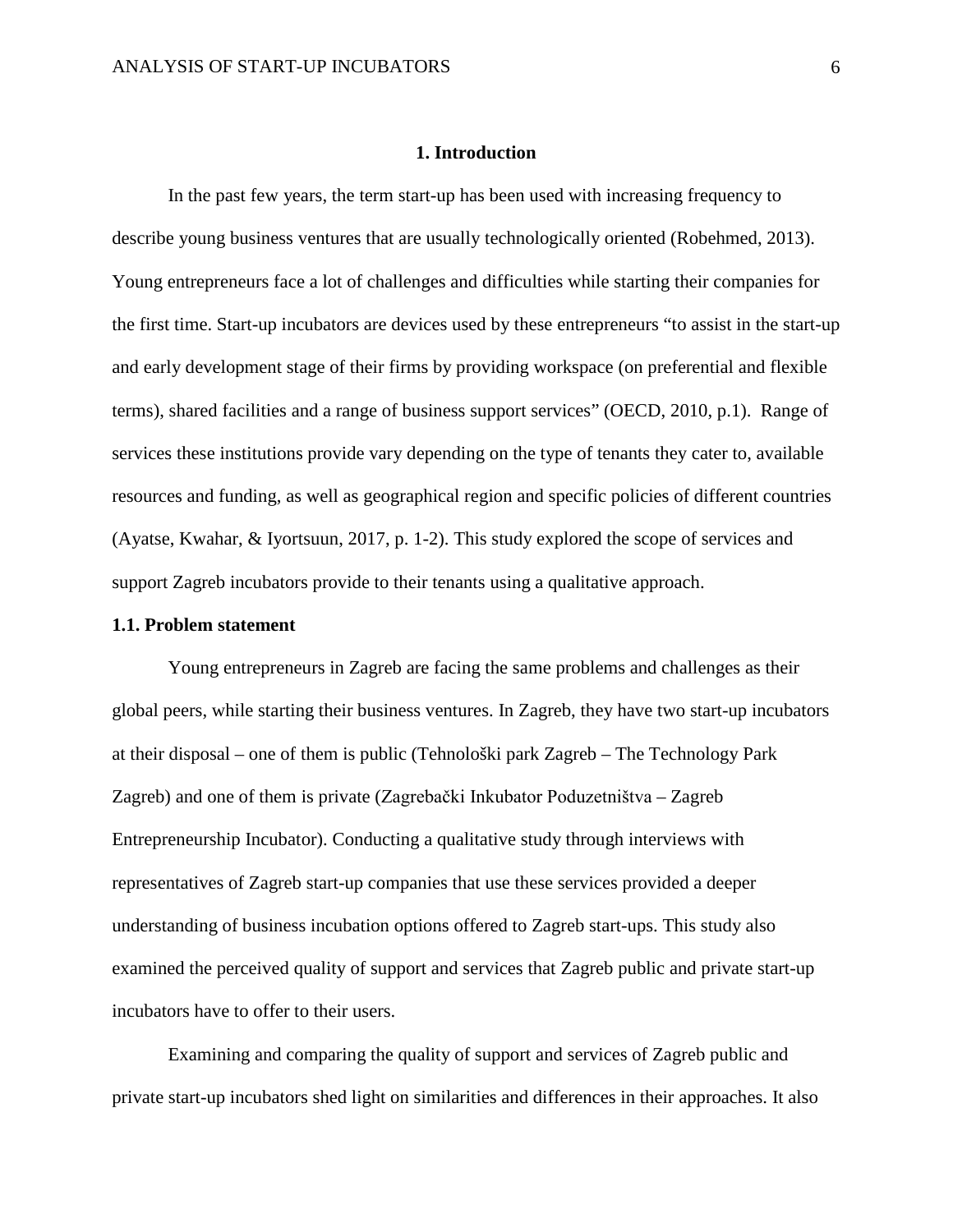offered insight into young entrepreneurs' levels of satisfaction with what is at their disposal, and the possibilities for further improvements, as well as their motivations for joining start-up incubation programs.

#### <span id="page-7-0"></span>**1.2. Review of Past Studies and Deficiencies**

Interest in the topic of business incubation has been growing as business incubators have been recognized worldwide as a valuable asset for coaching and growing young business ventures. Theodorakopoulos, Kakabadse, and McGowan (2014) found that research in this domain, while growing steadily, is still struggling with "definitional incongruence, descriptive accounts, fragmentation, and lack of strong conceptual grounding" (p. 602).

Tavoletti (2011) points out that there are no clear guidelines for establishing business incubators, and puts emphasis on the importance of such guidelines:

Such guidelines are urgently needed because there is increasing evidence in the literature that despite many successful cases and public policies supporting business incubation, most of business incubators are not successful at all and serious doubts have emerged about the general effectiveness of business incubation. (p. 423)

On the other hand, Ayatse, Kwahar, and Iyortsuun (2017)'s review of business incubator studies states: "evidence shows that the incubation process improves firm performance" (p. 10).

Categories of services business incubators provide to young business ventures found in previous studies can be summed up in three broad categories: infrastructure (Arlotto, Sahut, & Teulon, 2011, p. 346; Carvalho & Galina, 2015, p. 258; Chan & Lau, 2005, p. 1227), business support/services (Caiazza, 2013, p. 1062; Carvalho & Galina, 2015, p. 259; Deák & Podmetina, 2013, p. 3), and access to networks/networking (Carvalho & Galina, 2015, p. 260; Deák & Podmetina, 2013, p. 3; Pettersen, Aarstad, Høvig, & Tobiassen, 2016, p. 2).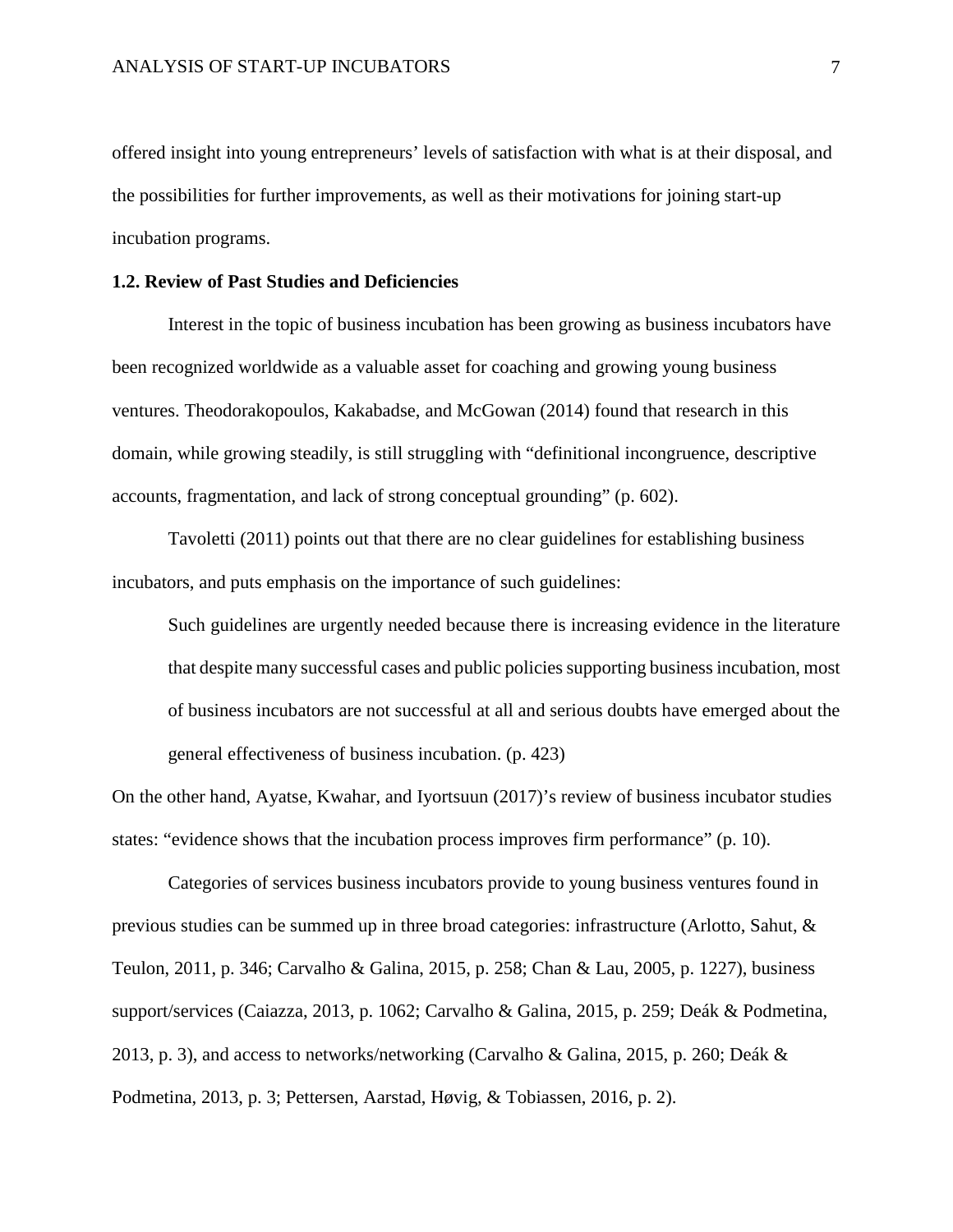Previous studies that address the effectiveness of business incubation and services incubators provide are based on interviewing business incubator's managers (Al-Mubaraki & Busler, 2014; Al-Mubaraki, Muhammad, & Busler, 2015; Anderson & Al-Mubaraki, 2012; Carvalho & Galina, 2015; Himanen, Au, & Margulies, 2011; Isabelle, 2013) and tenants of business incubators (Arlotto, Sahut, & Teulon, 2011; Chan & Lau, 2005; Deák & Podmetina, 2013; Himanen et al., 2011; Pettersen et al., 2016). Methodology approach that is predominately used is qualitative (Al-Mubaraki et al., 2015; Anderson & Al-Mubaraki, 2012; Carvalho & Galina, 2015; Chan & Lau, 2005; Deák & Podmetina, 2013; Himanen et al., 2011; Pettersen et al., 2016). Previous research shows that a qualitative research approach has proven to be successful in examining and defining the scope of services business incubators provide. Studies that focused on interviewing business incubator tenants yielded more detailed and comprehensive results. A lack of research on business incubators in Central Europe is noticeable.

#### <span id="page-8-0"></span>**1.3. Significance of this Study**

There has not been a study of this type conducted in Zagreb or Croatia in general. Considering that start-up incubators are accepted as efficient tools for helping young entrepreneurs develop their business ideas worldwide, conducting this study in Zagreb will provide insight into quality of services provided in the city of Zagreb.

#### <span id="page-8-1"></span>**1.4. Purpose statement**

The purpose of this study is to explore how public and private start-up incubators are providing services and support to their users in Zagreb. The objective of this study is a deeper understanding of possible similarities and differences of approaches, and perceived quality of content that Zagreb public and private start-up incubators offer through the eyes of their users.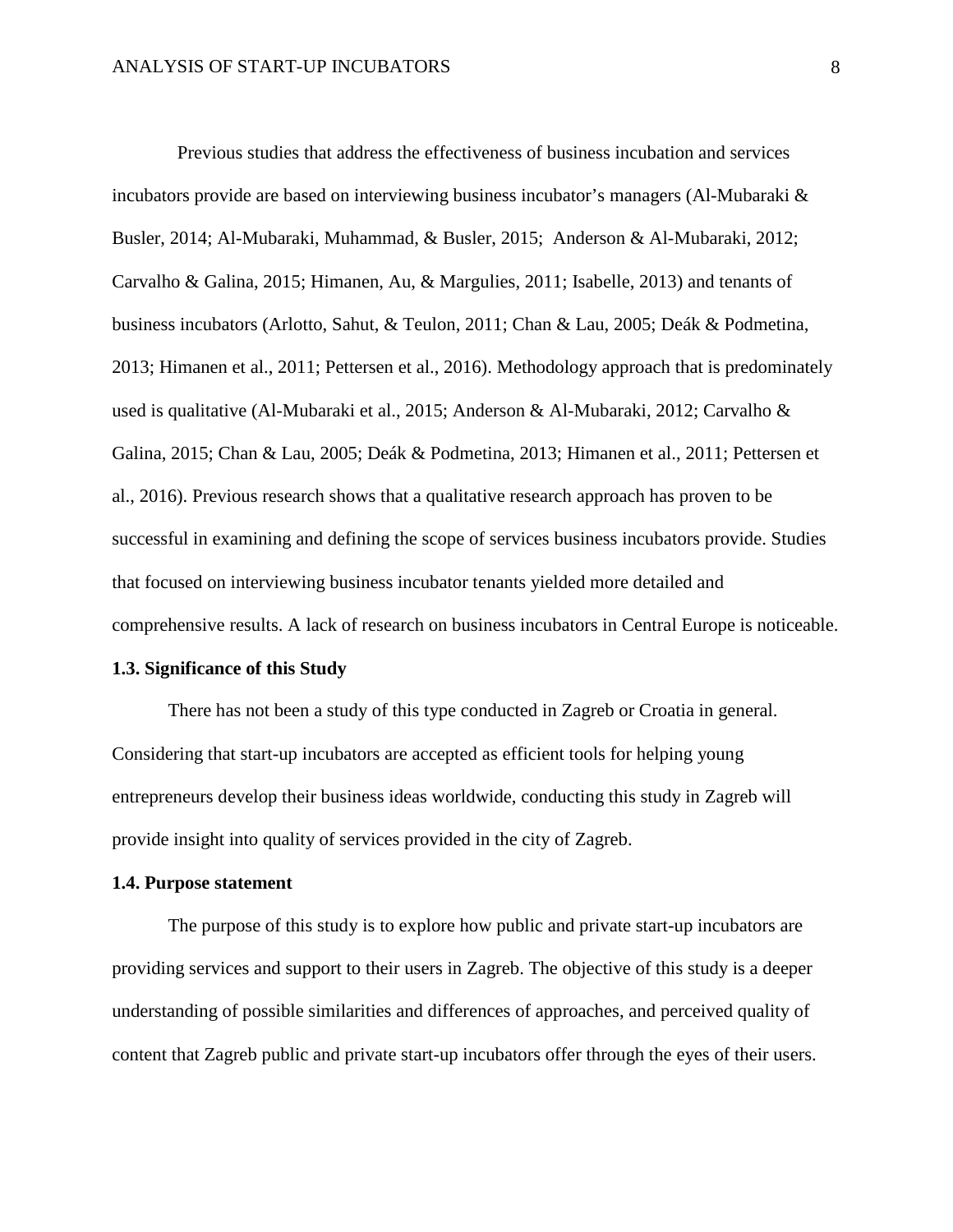#### <span id="page-9-0"></span>**1.5. Research Questions**

The main research question this study addresses is:

What are the differences and similarities of services and support that public and private start-up incubators provide to their users in Zagreb?

Additional research questions are:

- 1. How do users of public and private start-up incubators in Zagreb perceive support and services provided to them?
- 2. What motivated Zagreb start-up's to join a start-up incubator?
- 3. What further improvements could be made in the way public and private incubators in Zagreb provide services and support to their users?

#### **2. Literature Review**

<span id="page-9-1"></span>Start – up incubators are recognized by different names in the literature. The two most commonly used terms are business incubators (Al-Mubaraki & Busler, 2014; Caizza, 2014; Carvalho & Galina, 2015; Phan, Siegel, & Wright, 2005) and technology incubators (Chan & Lau, 2005; Mian, Lamine, & Fayolle 2016; OECD, 2010; Sherman, 1999). The idea of business incubation is not new. The first modern business incubator was established in 1959 in New York (Industrial Center in Batavia) (Isabelle, 2013, p. 17; Mian et al., 2016, p. 1), while the first modern research park was established in California in 1951 (The Stanford Research Park) (Mian et al., 2016, p.1).

Phan, Siegel, and Wright (2005) define business incubators as "property-based organizations with identifiable administrative centers focused on the mission of business acceleration through knowledge agglomeration and resource sharing" (p. 167). They especially underline the embryonic nature of those facilities, since that they are often established by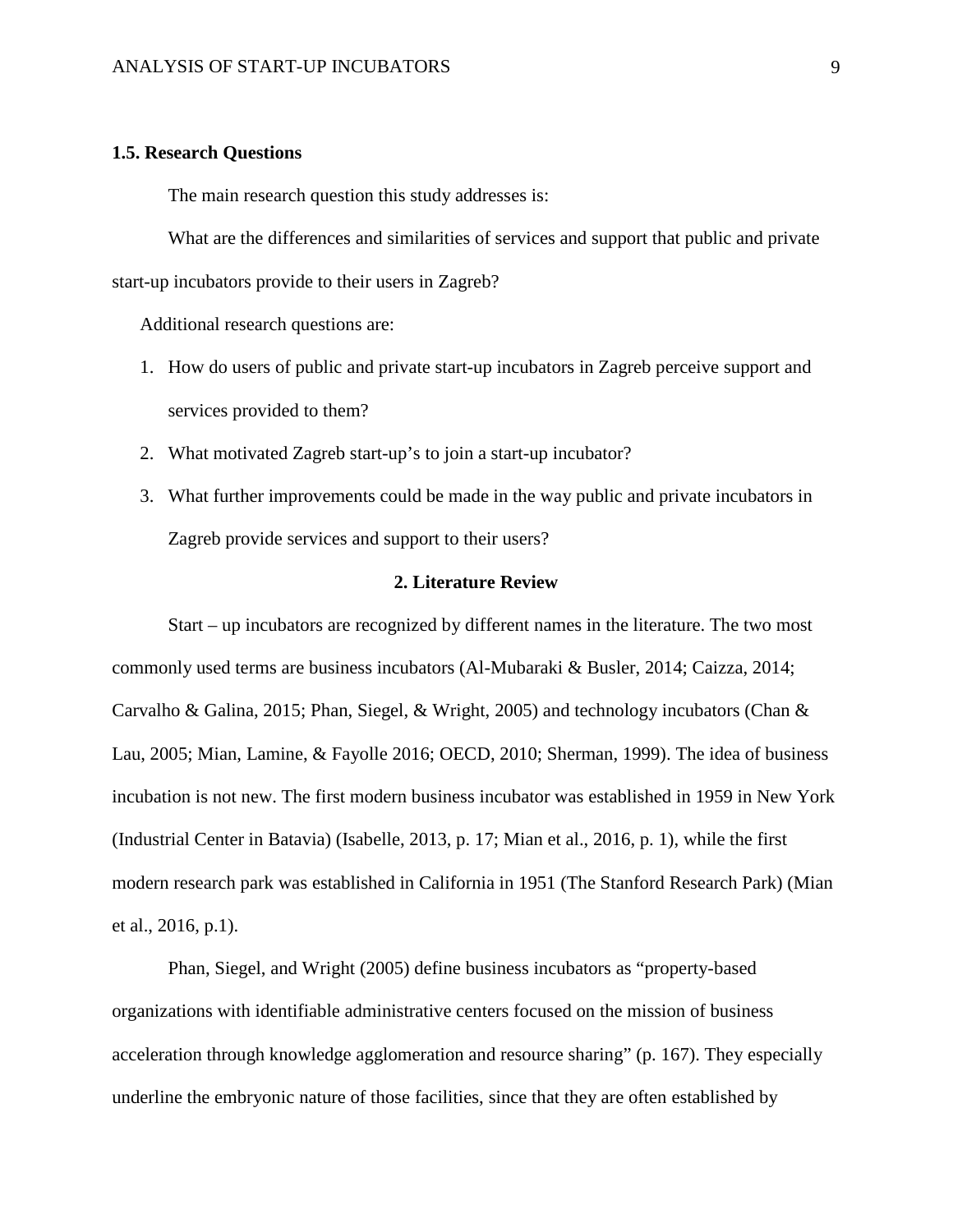universities and governments, which are non-profit entities (Phan et al., 2005, p. 168). In most cases incubators are the result of private-public partnerships; however, some smaller portion is privately owned (Tavoletti, 2013, p. 424).

Phan et al. (2005) recognized incubators as distinct organizations within the technological entrepreneurial value chain "whose activities are linked by the successive transformation of resource and knowledge inputs to marketable outputs in the period leading to and shortly after the creation of a new firm" (p. 170). Governments, corporations, and universities worldwide recognized the importance of business incubation as a way of "laying the foundations for new wealth creating industries" (Mian et al., 2016, p.1) in order to "enhance economic development and create jobs" (Isabelle, 2013, p. 16).

#### <span id="page-10-0"></span>**2.1. Evolution of incubation programs**

Since the first incubator in Batavia was founded in the 50's, a lot has changed in the way organizations approach business incubation. Sherman (1999) identified three major types of incubation programs: empowerment, technology, and mixed-use (Sherman, 1999, p. 119). Empowerment incubators foster growth in high unemployment areas, technology incubators are supporting technology firms and are usually associated with major universities, while mixed-use incubators encourage the growth of all kinds of businesses (manufacturing and construction firms, wholesale, distribution, mail order and professional services) (Sherman, 1999, p. 119). Similar to Sherman (1999), Al-Mubaraki, Muhammad, and Busler (2015) identified three incubator categories according to their goals: "economic development incubators, technology commercialization incubators and entrepreneurship incubators" (p. 6).

According to Mian, Lamine, and Fayolle (2016) development of the model of business incubation has gone through three phases or waves: in the first wave, incubator programs aimed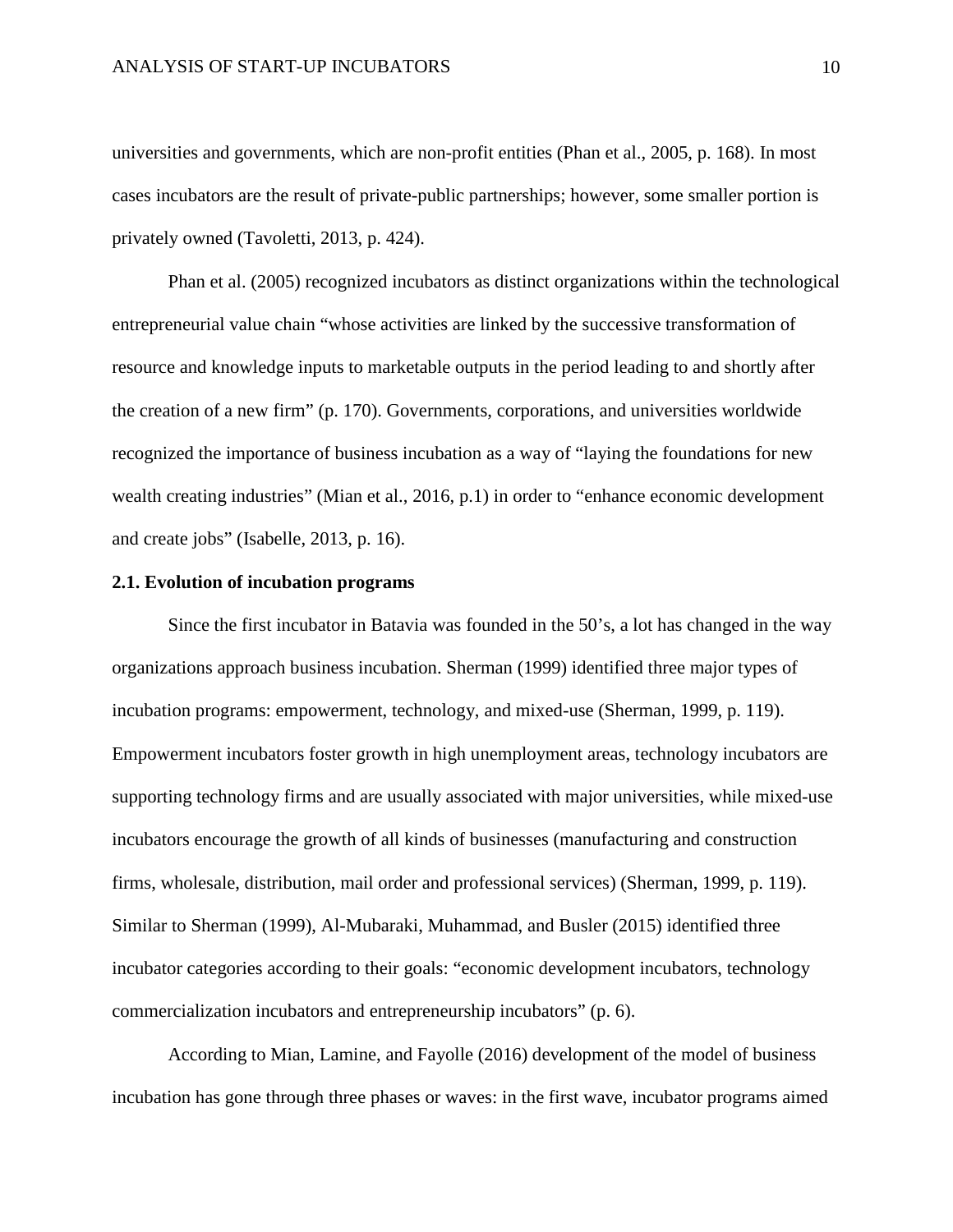at economic restructuring and job creation, by offering affordable space and shared services; the second wave was characterized by the research/science park model that operates as a network commercialization enabler, focusing on value-adding services such as counseling, skill enhancement, and networking; the third wave is characterized by multi – purpose mixed use science and research parks, specialized incubators, innovation centers, and accelerators.

Carvalho and Galina (2015) took a similar approach to the evolution of business incubation models. The first generation of incubators is described as a supply of infrastructure and space, while the second generation is more technology and coaching oriented. The third generation of incubators presents "a full variety of services directed for development of knowledge-based businesses" and also supports businesses "in a process of internationalization", while the fourth, Dot.com generation, reveals a "strong venture capital orientation and shorter incubation periods" (Carvalho & Galina, 2015, p. 258).

Over time, business incubators evolved from simple providers of development services for new businesses, into tools that "promote a diversified industrial base for regional economies, stimulate job creation, and development of technology clusters" (Caiazza, 2013, p. 1062). The end goal of every incubation program is to achieve "economic development, innovation, technology transfer, and fostering entrepreneurship" (Al- Mubaraki & Busler, 2014, p. 49).

#### <span id="page-11-0"></span>**2.2. Key services incubators provide**

Incubators offer two types of benefits to their tenants: tangible and intangible. Key services of a business incubator can be summarized as follows:

1. Infrastructure. Business incubators provide basic structural resources (Chan & Lau, 2005, p. 1227), such as inexpensive office space and sharing resources (Arlotto et al., 2011, p. 346; Carvalho & Galina, 2015, p. 258), and small workshops and premises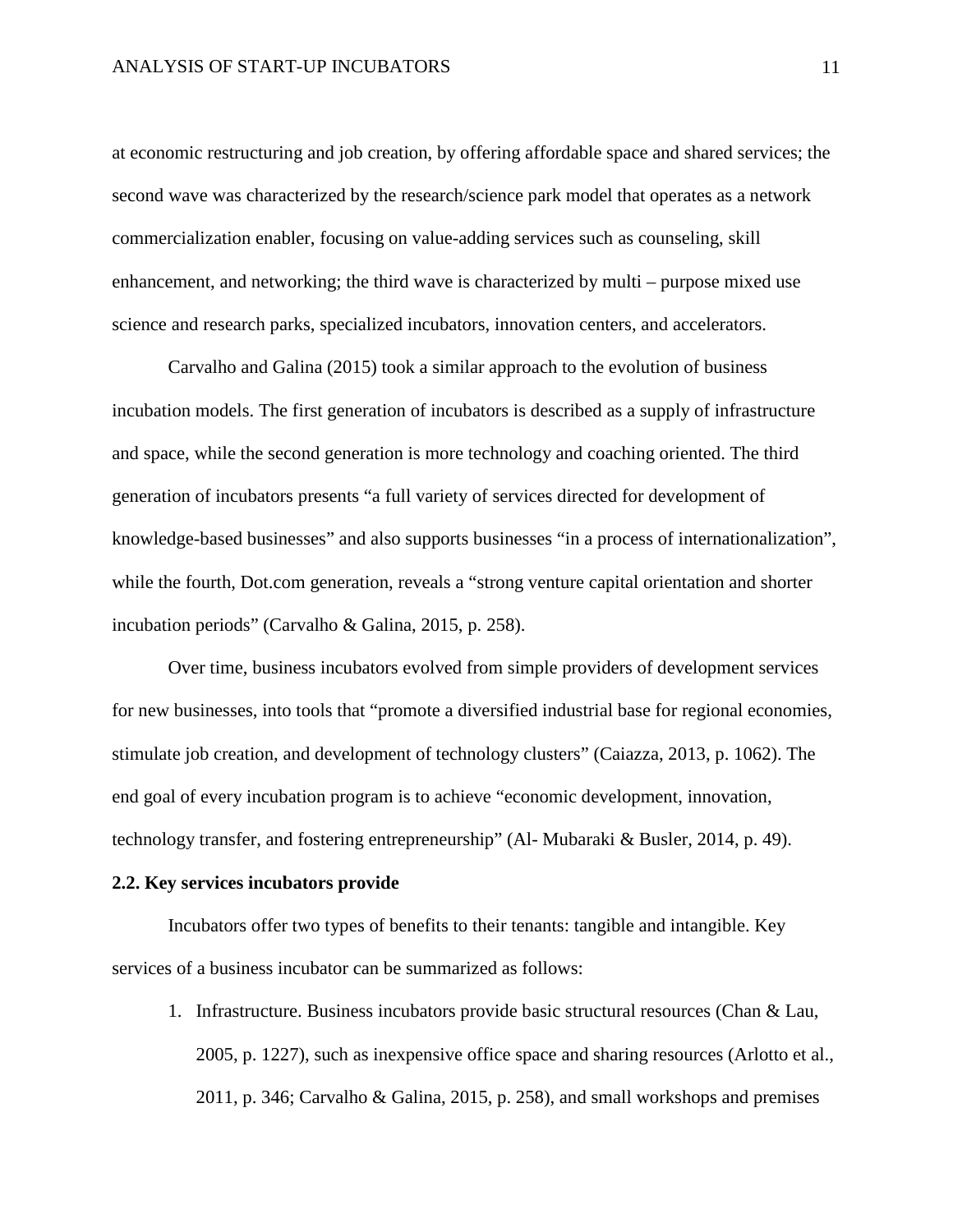for prototyping or small-scale production (Deák & Podmetina, 2013, p. 3). They also offer services like reception, secretarial services, parking and meeting rooms (Carvalho & Galina, 2015, p. 258; Deák & Podmetina, 2013, p. 3).

- 2. Business support/services. Business incubators provide knowledge based services (Carvalho & Galina, 2015, p. 259), like coaching and training to their tenants (some incubators have in-house coaches, some hire outside coaches). Some incubators organize frequent group training sessions, while some go for a more personalized approach for individual tenants (Deák & Podmetina, 2013, p. 3). Coaching is identified as one of the key elements that "accelerates tenants learning skills and development processes" (Carvalho & Galina, 2015, p. 259). Incubators also help companies to "prepare their business plans, provide legal assistance, and advice for drafting licensing agreements aimed at protecting intellectual property rights" (Caiazza, 2013, p. 1062).
- 3. Access to networks/networking. Incubators provide access to internal networks among tenants, as well as external networks that are facilitated by the incubator (Pettersen et al., 2016, p. 2). Networking offered by incubators includes a range of professional business services like consulting firms and insurance companies. They also provide access to universities and academic networks, potential investors, and encourage cooperation between their tenants (Deák & Podmetina, 2013, p. 3). Networking allows companies to "benchmark with their peers", share experiences and useful tips, "catch inspiration" and "develop common ideas that will benefit the regional system for innovation and the end – users of incubation" (Carvalho  $\&$ Galina, 2015, p. 260). Access to potential investors is crucial for young start-up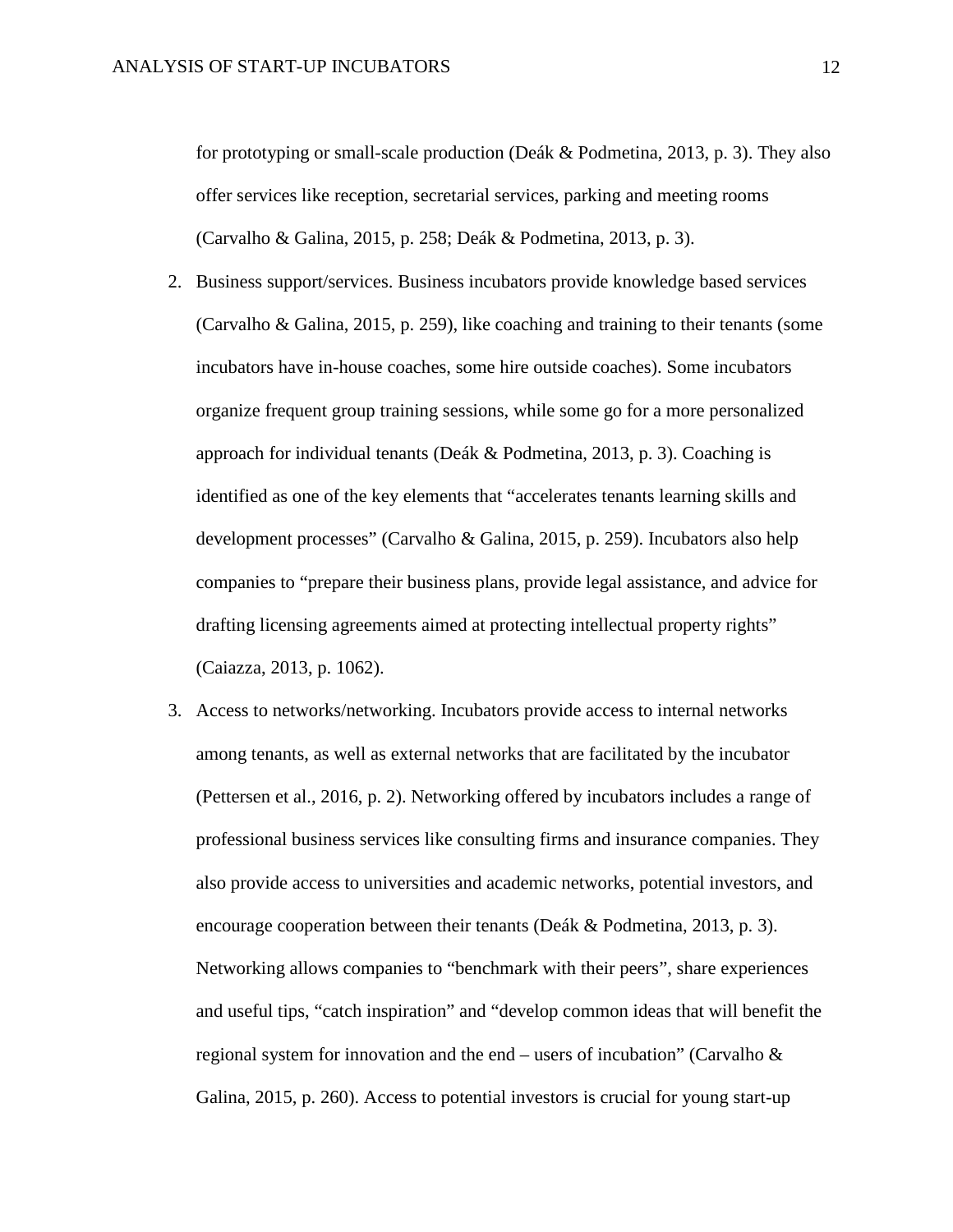companies, while "pilot customers provide feedback on products and technology and help define the potential market and target customers" (Pettersen et al., 2016, p. 6).

Carayannis and von Zedtwitz (2005) identified five defining services of incubation business models: access to physical resources, office support, access to financial resources, entrepreneurial start-up support, and access to networks (p. 104). They argue that organizations that provide less than five of the stated services should not be considered incubators (Carayannis & von Zedtwitz, 2005, p. 105).

Naturally, the quality and the extent of services incubators provide vary and are dependent on numerous factors. Anderson and Al-Mubaraki (2012) show in their case study of The Gateway Innovation center in Escondido, how a lack of planning, expertise, and due diligence can contribute to incubator failure. Even though the local government was supporting the project, most of the key factors were ignored. The project eventually failed to attract start-ups because physical resources were lacking, there was no clear strategy how to run a business incubator, and staff had no experience in supporting young developing businesses (Anderson & Al-Mubaraki, 2012, p. 213).

Al-Mubaraki and Busler (2014) indicated that the success of an incubator is highly dependent on "clear objectives, incubators location, and access to services, employment creation, and economic development strategy" (p. 47). Sherman (1999) especially emphasized: "the success of an incubated business depends on the degree to which incubation staff understand and cater to their clients' needs" (p. 131). Arlotto, Sahut, and Teulon (2011) found that the success of an incubator is also greatly dependent on the funds it can allocate to its business assistance programs (p. 343).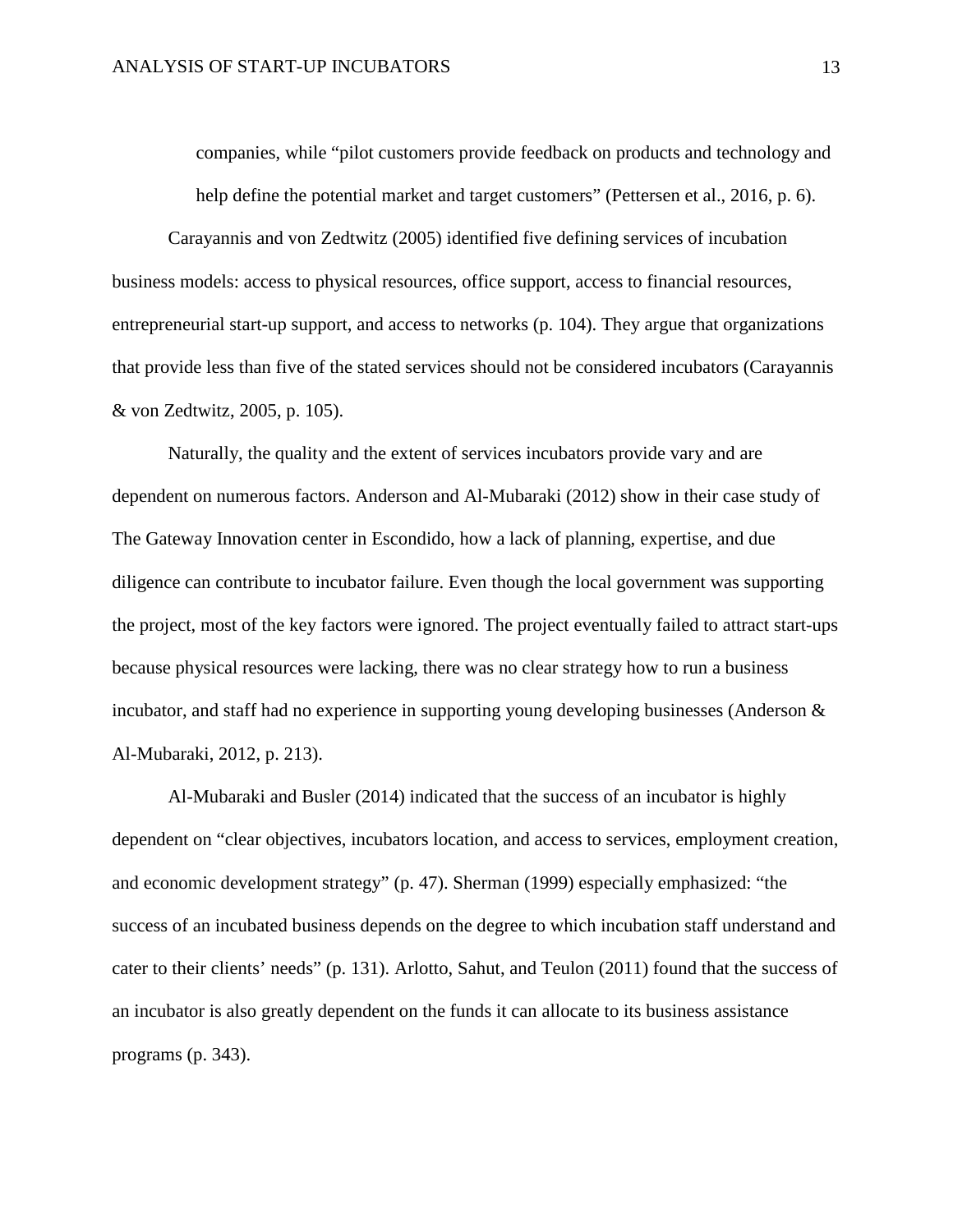Isabelle (2013) identified five additional key factors that influence incubator success and appeal: the stage of ventures, fit with incubator's mission, selection and graduation policies, services provided, and a network of partners. Early stage ventures have significantly different needs than ventures that already have a finished product and some initial sales and incubators have to adjust their approach accordingly regarding the range of services and support they offer (Isabelle, 2013, p. 18). Isabelle points out that incubators are more suited for very-early-stage ventures, while accelerators tend to focus more on growing a firm quickly (p. 21). In her study, Isabelle also found that entrepreneurs prefer to settle in an incubator that is similar to their mission and goals (better fit). Fit between the entrepreneur's needs and incubator's mission, purpose, and sector focus is vital for successful incubation (Isabelle, 2013, p. 19).

Although most incubators today are mixed-use oriented, there is a "growing trend toward incubation in specific industry sectors" (Isabelle, 2013, p. 19). Modern incubators have started applying selection criteria to ensure that the firms they take in and support "fit" their overall mission and goals (Isabelle, 2013, p. 19).

#### <span id="page-14-0"></span>**2.3. Incubator tenants' expectations**

Tavoletti (2013) identified four distinct categories of companies that can be found in incubators based on their maturity: (1) anchor tenants usually just use incubator facilities, pay their bills on time, and are not really interested in co-production; (2) long shots are defined as companies that have substantial need for co-production and benefit from the supportive environment offered by and incubator while they mature; (3) up-and-comers are companies with substantial resource gaps and recognize the potential of co-production; (4) superstars are companies that have matured and are likely to graduate from the incubator in the near term and act as role models for up-and-comers and long shots (p. 432). Different studies have shown that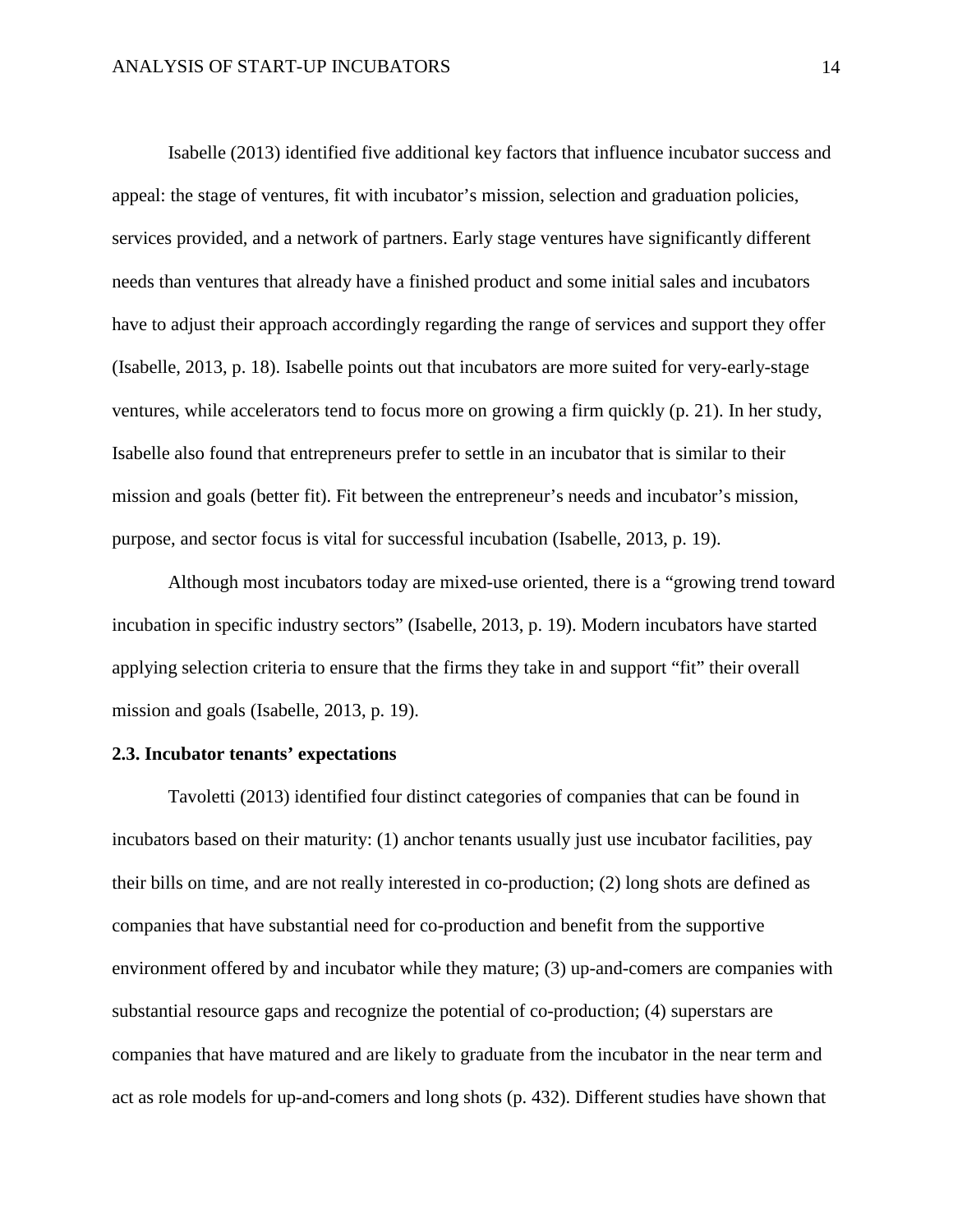business incubator tenants' expectations vary greatly in different countries (Chan & Lau, 2005; Deák & Podmetina, 2013; Himanen et al., 2011).

Most young businesses and start-ups state that decreasing expenses and affordable workspace is one of the key factors for entering a business incubator (Chan & Lau, 2005, p. 1225; Deák & Podmetina, 2013, p. 13). Other stated reasons are transfer of business knowledge, consultancy and services, networking and cooperation (Chan & Lau, 2005, p. 1225, Deák & Podmetina, 2013, p. 13).

Choice of incubator can also be influenced by a favorable location, incubator image and perceived quality (Chan & Lau, 2005, p. 1225; Deák & Podmetina, 2013, p.14). In their study, Carvalho and Galina (2015) found that prestige and the image entrepreneurs can achieve through being associated with a specific incubator was listed as one of the important motivating factors for joining an incubator (p. 262). Carvalho and Galina (2015) also found that the prospect of internationalization was a motivating factor for some start-up's (p. 262).

Pettersen, Aarstad, Høvig, and Tobiassen's (2016) study of network resources of start-ups showed that while start-ups valued some of the perks of incubator enabled networking (external network resources, market access and sharing tips on administrative obstacles), they were reluctant to share their business secrets and their own network resources (p. 8). Chan and Lau (2005) reached a similar conclusion in their study of Hong Kong start-ups. While tenants of Hong Kong Science Park incubator were mostly satisfied with the infrastructure and some business support services, they were generally not impressed with marketing events, press conferences, and meetups. They also reported that there was little to no interaction between startups. The study showed that "networking and clustering are ranked the lowest according to the value that would contribute to the business development process" (Chan & Lau, 2005, p. 1226).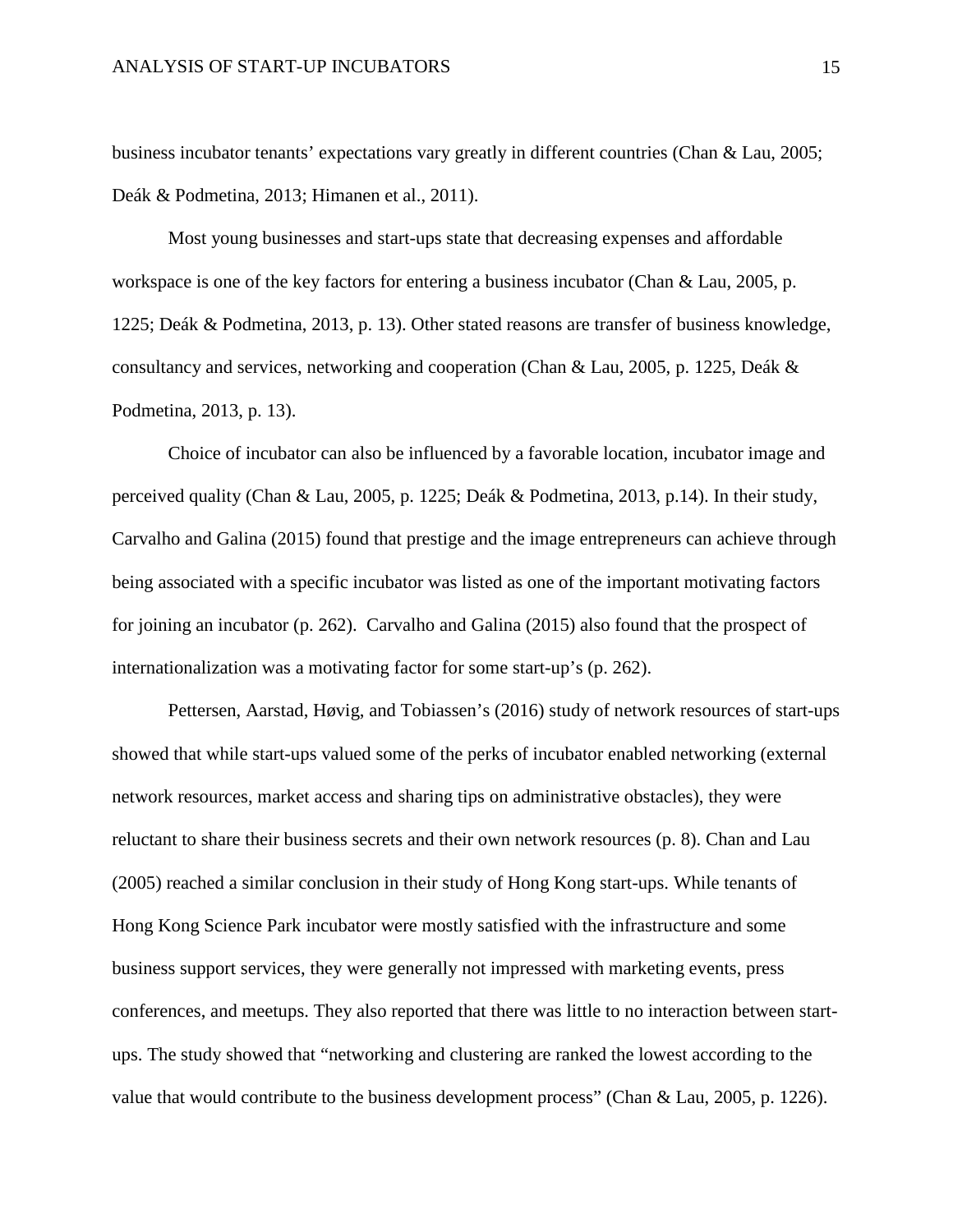#### <span id="page-16-0"></span>**2.4. Summary**

The phenomenon of business incubation has evolved greatly since its inception in Batavia (Isabelle, 2013, p. 17; Mian et al., 2016, p. 1). While the first business incubators focused on providing infrastructure such as office space and business support, today's incubators have greatly expanded their offerings. Taking into account that the business start-up model is on the rise and is a go-to choice of many young entrepreneurs, it is to be expected that today's incubators offer a variety of services and support to their tenants. Providing infrastructure, business support services and networking opportunities is a given, and it has to be enhanced with strong mentoring programs, education, university collaborations as well as providing funding and helping with the internationalization of young business ventures.

While incubators are working on diversifying their offerings, it is interesting to see that one of the primary reasons why start-ups choose to enroll in their programs still boils down to affordable work space and business support services (Chan & Lau, 2005; Deák & Podmetina, 2013). While some tenants do mention geographical location as a plus, as well as the prestige certain incubators hold (Chan & Lau, 2005, p. 1225; Deák & Podmetina, 2013, p.14), it is interesting to see how they perceive more "social" aspects of the incubation program networking.

Networking is considered important, but not as much as physical support. Networking, especially networking among their peers, on average does not seem to be a top priority for young start-ups (Chan & Lau, 2005, p. 1225; Pettersen et al., 2016, p. 8). This detail is especially interesting considering that young business ventures usually lack exposure and, therefore, business incubators, at first glance, seem like a perfect platform for gaining it. Educational and other non-business counseling support services were barely mentioned as deciding factors in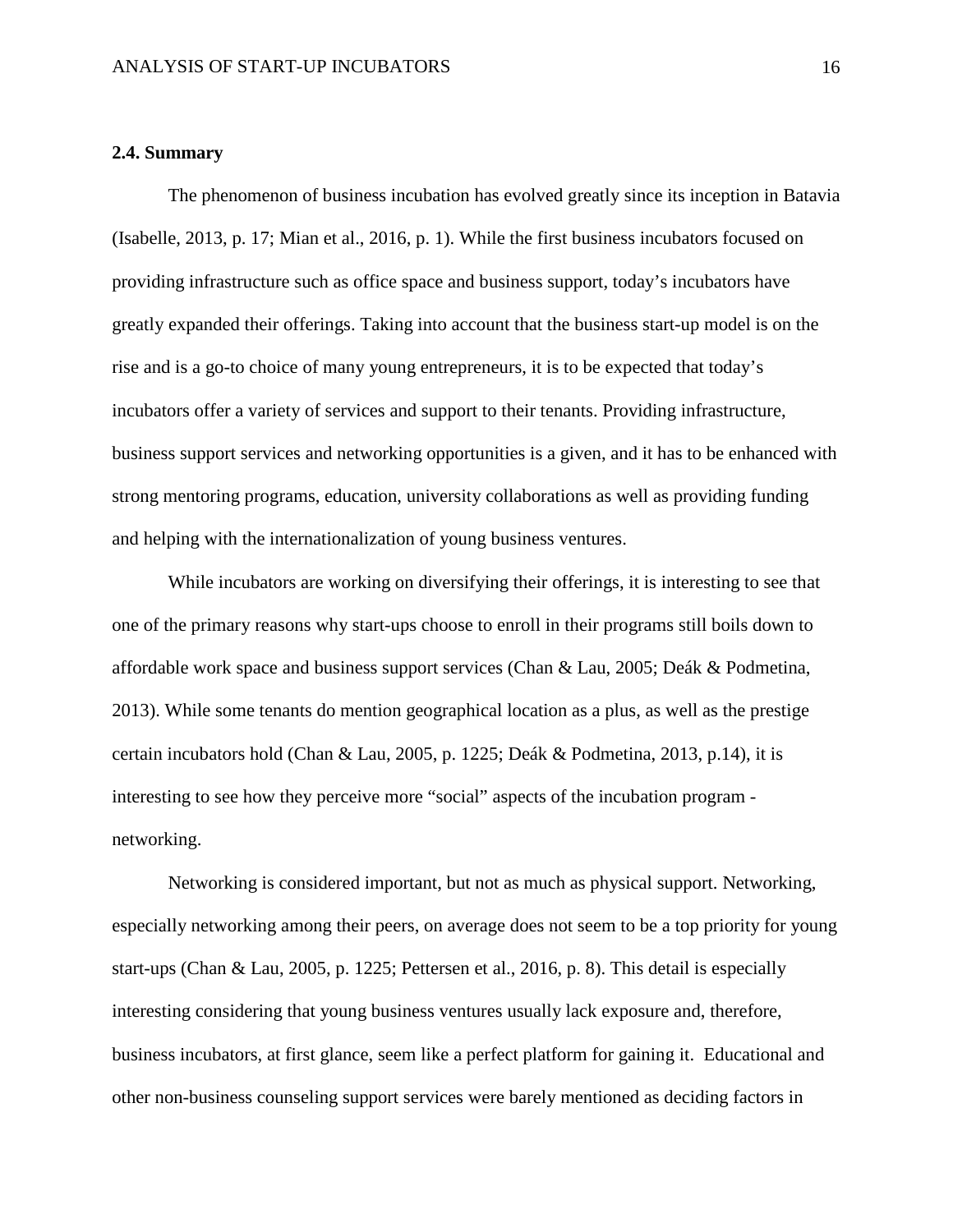studies of this type (Carvalho & Galina, 2015; Chan & Lau, 2005; Deák & Podmetina, 2013; Himanen,et al., 2011; Pettersen et al., 2016). This study aims to address these issues and shed light on how incubator tenants perceive the quality of services and support offered to them, their motivations for joining the programs in the first place, as well as possible improvements of what is offered in their selected incubators, while keeping in mind that private and public incubators may differ in approaches.

#### **3. Methodology**

#### <span id="page-17-1"></span><span id="page-17-0"></span>**3.1. Research design**

The research methodology used in this study was the qualitative research design, due to the necessity to get an in-depth understanding of the differences and similarities of services and support public and private start-up incubators offer to their tenants in Zagreb. Quantitative approach was considered but was discarded, because more valuable insights on this topic can be obtained through a qualitative approach, as demonstrated by previous studies (Al-Mubaraki et al., 2015; Anderson & Al-Mubaraki, 2012; Carvalho & Galina, 2015; Chan & Lau, 2005; Deák & Podmetina, 2013; Himanen et al., 2011; Pettersen et al., 2016).

Phenomenological qualitative research strategy was chosen because it is concerned with human experiences and strives to provide "a description of how things are experienced at first hand by those involved" (Denscombe, 2010, p. 94). Furthermore, phenomenology aims to provide "a clear picture of the "things in themselves" – the things as directly experienced by people" (Denscombe, 2010, p. 95). The objective of this study was to gather information and report on subjective experiences of Zagreb start-up incubator tenants, as seen from their unique perspectives.

The main research question this study addressed is: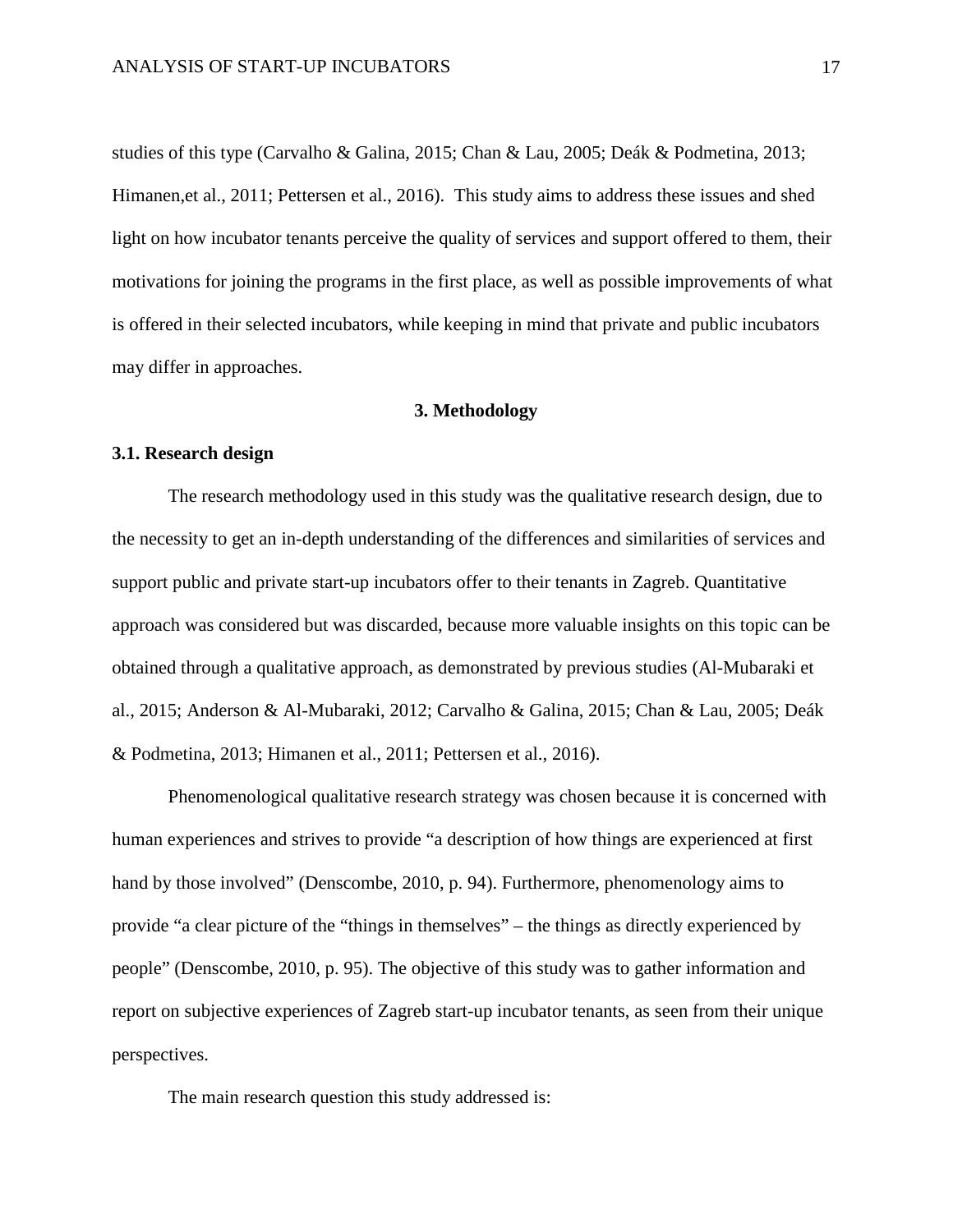What are the differences and similarities of services and support that public and private start-up incubators provide to their users in Zagreb?

Additional research questions are:

- 1. How do users of public and private start-up incubators in Zagreb perceive support and services provided to them?
- 2. What motivated Zagreb start-up's to join a start-up incubator?
- 3. What further improvements could be made in the way public and private incubators in Zagreb provide services and support to their users?

The study is comprised of in-depth interviews with tenants of one public and one private start-up incubator in Zagreb. The intent of this study was to obtain a more comprehensive understanding of the perceived quality and scope of the services and support provided in Zagreb start-up incubators. The phenomenological interview strategy ensured that "the essence or basic underlying structure of the meaning of an experience" (Merriam & Tisdell, 2015, p. 26) is captured adequately.

#### <span id="page-18-0"></span>**3.2. Procedure**

Considering the phenomenological nature of this qualitative study, data was collected via in-depth interviews. Creswell (2007) states that the interview is typically used while conducting a qualitative phenomenological study (p. 121). Denscombe (2010) validates this position, by affirming that the interview method is considered most suited for "exploration of more complex and subtle phenomena" (p. 173).

The purpose of this study was to explore how public and private start-up incubators are providing services and support to their users in Zagreb, through the eyes of their users. Semistructured interview method was used as it was deemed most efficient and appropriate. As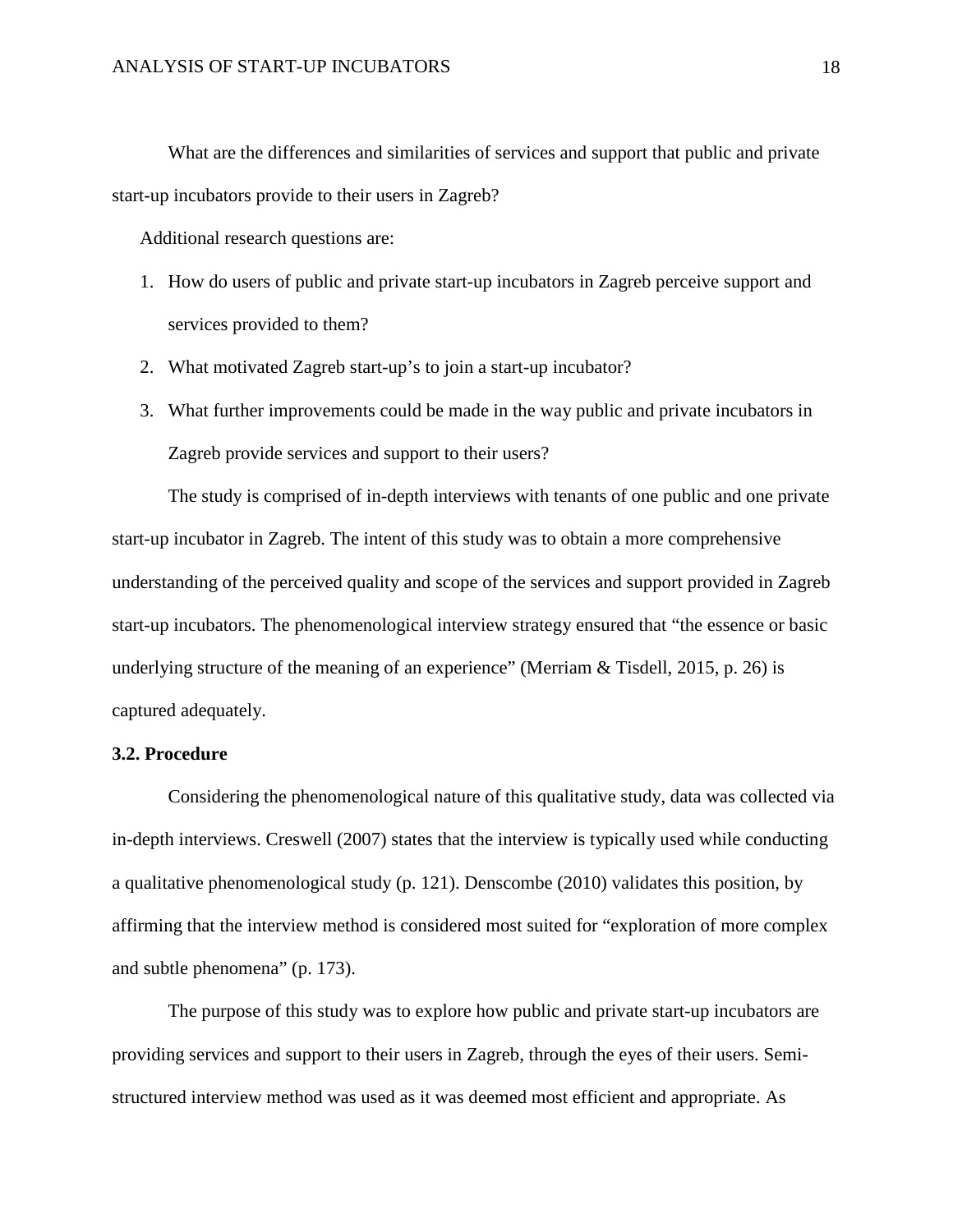opposed to unstructured and structured interview methods, the semi-structured interview method "has a clear list of issues to be addressed and questions to be answered", but it is at the same time "flexible in terms of the order in which the topics are considered" (Denscombe, 2010, p. 175).

#### <span id="page-19-0"></span>**3.2.1. Participants**

Participants of this study were two start-up companies enrolled in the ZIP (Zagrebački inkubator poduzetništva) program and four start-up companies that are part of the TPZ (Tehnološki park Zagreb). The initial plan was to interview three start-up companies from each of the incubators, but it had to be abandoned because of unforeseen circumstances which will be outlined in the next paragraph.

ZIP (Zagrebački inkubator poduzetništva) is a first privately funded start-up incubator located in Zagreb. It was founded in 2012 and its focus are South Eastern Europe's start-up companies. ZIP offers a four month intense program to their tenants for a fee. The program is based on educational workshops, bi-weekly reports, and mentoring [\(http://zipzg.com/en/\)](http://zipzg.com/en/). ZIP merged with HUB385, a co-working organization [\(https://hub385.com/\)](https://hub385.com/), in 2017, and are yet to start a new incubation program because of restructuring. Considering that there are no current tenants in ZIP, two of their alumni companies' representatives were interviewed.

TPZ (Tehnološki park Zagreb) is a public business incubator owned and operated by the City of Zagreb. It helps young entrepreneurs develop their business ideas by offering workspace, technical support, business education, and consulting [\(http://www.tehnopark.hr/eng\)](http://www.tehnopark.hr/eng). In 2016 Development Agency Zagreb – TPZ Ltd. and the City of Zagreb started the Startup Factory Zagreb, a pre-acceleration program within the Technology Park Zagreb. Startup Factory Zagreb is the first publicly funded no equity program of its kind in the Zagreb area and in Croatia. Four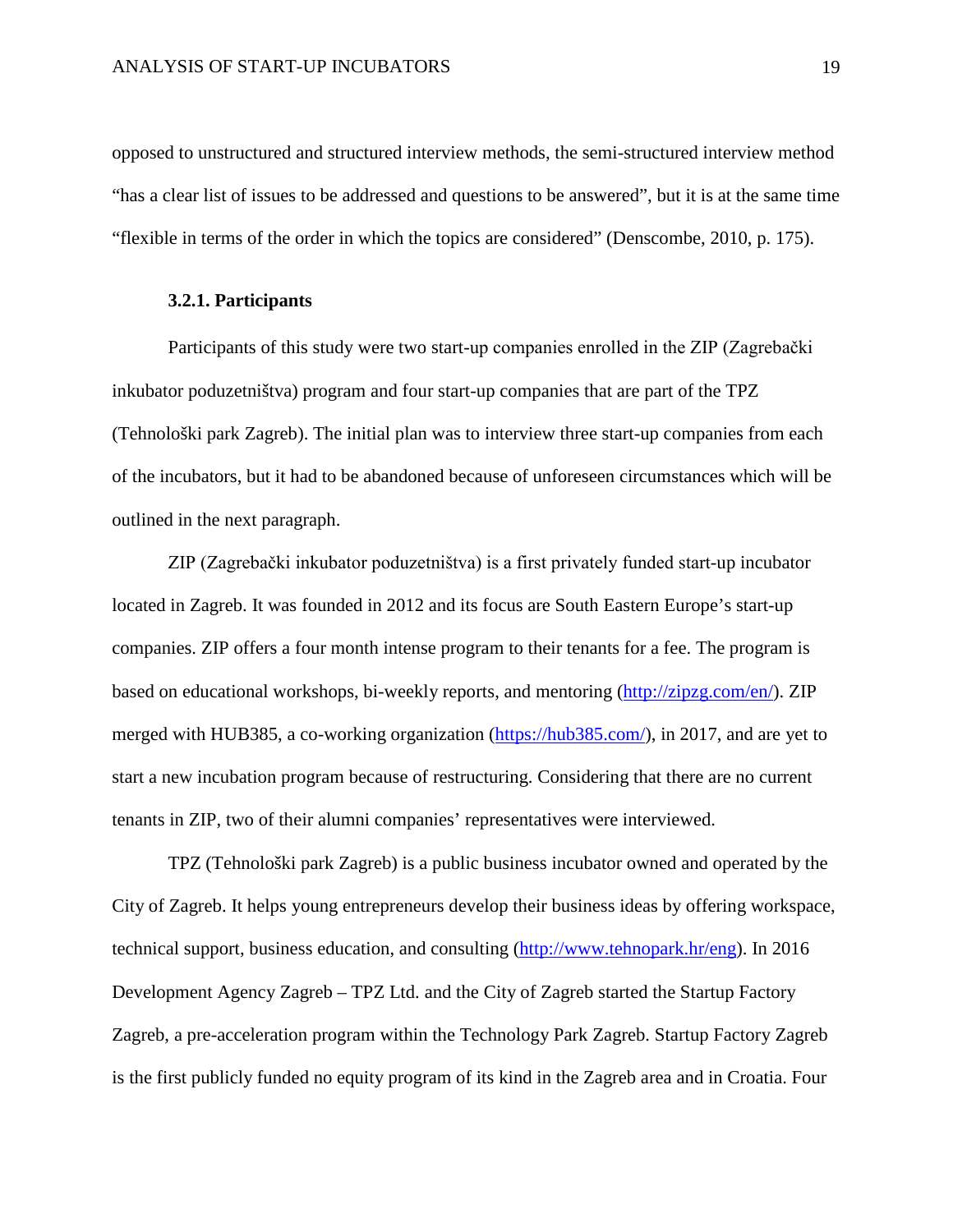company representatives were interviewed within TPZ; three of them became TPZ members after participating in the Startup Factory Zagreb program.

Selection of participants for this study was by non-probability sampling. Denscombe (2010) states that the interview method is generally conducted with fewer participants "than would be the case with questionnaire survey" (p. 181). For the purpose of this study, selection of start-up companies was dependent on willingness of start-up companies themselves to participate. All the necessary approvals from relevant authorities in both start-up incubators (ZIP and TPZ) were attained beforehand. All potential participants were contacted via e-mail primarily, but also by telephone calls and social networks, in order to ensure their participation. The email (Appendix A) contained basic information about the study, intended goals and methods to be used, as well as researchers contact information and motivations.

#### <span id="page-20-0"></span>**3.2.2. Data collection**

Data for this study was collected via conducting semi-structured interviews during February 2018, and it involved C-level representatives of each company. All interviews were recorded using an audio recorder and backed up by written field notes, as advised by Denscombe (2010) and Creswell (2007). One interview was conducted on site in TPZ. Five interviews were conducted via telephone, taking into consideration participant's schedule and availability. Conditions that Denscombe (2010) recommends regarding the location for conducting interviews: "should offer privacy, be fairly undisturbed, and reasonably quiet" (p. 182), were taken into account and respected. Average duration of interviews was 15-30 minutes.

In order to ensure the best possible results and data quality, interviews were conducted in one-to-one format (Denscombe, 2010, p. 176).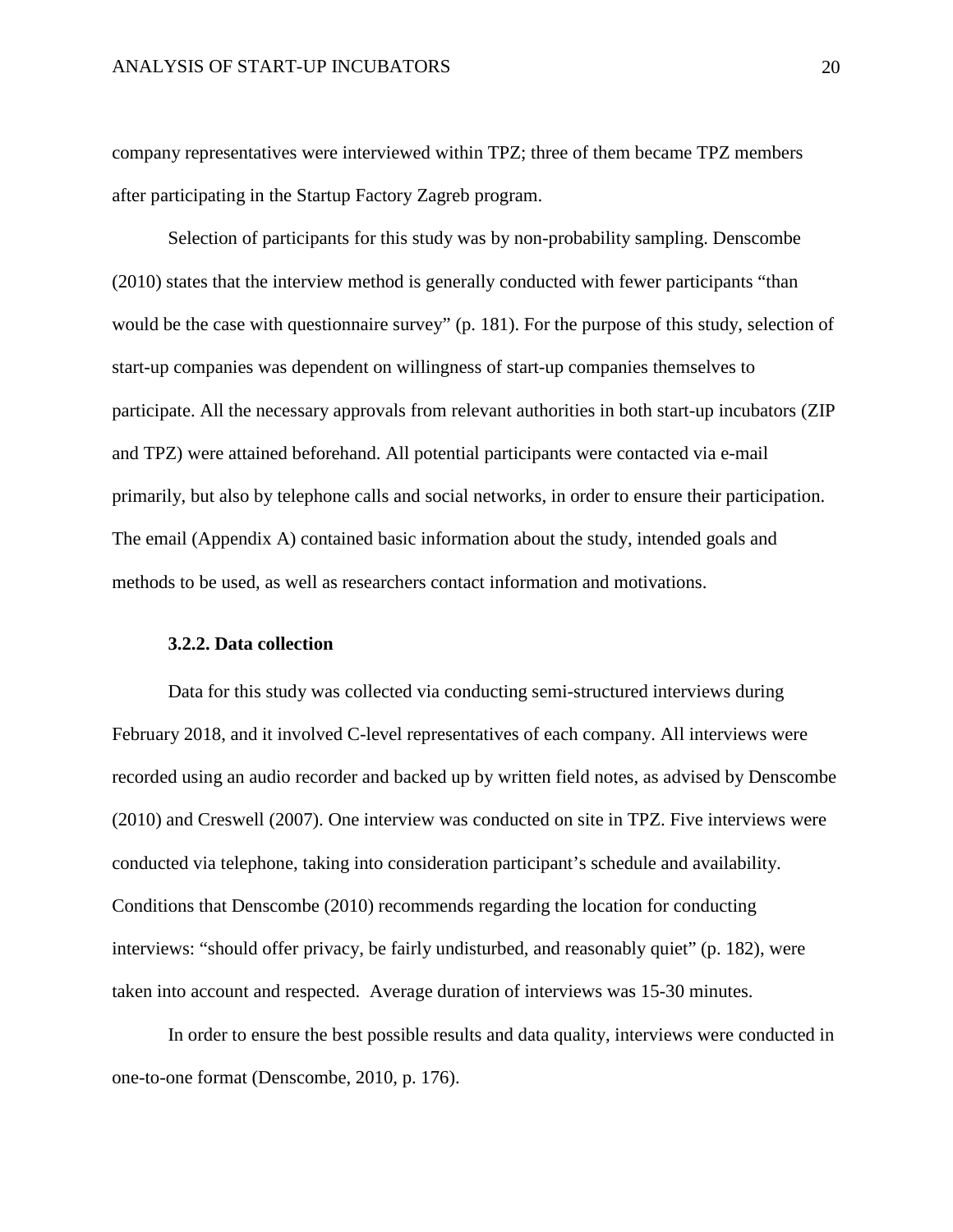While conducting interviews the semi-structured format interview format was respected. Participants of the study were encouraged to share their experiences and observations on the subject, with the researcher keeping track of the discussion, in order to ensure that questions and topics that this study addresses are adequately covered. Interview skills as outlined by Denscombe (2010) were followed: a good interviewer needs to be attentive, sensitive to the feeling of the participant, be able to tolerate silence, use prompts, probes and checks, and ensure a non-judgmental atmosphere (p. 183). Throughout the interview process, the interviewer was attentive to encouraging "the right climate for an interviewee to feel comfortable and provide honest answers" (Denscombe, 2010, p. 179). Considering that four of the interviewed participants are still operating within incubators the researcher guaranteed that names of companies and participants will not be presented pertaining to given answers, nor mentioned in the study.

An interview protocol with a list of main questions was prepared in advance (See Appendix B). "Interview guide template" was used to prepare and formulate interview questions (Taylor, Bogdan, & DeVault, 2015, Appendix 2). Qualitative data used to help formulate interview questions was collected from incubators' websites (online documents) (Denscombe, 2010, p. 216). The ZIP [\(http://zipzg.com/en/\)](http://zipzg.com/en/) and TPZ [\(http://www.tehnopark.hr/eng\)](http://www.tehnopark.hr/eng) websites that were used in formulating interview questions, provided extensive information on the services and support they offer to their tenants.

#### <span id="page-21-0"></span>**3.3. Validity of the Study**

Validity of the study "refers to the accuracy and precision of the data" (Denscombe, 2010, p. 298). Triangulation was used to enhance the validity of the interview data. Additionally,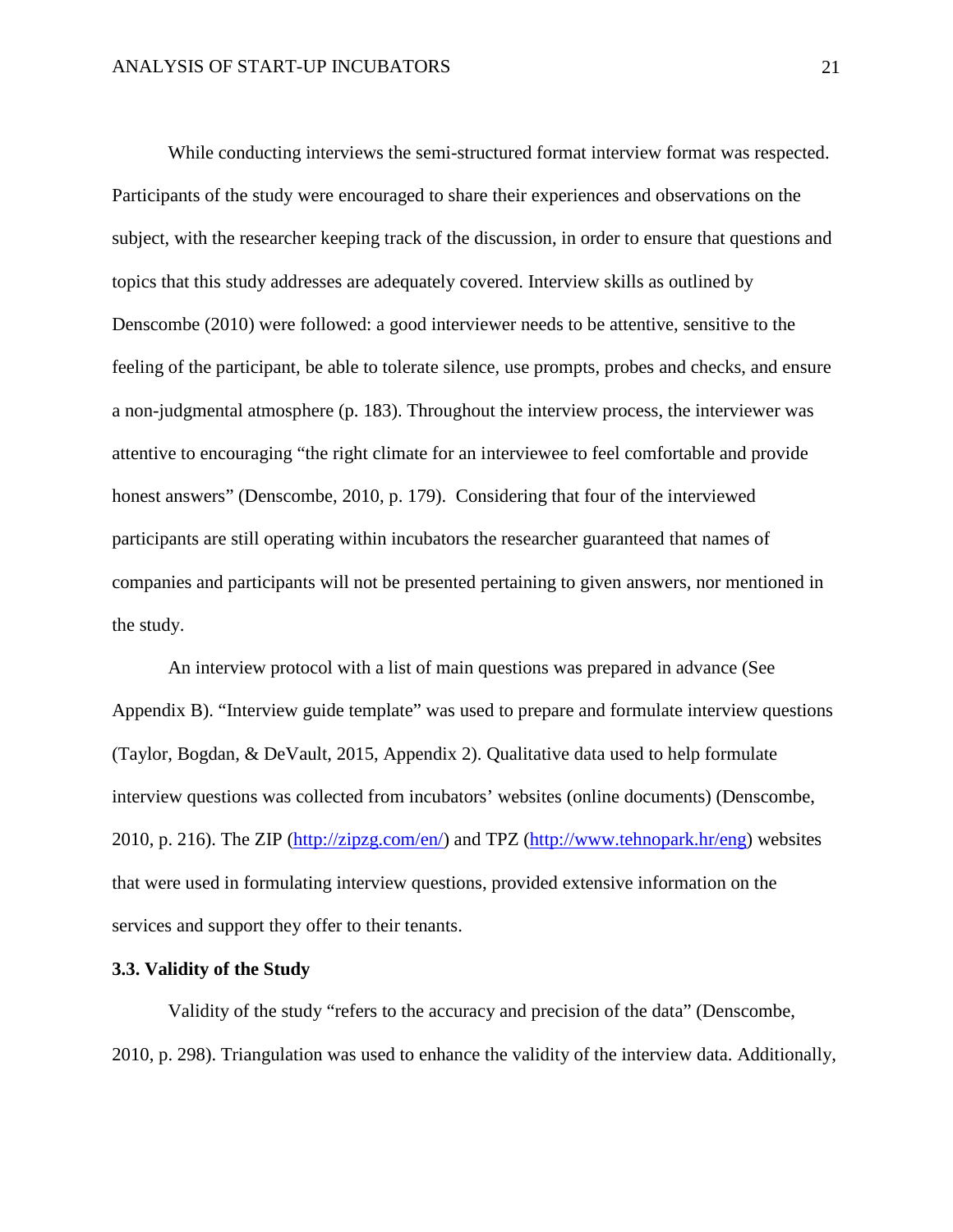interview transcripts were sent back to all the participants to check the accuracy of statements as well as to ensure that stated facts are correct.

The study was also sent to the research project mentor to assess and review the entire research process and obtained results. The researcher kept in mind the importance of acknowledging her own bias, values, and beliefs during the research process; please see Section 3.5 below.

#### <span id="page-22-0"></span>**3.4. Reliability of the Study**

According to Denscombe (2010) reliability of the study refers to "whether a research instrument is neutral in its effect and consistent across multiple occasions of its use" (p. 298). In order to ensure reliability, all the steps of data collection were thoroughly documented, as well as data analysis procedures, as to allow for evaluation of the research process and reasoning behind conclusions that were made. Reliability of the study was further ensured by the research project mentor, who reviewed the list of codes, in order to increase the reliability of results.

#### <span id="page-22-1"></span>**3.5. Role of the Researcher**

Qualitative research in itself is highly influenced by the bias the researcher brings (Creswell, 2014, p. 202, Denscombe, 2010, p. 301). Although researcher's values and beliefs can never be entirely eliminated, a level of objectivity and distance from the subject matter can be achieved. Motivation behind this particular study was curiosity and desire to shed light on a phenomenon that has not been researched in Croatia. Researcher has no ties to, nor inclinations to join a start-up incubator. None of the participants involved in the study were directly affiliated with the researcher. While conducting interviews, researcher was aware of potential limitations of "the interviewer effect", the phenomenon in which "the data are affected by the personal identity of the researcher" (Denscombe, 2010, p. 178) and strived to maintain a neutral presence.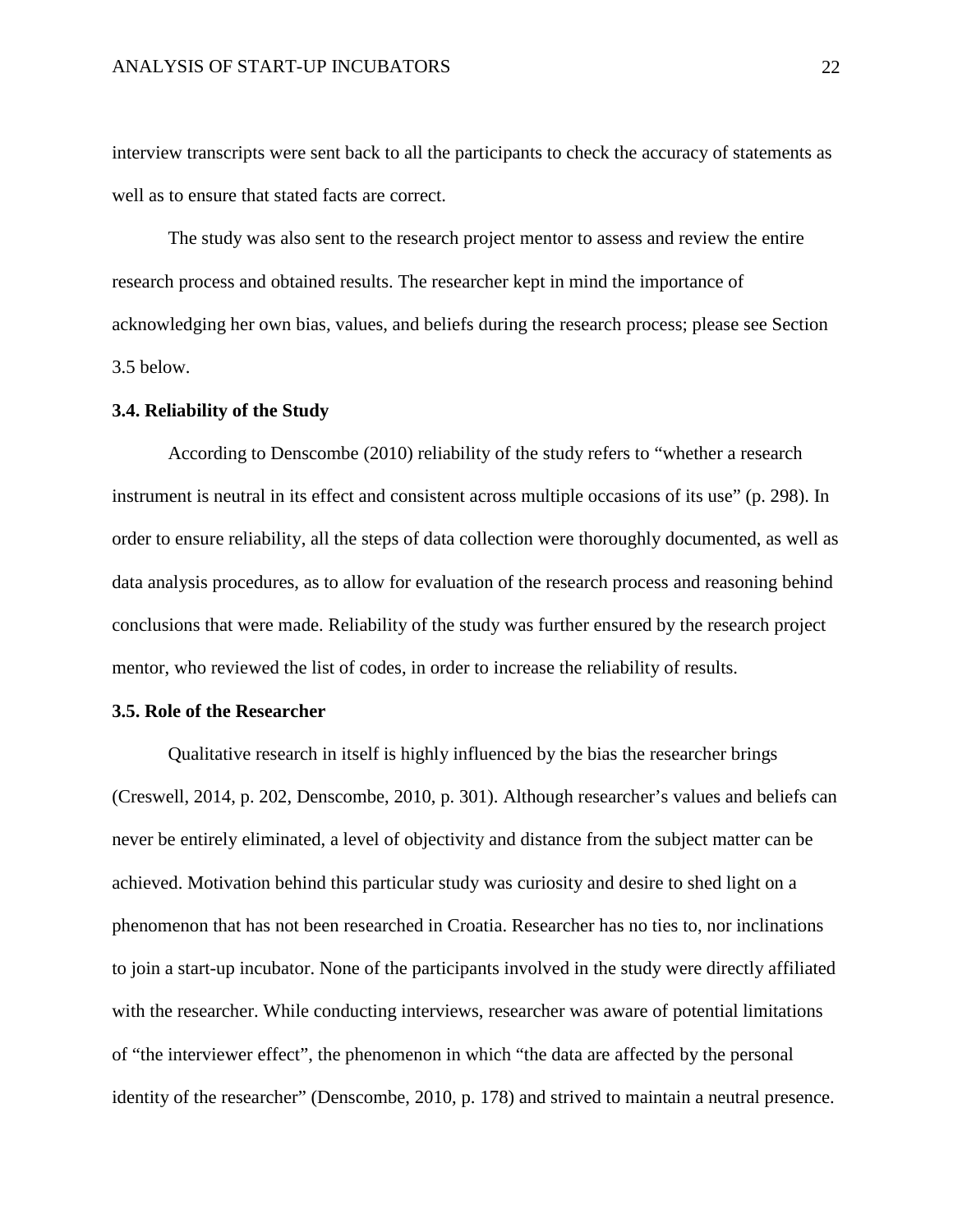#### <span id="page-23-0"></span>**3.6. Limitations**

The primary limitation of this study was finding representatives of start-up companies that are using services of start-up incubators in Zagreb that were willing to participate. A further limitation was the restructuring process that was underway in the ZIP incubator. Considering that there were no active incubation programs open in ZIP during the period when the research was conducted, two ZIP alumni companies were interviewed. Openness and honesty of the participants has also proved to be a challenge considering that some of them were still enrolled in the incubator program during the interview period.

#### <span id="page-23-1"></span>**3.7. Data analysis**

Data collected in this study consisted of recordings of interviews conducted with start-up companies' representatives. Creswell (2014) states that the purpose of data analysis is "to make sense" out of data by "segmenting and taking apart the data as well as putting it back together" (p. 195). Denscombe (2010) points out that in qualitative phenomenological studies "the description is valuable in its own right through the way it allows new insights to be gained", but descriptions are also used "as a starting point for research" (p. 235). Qualitative data analysis uses "words and visual images as units of analysis" (Denscombe, 2010, p. 237).

Analysis of the data collected in this study followed proposed steps from Denscombe (2010). Collected audio data was categorized and transcribed. In order to ensure the anonymity of participants, each transcript was assigned a special code starting from T1 for a company located in TPZ and Z1 for a company located in ZIP. Transcripts of interviews were sent back to all participants to check the accuracy of the statements as well as to ensure that stated facts are correct.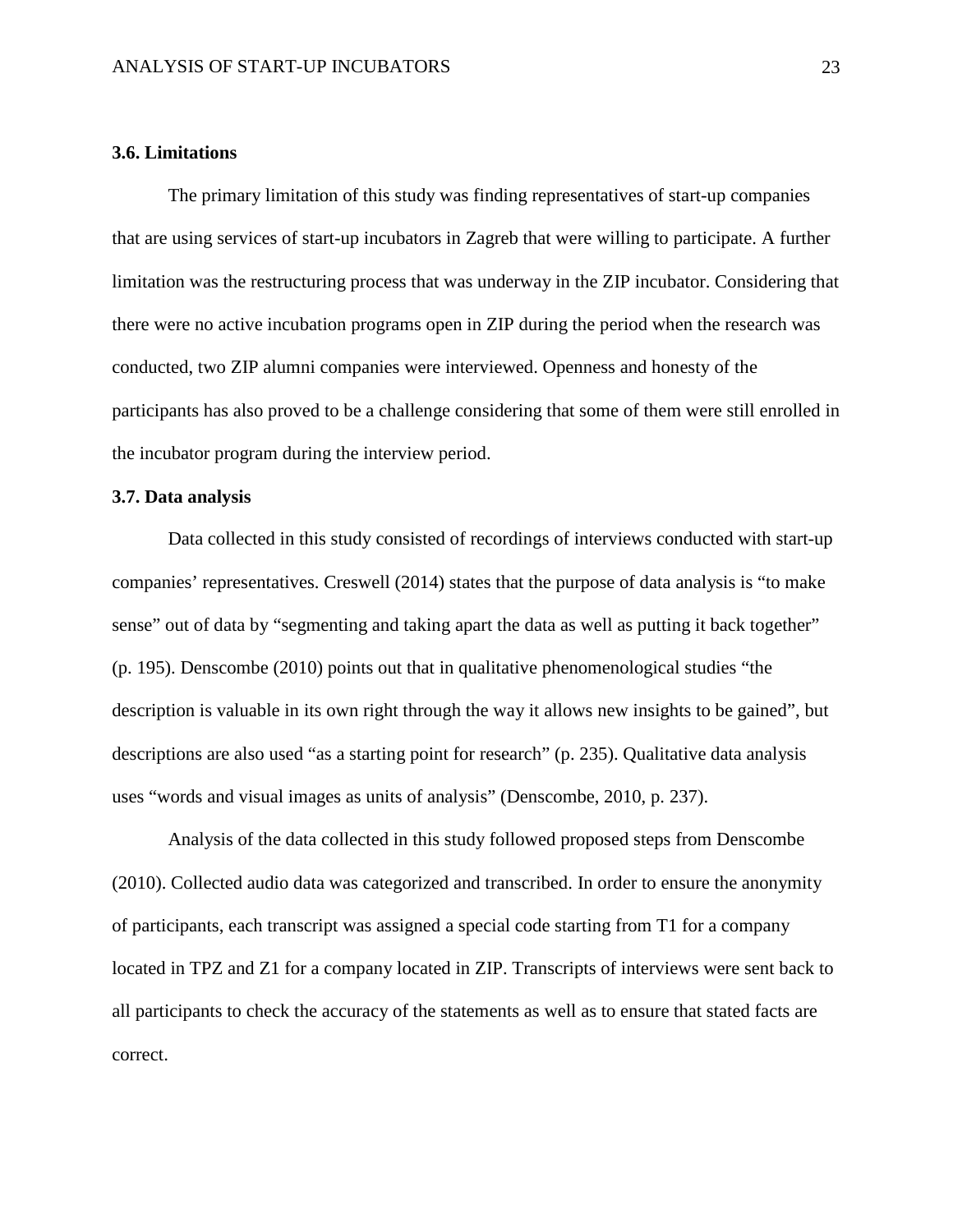Considering that all the interviews were conducted in the Croatian language, researcher took great care in translating key sentences and concepts that emerged during conversations, in order to preserve original meaning and tone of participant's responses. Transcripts were read thoroughly and supplemented with researcher's field notes (Denscombe, 2010, p. 240) in order to gain a preliminary insight into topics that were discussed to identify "obvious recurrent themes or issues" (Denscombe, 2010, p. 240).

The coding process consisted of identifying and highlighting words and statements within transcripts and researcher's translations. Coding process was conducted using Microsoft Word. Detected codes were grouped into categories (themes) and outlined within transcripts and translations using color coding. Every new identified theme or code prompted the researcher to re-read and check previously analyzed data for overlooked information. When analyzing transcripts and translations, researcher repeatedly consulted audio recordings to ensure that participant's responses matched observed codes and categories (themes). List of themes and subthemes produced by data analysis can be found in Appendix C.

#### **4. Findings**

<span id="page-24-0"></span>The purpose of this study was to examine what are the differences and similarities of services and support that public and private start-up incubators provide to their users in Zagreb. The study also addressed how users of public and private start-up incubators in Zagreb perceive support services provided to them, their motivations for joining a business incubator, as well as proposed further improvements that could be made in order to (possibly) improve business incubators' services.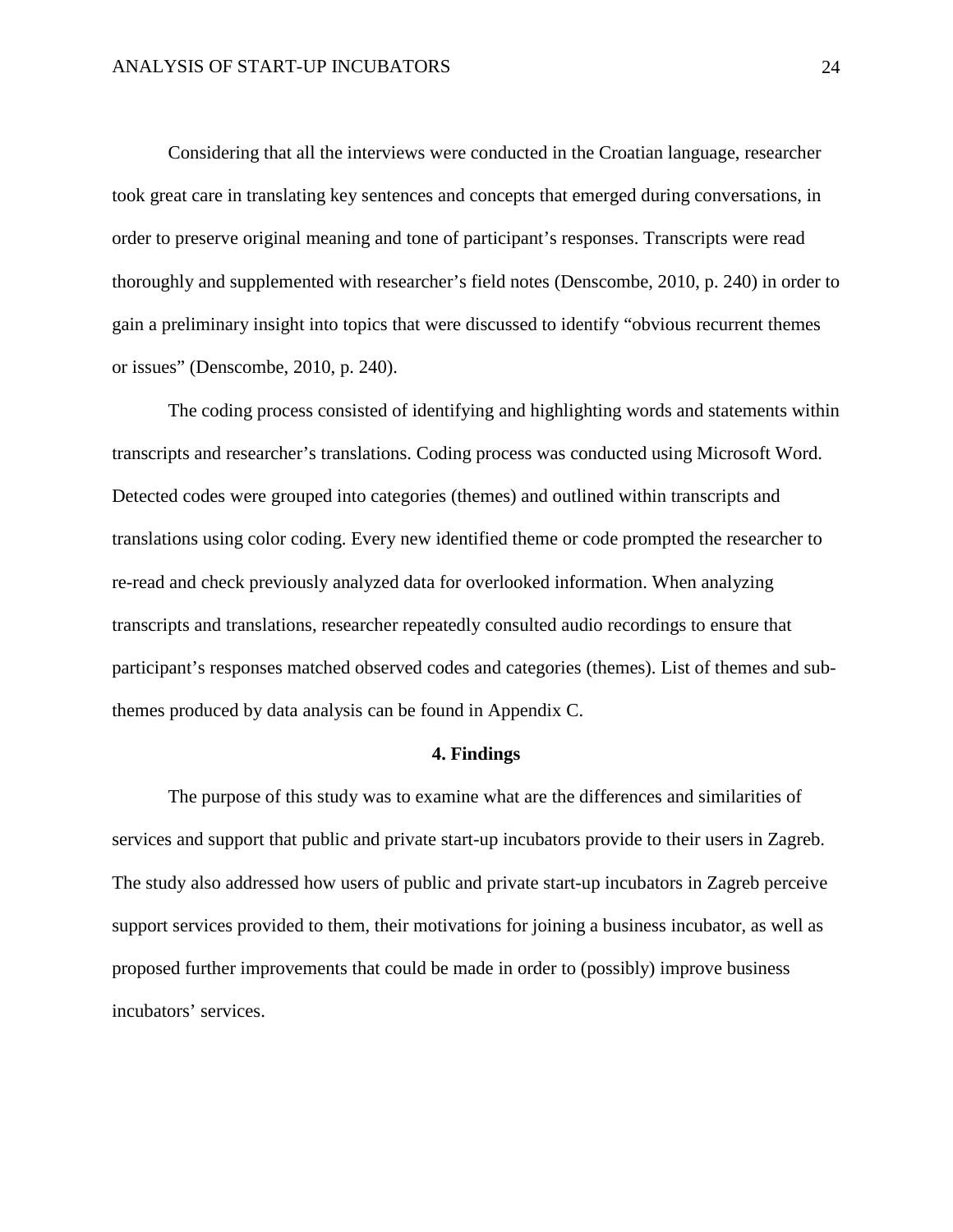#### <span id="page-25-0"></span>**4.1. General information on startups involved in the study**

A total of six start-up companies were interviewed in order to obtain data collected in this study. Four companies were located in TPZ (Tehnološki park Zagreb), a publically funded incubator (T1, T2, T3, and T4), while two completed the incubation program in ZIP (Zagrebački Inkubator Poduzetništva), a privately funded incubator (Z1 and Z2). All interviewed companies were from the IT sector. Five of them were developing mobile and web applications  $(Z1, Z2, T1, T2)$ T2, and T4), while T3 was developing hardware solutions.

#### <span id="page-25-1"></span>**4.1.1. Stage of venture**

Two interviewed start-ups were in the early stage of development (T2 and Z1). Z1 had a developed idea, and was considering developing a company that was subsequently founded during the incubation period in ZIP. T2 reported that their company was founded in TPZ. T3 and T4 established their companies before joining the incubator. They stated that their companies were in early stages of development.

T1 start-up was already an established company with a commercial presence. Z2 was an established company and is an outlier in this study. They stated, "Our company and the platform we were working on was not envisioned as a classical start-up". They were intent on keeping intellectual property rights and were not interested in venture capital as they already had backing funds for initial operations.

#### <span id="page-25-2"></span>**4.1.2. Prior experience in other incubators**

Three start-ups (T1, T3, and T4) joined TPZ through the Startup Factory Zagreb preacceleration program where they had to compete and win the opportunity to join the program. Startup Factory Zagreb teams are offered financial support and a ten week pre-acceleration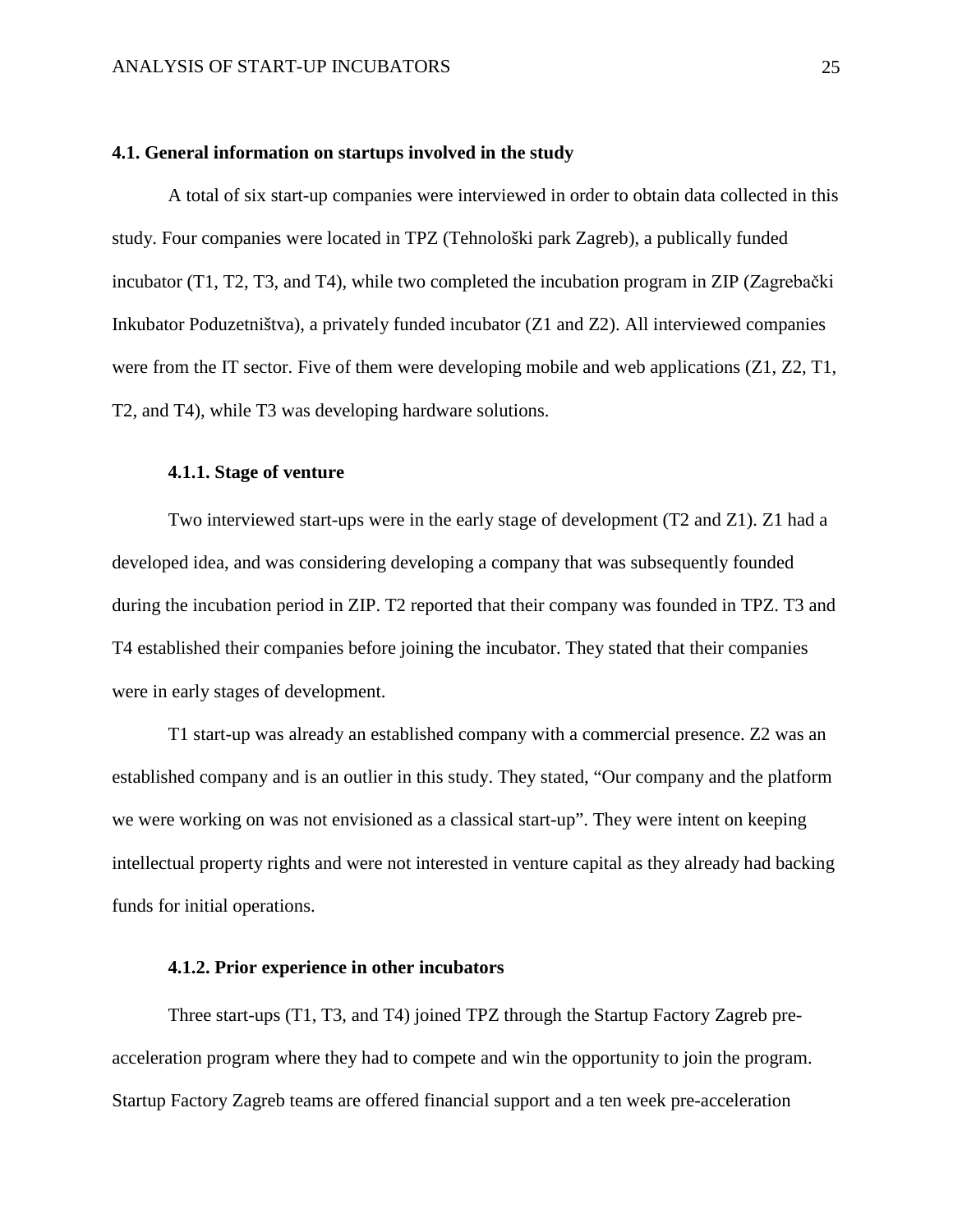program that offered free office space, mentoring, and education. Before joining TPZ T1 start-up was located in HUB385, a co-working organization, which was secured by winning the Microsoft start-up competition in Croatia.

Z1 started developing their project in college where they had access to labs and workshops. They won the Zagreb Connect and joined the Core incubator, which is no longer active. They reported that their experience in the Core incubator was good; however, the location of the incubator was remote. After winning the Microsoft competition for start-ups, they used the funds to cover the cost of the entrance fee for ZIP. T2 and Z2 reported no prior experience in any of the incubators, co-working organizations or programs.

#### <span id="page-26-0"></span>**4.2. Services and support provided in Zagreb's start-up incubators**

This section contains a detailed overview of all service Zagreb start-up incubators provide to their users as described by interviewed start up representatives.

#### <span id="page-26-1"></span>**4.2.1. Infrastructure**

All interviewed start-ups used the provided incubator infrastructure to an extent. Four start-ups used office space and all the amenities provided (T1, T2, T3, Z1), while T4 and Z2 attended workshops, lectures, events, and meetings with mentors on site. T1, T3 and Z1 reported that they were extremely satisfied with their incubator's locations. All start-ups commended the overall feel and aesthetics of both venues.

#### *4.2.1.1. Office space*

In TPZ T1, T2, and T3 were using office space and all the amenities located within (office modules, printing services, communal space, Internet). Using TPZ office space was free for a year for T1 and T3, after finishing the Startup factory Zagreb program. T2 were paying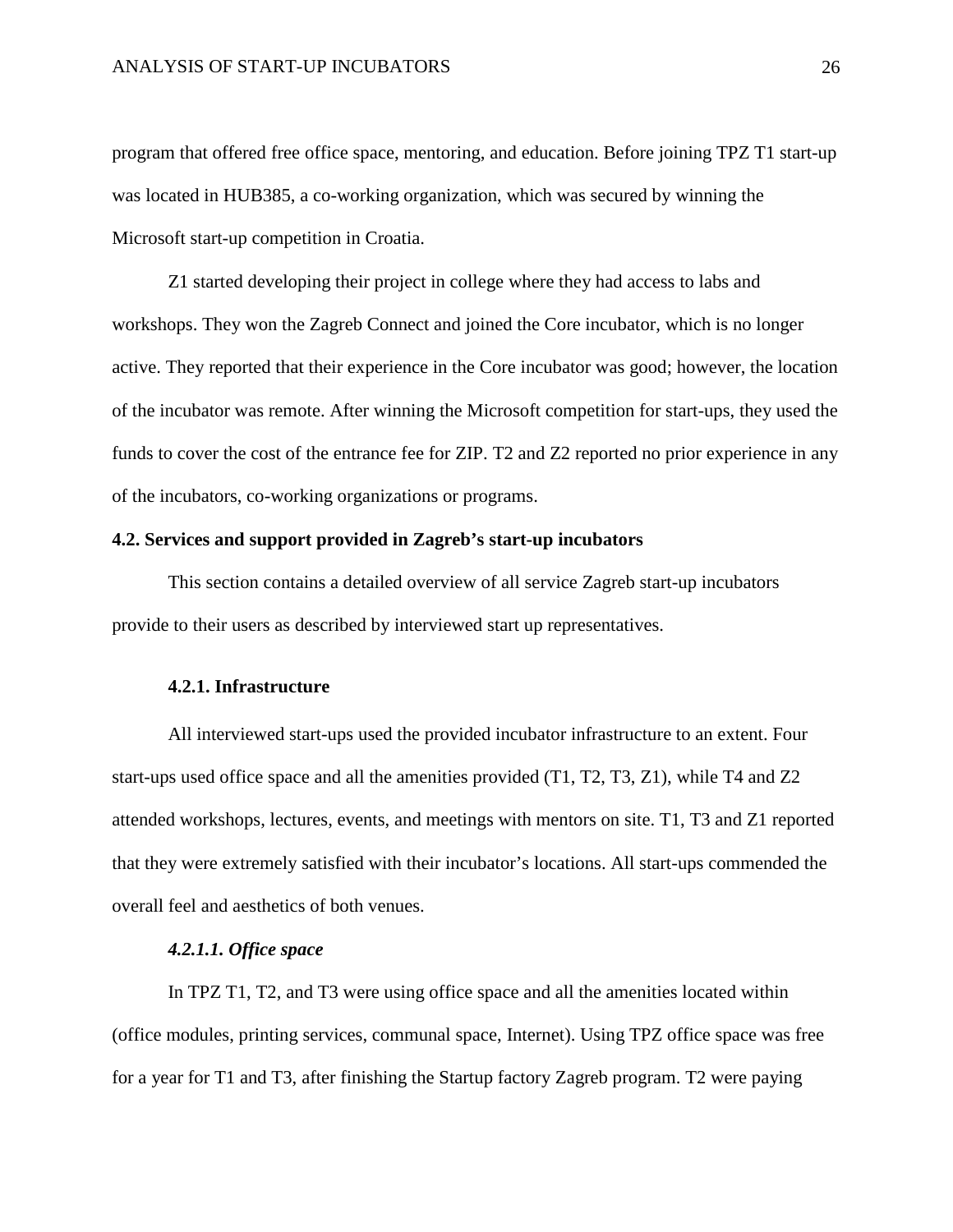subsidized lease and pointed out that that was a deciding factor for joining TPZ, because "they were relieved of financial strains of running day to day operations". Z1 was one of the rare startups that used office space in ZIP. They pointed out that relocating there was the main reason for the success of their project:

We were one of the rare teams that relocated there and "lived" there. Only a few of us spent most of our time there. Others took it on as a side project and got lost in the process. In order to succeed you have to give 100%, or nothing.

#### *4.2.1.2. Meeting rooms and Conference rooms*

Start-ups located in TPZ in ZIP expressed great satisfaction with the space provided in the form of meeting rooms and conference rooms. Use of stated spaces was free for both incubators tenants. T1 pointed out that the "polished look" of TPZ space and meeting rooms was extremely important to them "in order to make a good impression on potential investors".

#### <span id="page-27-0"></span>**4.2.2. Business support services**

All interviewed start-ups mentioned the importance of business support services provided in both incubators, which they all used in varying degrees. Access to mentors and help with developing their projects was mentioned as extremely important. Both incubators organized workshops and lectures that covered a variety of general topics relating to the process of running a company (founding a company, marketing, how to get subsidies, etc.), as well as topic related to specific areas (IT, application development, design, and user experience, etc.). Services such as legal support were provided at both incubators. Accounting services were offered only in ZIP.

#### *4.2.2.1. Mentors/Mentoring*

TPZ and ZIP had widely different approaches to the mentoring process.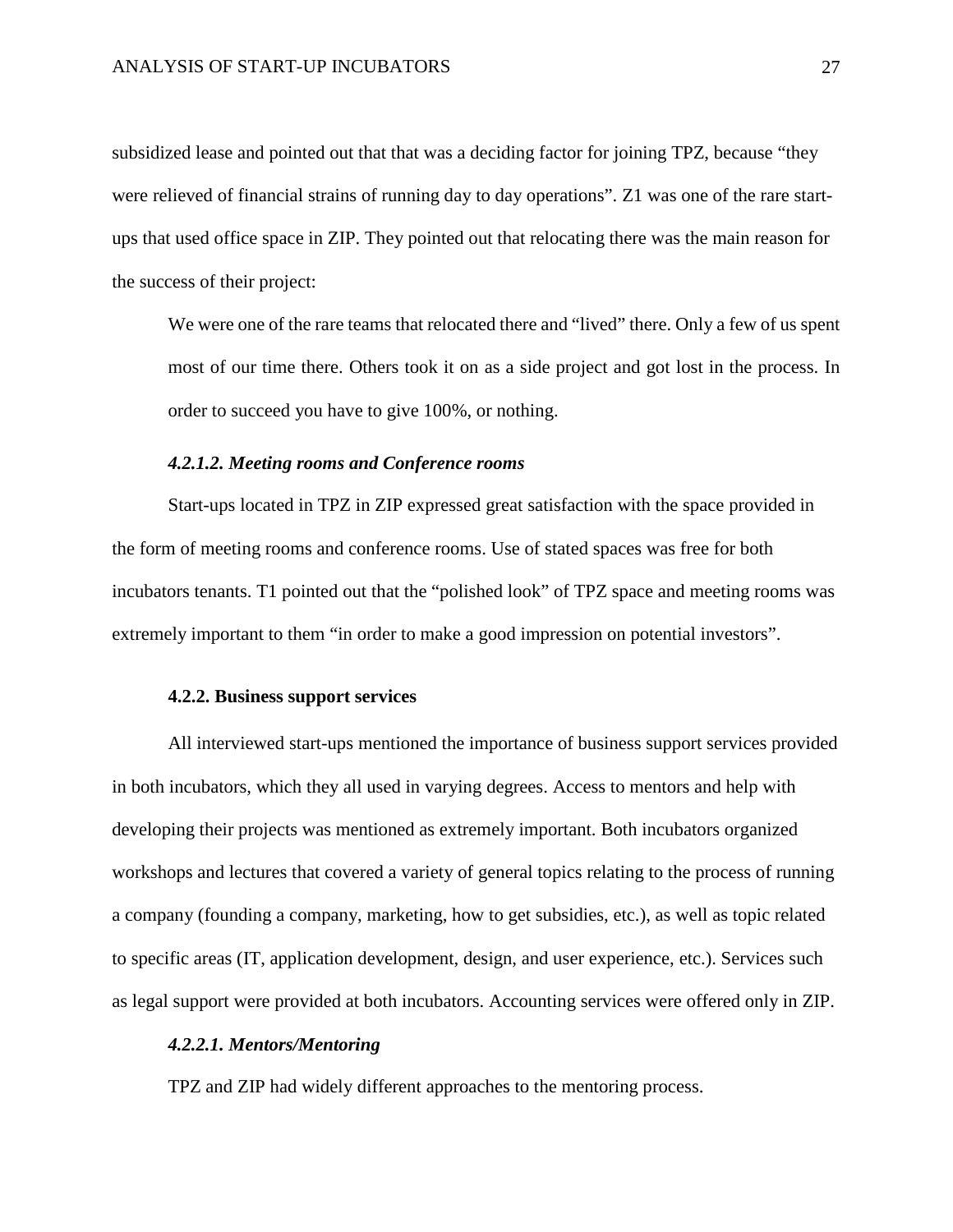#### *Mentoring in ZIP.*

ZIP had a hands-on approach and provided dedicated mentors to their tenants. They were in direct contact with their main mentor in ZIP, as well as partner mentors who were experienced entrepreneurs and professionals. Part of the appeal of ZIP was access to the "best of the best" in Croatia (Z1). ZIP took in a small number of companies per generation, six when Z2 was enrolled in the program, and eight when Z1 was enrolled in the program.

The mentoring process consisted of finding "best fit" partner mentors for specific projects, as well as appointing a main mentor on site in ZIP. Z1 and Z2 state that they had biweekly meetings with their main mentor in ZIP where they had to deliver progress reports such as "contacting a certain number of potential investors or defining your target market" (Z2). Both Z1 and Z2 agreed that ZIP was extremely diligent in tracking their progress and setting specific goals in order to spur their project's development and growth. However, their impressions on the mentoring process are conflicting.

Z2 appreciated ZIP's commitment to setting goals and reporting on progress but emphasized tasks and goals were oriented on "more general questions". They were expecting a more hands on approach in regard to getting concrete solutions, answers, and recommendations for their project. Z2 described their expectations in these words:

We were expecting something along the lines: "considering the specific services your projects offer, and subsequently, the technical solutions you can deliver, you should do this and this". We needed guidance regarding some issues and needed someone to tell us whether to go left or right. When we asked for guidance in such issues, we would always get the same response: "We can't help you with that, you will have to figure it out on your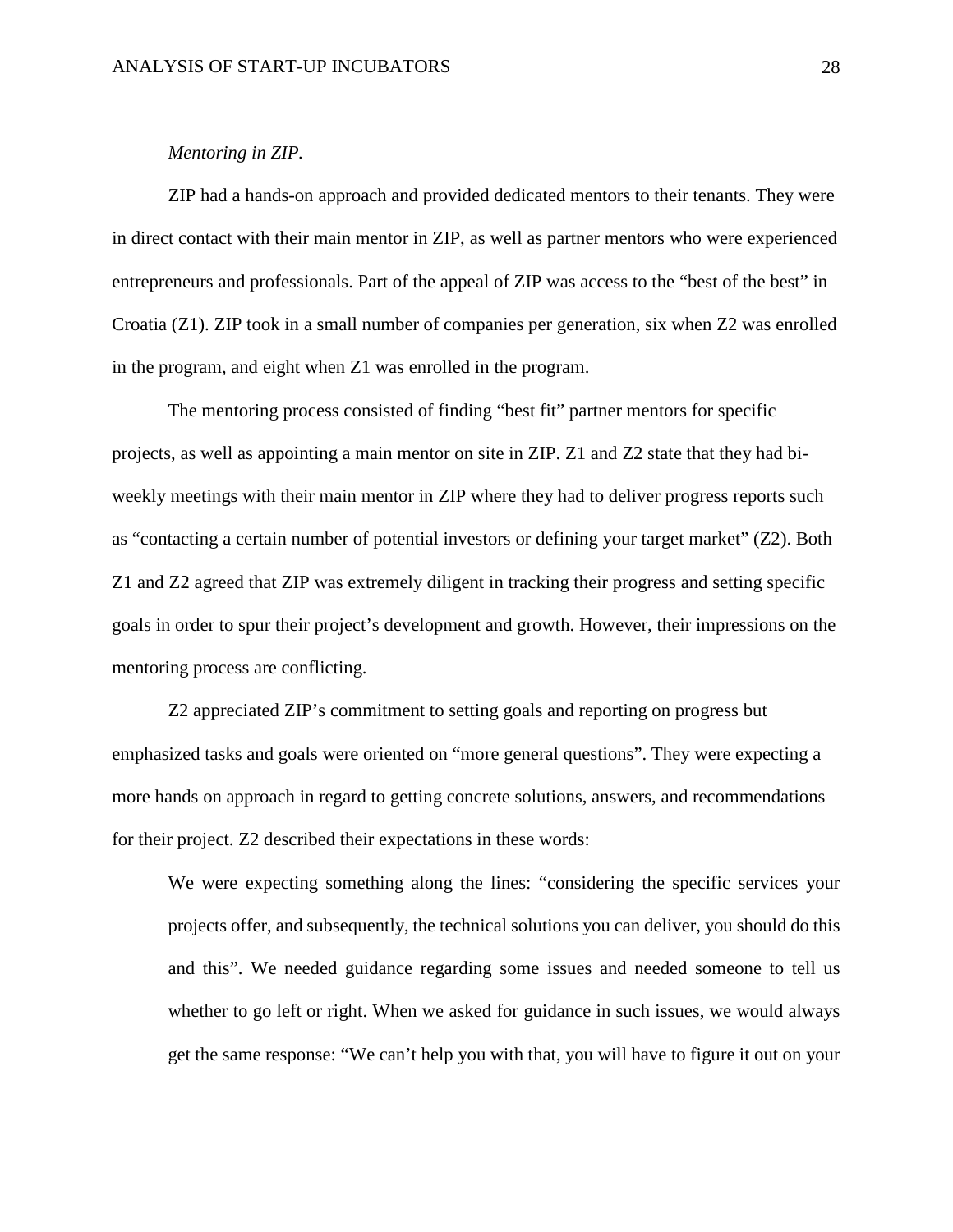own". ZIP program was good if you just had an idea and had to give it shape, for us that was not enough because we already had a product, something tangible.

Z1 described ZIP's hands-on mentoring approach as "one of the best in Croatia, especially regarding to providing support in developing projects". Considering they had prior experience in Core incubator, their approach was that "you had to do some things on your own". In looking back to their experience in the Core incubator, ZIP had a better progress tracking and goal setting system in place. They were extremely satisfied with their dedicated mentor and all the support she provided. Z1 and Z2 were not enrolled in the same generation in ZIP, but they noticed that some star-ups were dissatisfied with the program:

Some tenants were dissatisfied with the support and mentors because they were expecting a more hands-on approach. In a sense, they were expecting that someone will hold their hand during the process in all minute details. They needed someone to tell them exactly what to do with their projects, but no one can tell you exactly what to do. It all depends on how personally capable you are.

Z1 also remarked that each subsequent ZIP generation was "weaker", as well as that start-ups were "not ready to put in the work themselves". They concluded that stage of venture also influenced how much support each individual project needed.

Both Z1 and Z2 found their experiences with partner mentors as valuable. Partner mentors were experienced entrepreneurs and professionals who were at their disposal for questions and advice. This aspect of the mentoring program was of most value for Z1.They stated that it was a turning point for their project: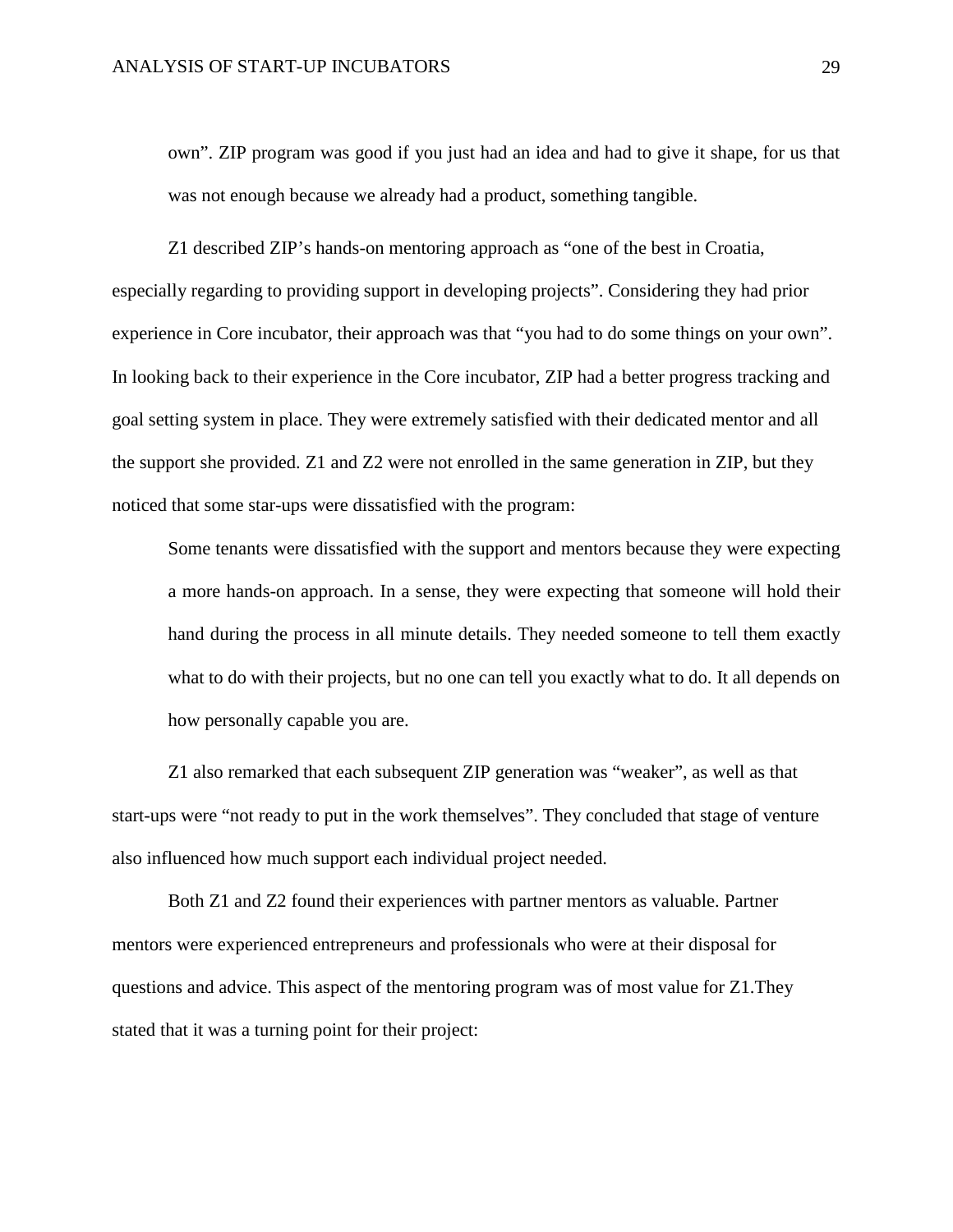We needed someone who could help us with user experience. Our application was extremely bad from a user experience perspective. After one lecture on user experience, we approached the lecturer and that was a turning point for our project. They gave us advice on how to make our application more user-friendly. ZIP enabled us to get in touch with experienced companies and experts; we couldn't have gotten that on our own.

Z2 described their experiences with partner mentors as satisfying, especially from a networking perspective. However, they did note that some of the mentors mentioned on the webpage never visited ZIP and were not easily accessible. Both Z1 and Z2 described advice that they received from partner mentors as invaluable.

#### *Mentoring in TPZ.*

TPZ offers access to mentors (both partner mentors and staff on site) to their tenants. As opposed to ZIP, they did not offer dedicated mentors, nor a hands on approach in the form of setting goals and progress tracking. T1, T3, and T4 got five mentor recommendations that were compatible to their projects while enrolled in the Startup Factory Zagreb program. They were free to contact them at will, as well as other mentors but no formal commitments were made. All TPZ tenants are free to contact any of the resident and partner mentors.

T2 reported that their interactions with mentors were scarce, because they "didn't feel the need to ask for specific help yet", but mentioned that mentors at their disposal were "good and covered diverse areas". T1 contacted mentors in the beginning of the incubation program, and found their help useful "in a general sense". T4 were satisfied with accessibility of TPZ mentors, but they were expecting more coaching and mentoring, especially in their pre-incubation phase. They got in touch with five mentors that were compatible with their project, but were hoping for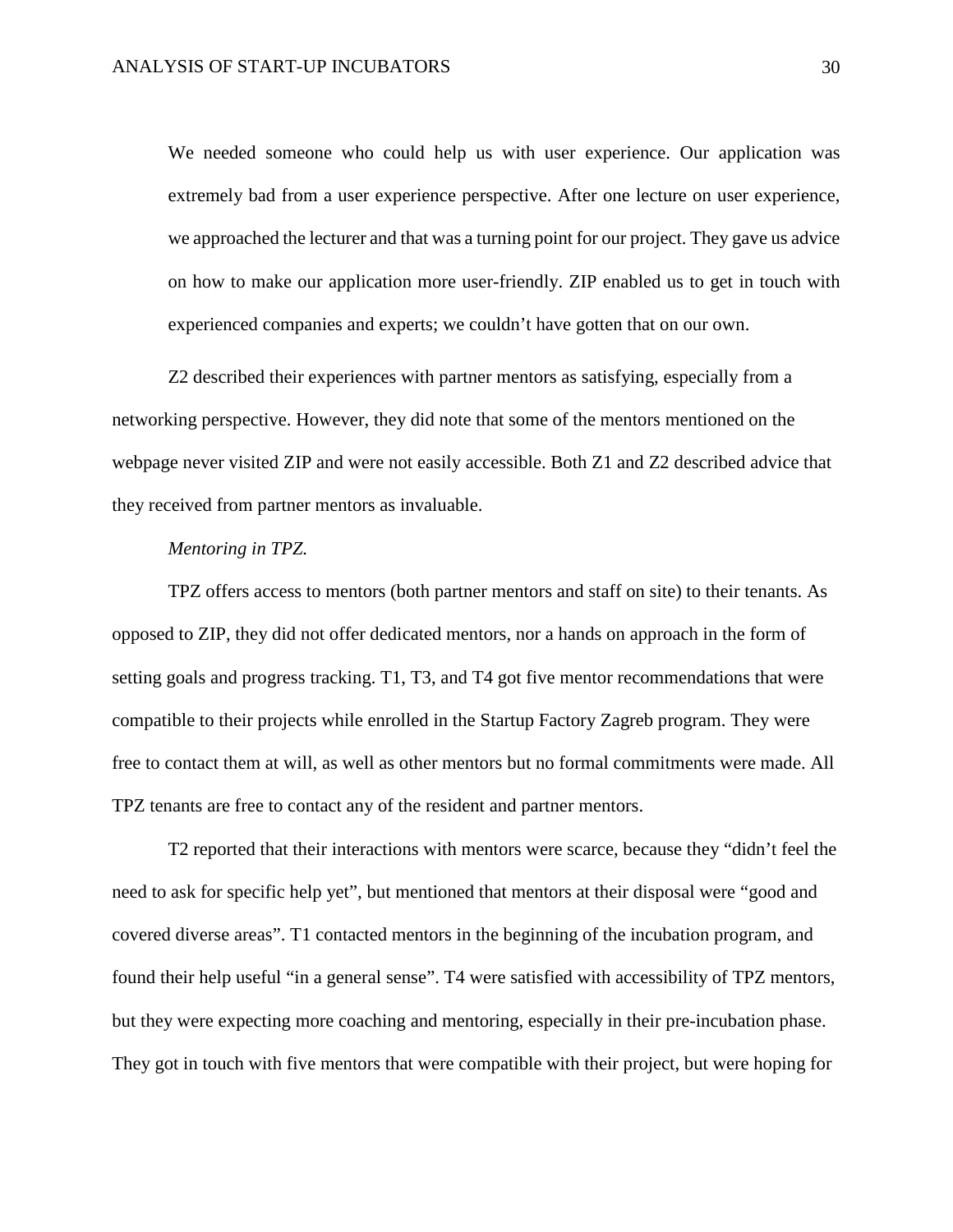"a more hands on approach". T4 also questioned TPZ's insistence on mandatory attendance at lectures at workshops, as opposed to offering dedicated mentors:

We would have liked that the emphasis was put on goals and tracking our progress, as opposed to attending workshops and lectures. Progress of your project is more important than being physically present at a lecture. How should we put it, if a lecture is interesting, you will attend of your free will.

#### *4.2.2.2. Education*

Both ZIP and TPZ organized workshops and lectures held by mentors and guest speakers on site. All interviewed start-ups confirmed that they found them useful and helpful in developing their projects. Start-ups enrolled in the Startup Factory Zagreb program had mandatory attendance, as reported by T4. Workshops and lectures covered diverse topics on general questions (how to start a company, marketing, how to get subsidies, etc.), as well as topics related to specific areas (IT, application development, design, user experience, etc.).

Z2 mentioned that interactions with lecturers helped them redefine their project. Z1 reported that ZIP hosted diverse lecturers and guest speakers from Croatia and abroad, as well as managers of other incubators, which subsequently helped them in deciding on another incubation program they enrolled in after their ZIP experience.

#### *4.2.2.3. Legal services, Accounting*

Legal and accounting services were supplied at ZIP, but both Z1 and Z2 stated that they did not use them because they were unnecessary at their stage of development. TPZ offered legal assistance within their organization. T2 and T4 reported using legal services within TPZ, and found them useful. TPZ did not supply accounting services, but were recommending outside firms that provided their services at a discounted rate.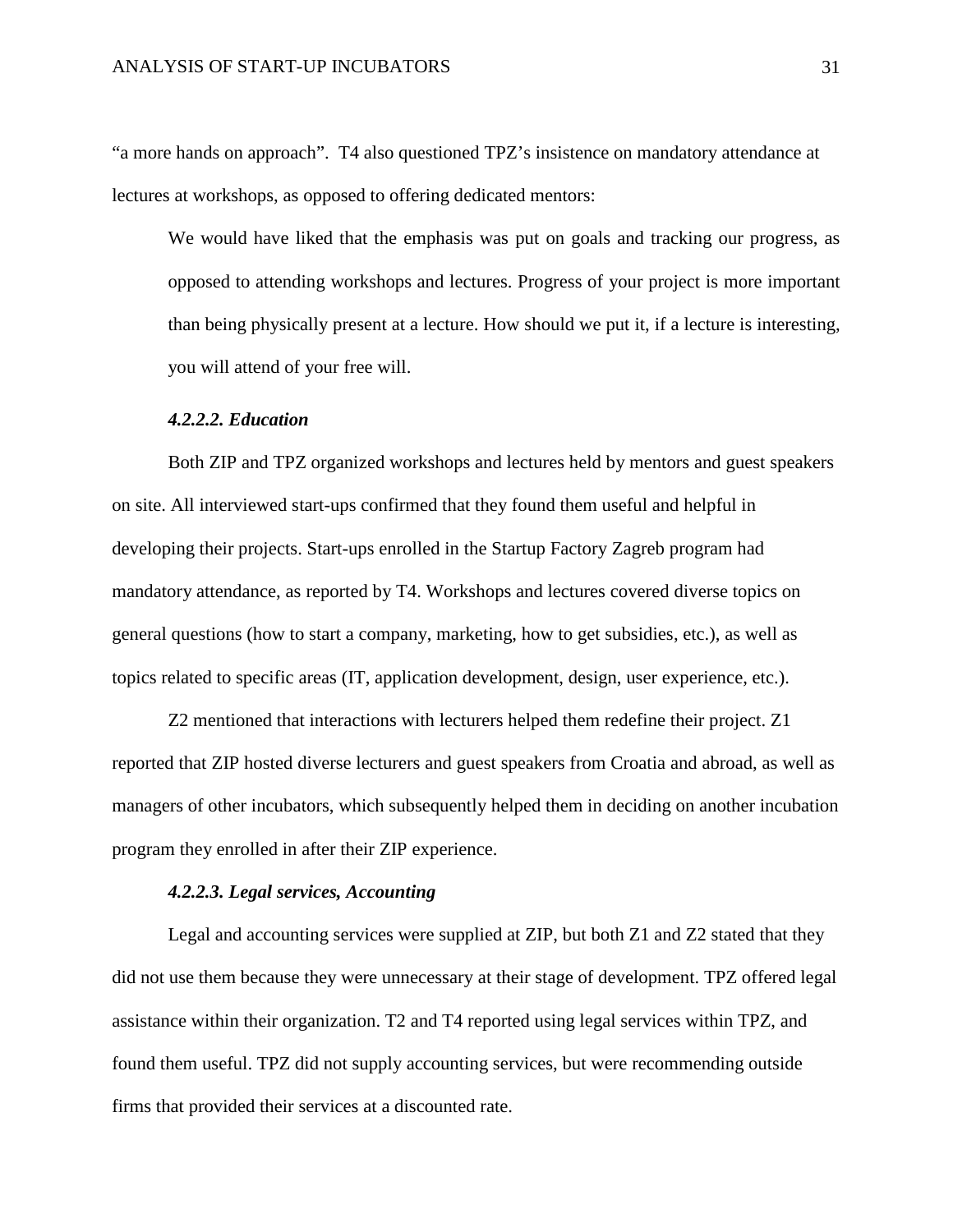#### **4.2.3. Networking**

<span id="page-32-0"></span>All interviewed start-ups reported that networking was one of the key motivating factors for joining an incubator. Three levels of networking were identified during the interview process: networking with mentors, networking with other start-ups, and networking with potential investors.

#### *4.2.3.1. Networking with mentors*

All interviewed start-ups singled out the importance of networking with mentors that were involved in programs in ZIP and TPZ. Contact with representatives of mature companies and people that are experts in their respected fields provided all interviewed start-ups with invaluable advice and business connections. All start-ups reported that access to those people and organizations without the incubator support would have been extremely difficult, if not entirely impossible. Z1 reported that even informal meetings with mentors, such as having coffee, helped them in developing their project. When they had some contract issues with an outside firm, one of their mentors stepped in and resolved the situation. T1 pointed out that "you will always have contact information. You can always dial a number or send out an email to your mentor and ask for advice or a favor". On the same note, T4 pointed out: "If I encounter some xy problem, now I have at least ten people I can contact and ask for help".

#### *4.2.3.2. Networking with other start-ups*

Networking with other start-ups was an important and valuable experience for all startups involved in this research. Z1, Z2, T1, and T4 emphasized the importance of sharing ideas, knowledge, and experiences within incubators. T2 reported that networking with other start-ups in TPZ was extremely beneficial for their company. They outsourced IT support services to one of the start-ups they met in TPZ.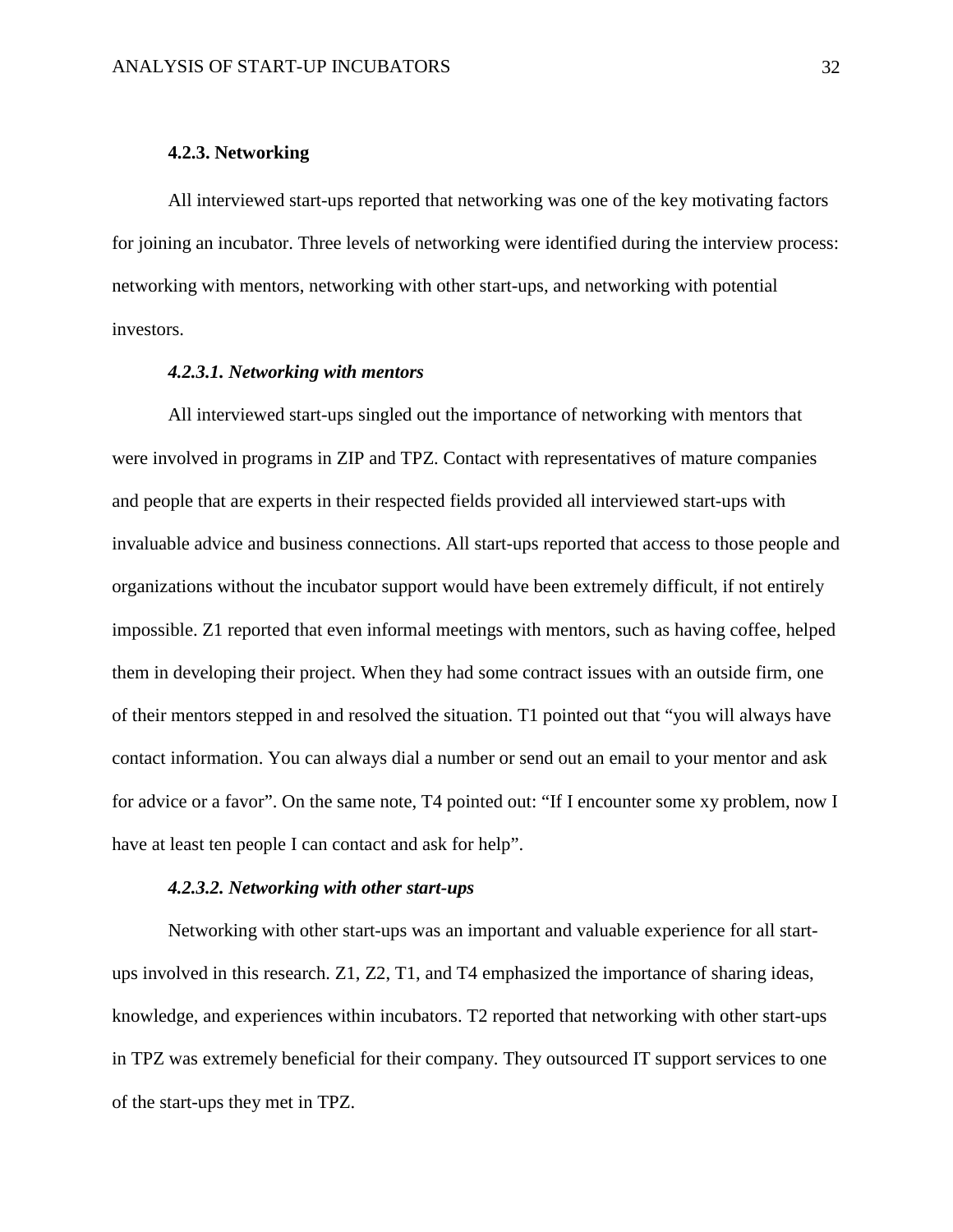T1 defined networking as "sharing ideas, experiences and practical advice with people that are on the same wavelength as you". Z1 described their interactions with other start-ups as a wholesome process:

You become friends with someone and start helping them. We formed relationships that were more than friendships; those people become your mentors as well. It's funny how you can get advice and solve your problems while playing table football.

#### *4.2.3.3. Networking with potential investors*

While stating their motivation for joining incubator programs, all start-ups emphasized the importance of access to potential investors. Z1 reported that they were very satisfied with the support they got in ZIP regarding this category. Z2 pointed out that they managed to substantially expand their network, but "none of those contacts turned into anything tangible". Nonetheless, they enjoyed the process and found it a useful experience. T2 and T4 confirmed that TPZ organized networking events, but their impression was that TPZ did not provide enough help with meeting potential investors. T1 pointed out that, even though TPZ did not provide assistance with securing more tangible connections with investors, being enrolled in the program was beneficial:

Being part of TPZ helped us in accessing some of our partners. Considering that we got backing form the City of Zagreb, companies that we wanted to sign up for our service perceived us more seriously. When you have backing from the City, you look more serious. You could say it helped in opening some doors, not fully, but at least a crack.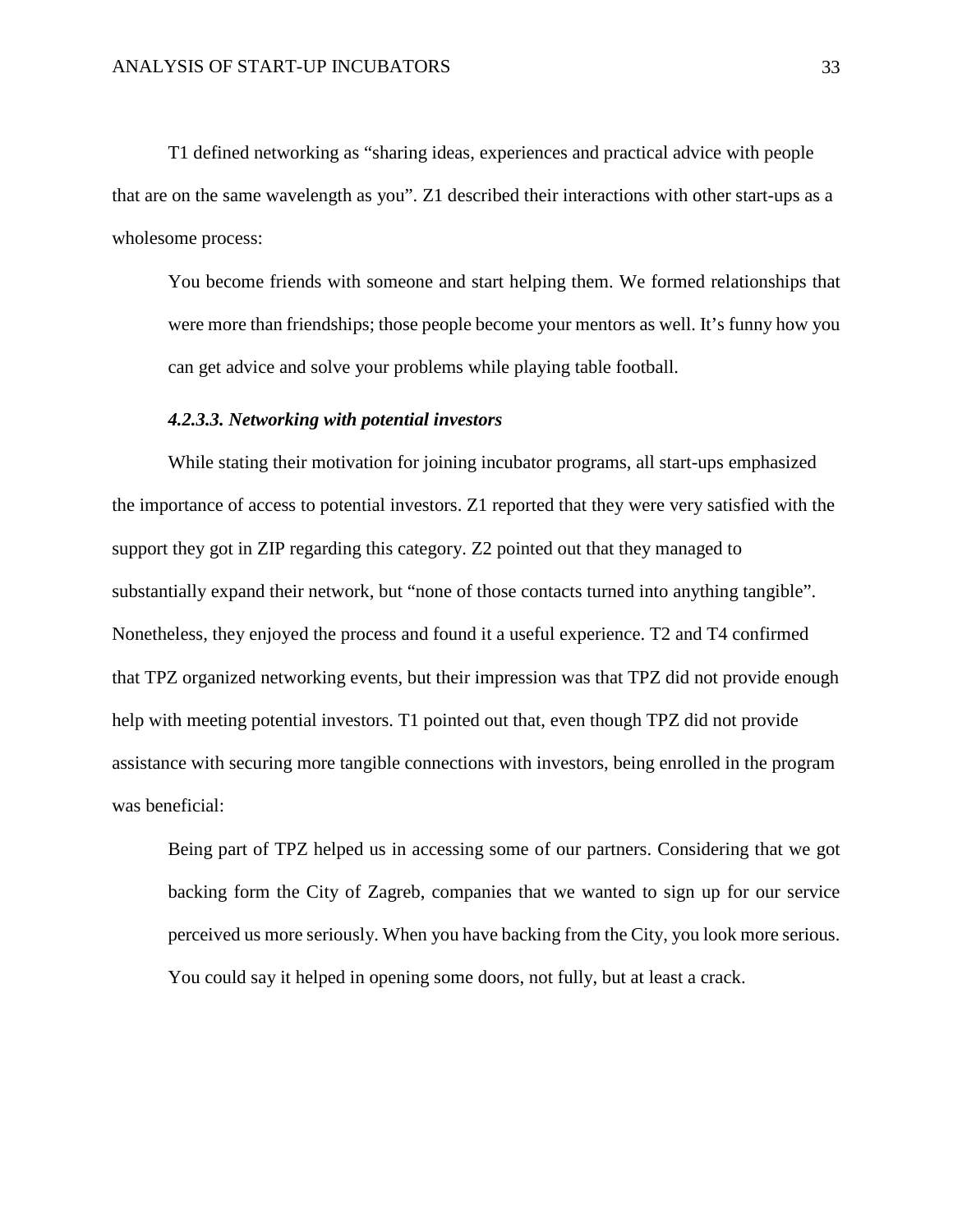#### **4.2.4. Other services**

<span id="page-34-0"></span>Other benefits and services mentioned during the interviews were financial resources and internationalization.

#### *4.2.4.1. Financial resources*

As stated before, T1, T3, and T4 were enrolled in the TPZ Startup Factory Zagreb program, which offered financial support. All interviewed start-ups enrolled in the program stated that that was their primary motivation for joining. As stated on the Startup factory Zagreb website "the amount of financial support per individual pre-acceleration program user is between 92.500 HRK and 190.000 HRK. Each of the winning projects can receive the maximum aid intensity of 90%" [\(http://startupfactory2017.tehnopark.hr/eng/What-is-Startup-Factory-Zagreb\)](http://startupfactory2017.tehnopark.hr/eng/What-is-Startup-Factory-Zagreb). T1 pointed out that TPZ funded only projects that were not already being funded by another entity. They found it problematic because this stipulation in the contract barred them from receiving additional funding while enrolled in the program. Even though all the services in TPZ were free of charge for them, they still had the feeling that they were, in a sense, paying for them. T2, the only TPZ start-up that was not enrolled in the pre-incubation program, mentioned that subsidized office space helped them immensely, and that they do feel like they received financial support from TPZ in a sense. They pointed out that "managing fixed costs of office space and infrastructure is a great weight on any start-up's budget".

ZIP incubator asked for an entrance fee of 3000HRK in order to join the program. ZIP offered financial support for the best start-up in every generation. Their website states that they will "finance 5 or 6 startups with up to 10.000 GBP "[\(http://zipzg.com/en/qa/\)](http://zipzg.com/en/qa/). Investment was offered for up to 8% of the startup's equity. Z1 pointed out that they were counting on receiving funding but ZIP never followed through with that offer. Z1 explained, "the prerequisite for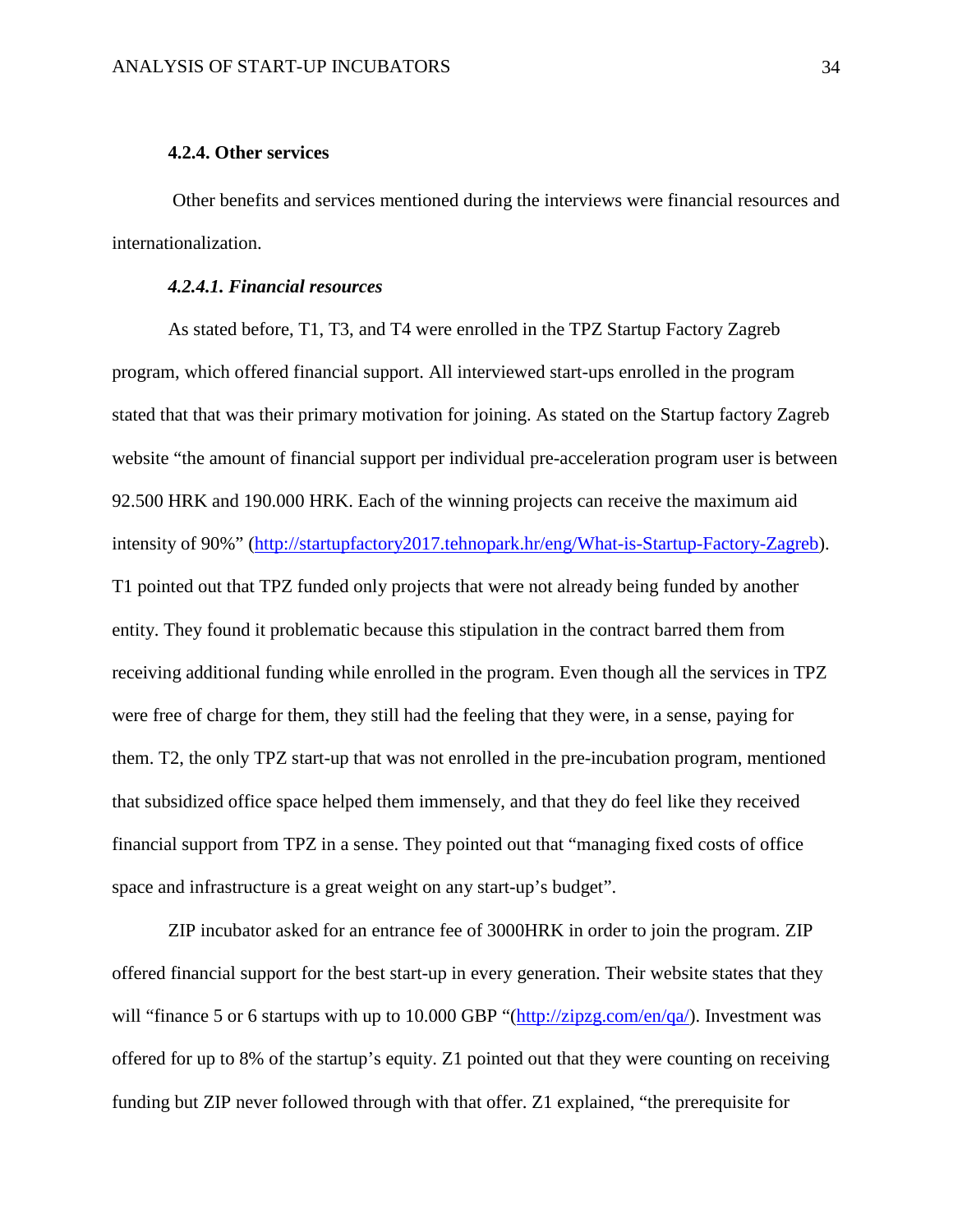receiving funding was to be the best in a generation, and we worked really hard to get it, but they discontinued that program because they didn't secure enough funds". Z2 pointed out that their project did not require funding. However, other start-ups enrolled in their generation "counted on receiving some form of financial support in order to get their projects going". In their generation, only one start-up managed to procure outside funding with ZIP's help, but they did not consider it sufficient for development, as it was a sum of only 7000HRK.

#### *4.2.4.2. Internationalization*

T2 mentioned internationalization as one of the perks of being a member of TPZ. Even though their company was still not in a phase where they needed help with distributing their services in the EU market, they were counting on TPZ's help in later stages of development.

#### <span id="page-35-0"></span>**4.3. Start-up's perception of the incubation experience**

All interviewed start-up's from TPZ expressed satisfaction with the overall experience in the incubator. T1 described it as a process of "creating something positive with people that are on the same wavelength as you are". Z1 described their ZIP experience as positive. They pointed out that ZIP was their first choice over TPZ because small incubators have "a family atmosphere where startups get a chance to form ecosystems".

Z2 was the only interviewed start-up that did not "get much from the experience". They did point out that the ZIP experience "helped in figuring out that we are not a typical start-up". Z2 noticed issues with the maturity of the program in ZIP. Z2 expressed it this way: "ZIP is good for projects that are simple and easy to define. That was not the case with our project". They were expecting a more mature and professional approach to mentoring and progress tracking. After ZIP, they joined the ABC Accelerator in Slovenia [\(https://abc-](https://abc-accelerator.com/slovenia/)

[accelerator.com/slovenia/\)](https://abc-accelerator.com/slovenia/), which they described as a "more mature project". Z2 noted that,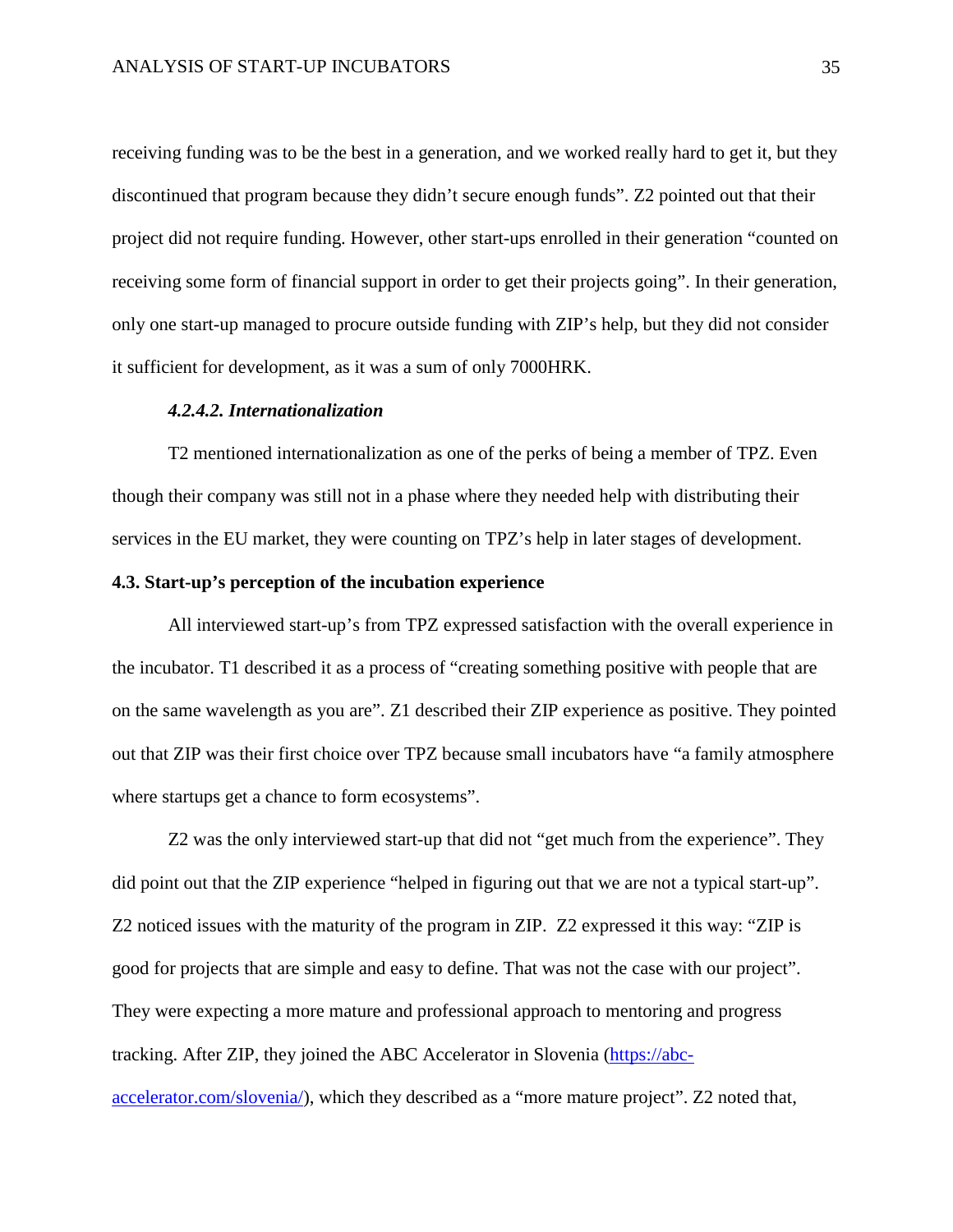while ZIP was not a good fit for them, they see the program as useful for start-ups that are starting from scratch and have no business background.

#### <span id="page-36-0"></span>**4.4. Motivation for joining the incubator**

T1, T3, and T4 stated that their primary motivation for becoming members of TPZ was winning the Startup Factory Zagreb competition, and joining the pre-acceleration program. The Startup Factory Zagreb offered subsidies between 92.500 HRK and 190.000 HRK, which was a strong motivating factor for T1, T3, and T4. T2 is the only TPZ start-up that was not part of the Startup Factory Zagreb program. Nonetheless, financial support in the form of subsidized office space was their main motivator. Z1 team was hoping to win best start-up project in the generation at ZIP, which offered financial support.

All startups mentioned networking, business support services such as access to mentors, help with their projects, education, and access to potential investors as motivation for joining TPZ and ZIP. T1, T2, T3, and Z1 mentioned infrastructure, such as office space, free Internet and access to meeting rooms as extremely important factors for joining. T4 and Z2 reported that they did not require office space, as their teams were scattered across Europe, but T4 was motivated by access to meeting rooms and conference rooms. T1 specifically pointed out that they needed "aesthetically pleasing office space" for receiving business partners and potential investors. T1, T3, and Z2 were also motivated by the good locations of incubators.

Other factors mentioned were business support services such as legal assistance, coaching (T4 and T1) and logistics (T3). Z2 reported that their main motivating factor was flexibility of the ZIP program and staff. They considered joining incubation programs in Germany, but all of them insisted on physical presence in incubators for the duration of the incubation process; ZIP did not have such requirements. After consulting one of the ZIP founders, Z2 decided to join ZIP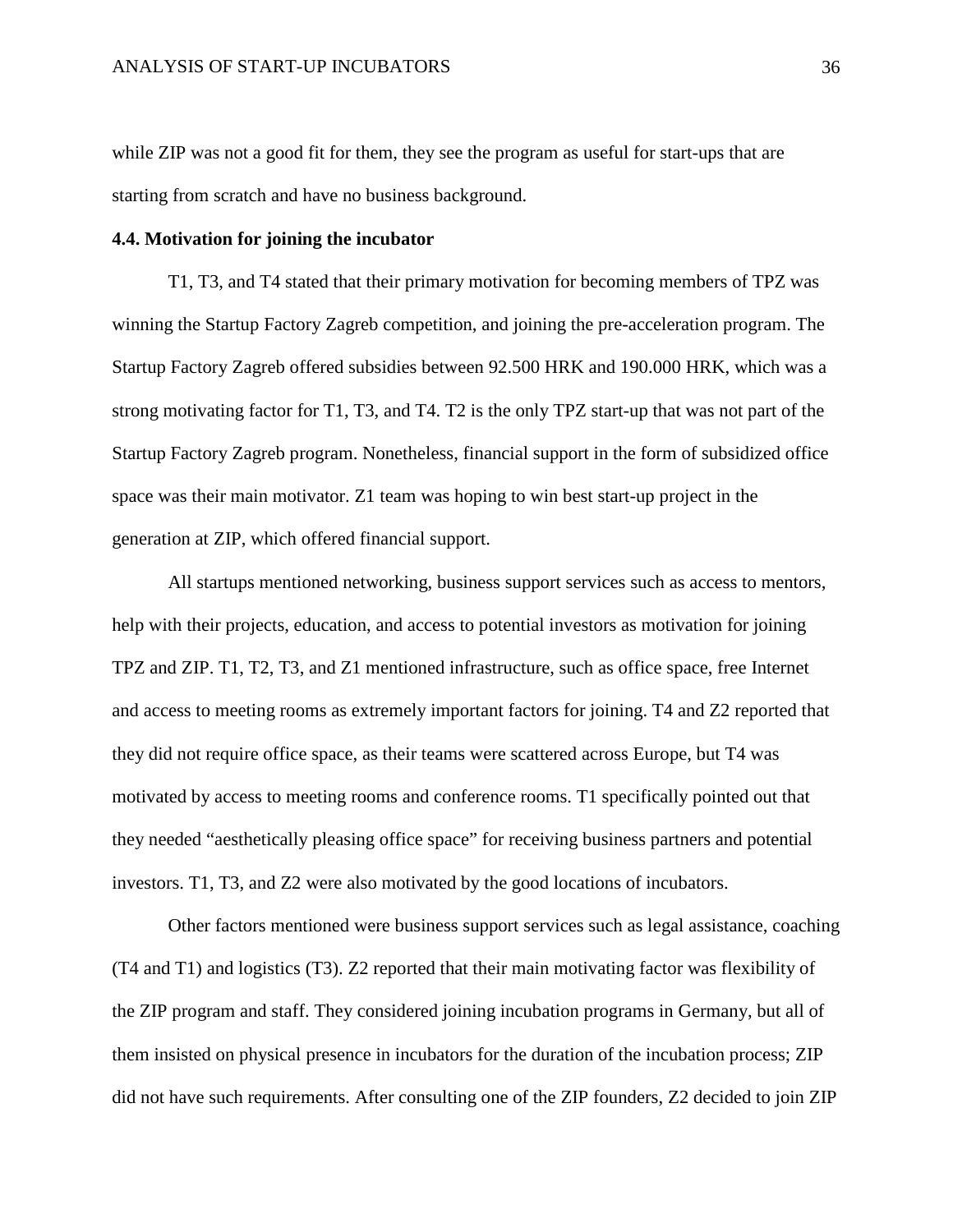primarily to "see what the incubation experience is like". All start-ups were interested in experiencing and learning something new.

The dominant reason for joining the incubation program for the majority of interviewed start-ups was curiosity and seeing where the incubation projects could take them (Z1, Z2, T1, T2, T4). Z1 described it as going with the flow of their student project that "showed some promise", and was subsequently abandoned, even though they founded a company during the incubation period. Z2 is a team of individuals that, which as they described it, "had a good and solid business idea that showed promise". At the time they were interviewed they reported that they were "currently preoccupied with their "day jobs", while their start-up is on pause". T2 started their start-up in college and plan to maintain it as a side-job. T1, T3, and T4 just entered the incubation program while they were interviewed and, as stated before, they joined TPZ primarily because they won the Startup Factory Zagreb competition, which in turn entitled them to free office space and other amenities.

#### <span id="page-37-0"></span>**4.5. Improvements**

Some of the suggested improvements that interviewed start-ups mentioned are, as follows:

#### <span id="page-37-1"></span>**4.5.1. Infrastructure improvements**

T3 is the only hardware oriented start-up interviewed, and they noted the lack of "a lab and traditional workshops" which would "greatly improve the experience of start-up that are technically oriented". They also noted that "the entrance to TPZ looks unfinished and aesthetically unappealing". Z1 mentioned lack of space in former ZIP offices: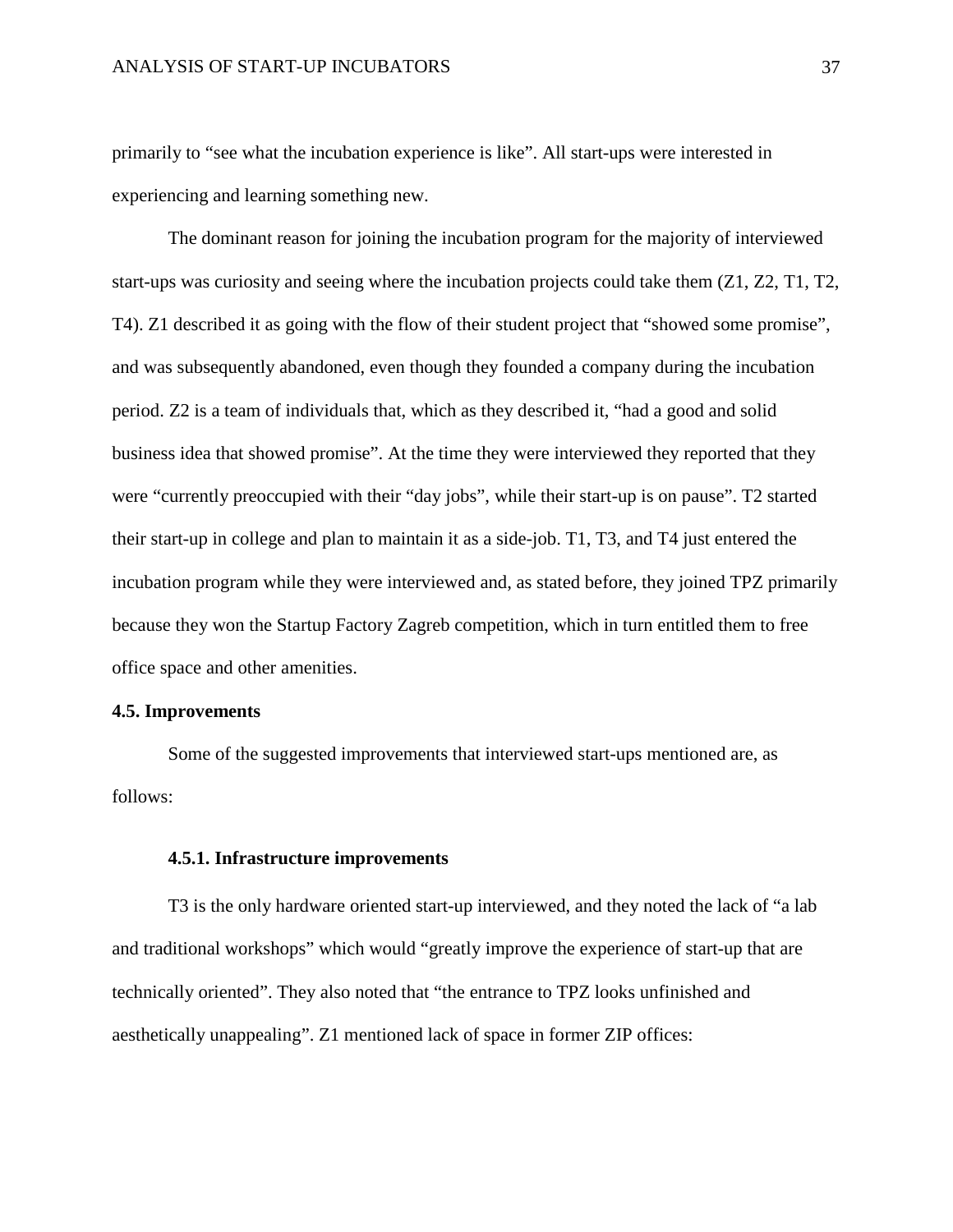The only problem was lack of space. In our generation, we had confrontations about one particular room that had three tables and all of us wanted to claim it. The rest was coworking space. In an office tug of war, we subsequently managed to secure that space for our start-up.

#### <span id="page-38-0"></span>**4.5.2. Business support services improvements**

Both ZIP and TPZ start-ups mentioned that mentoring programs in their incubators could be improved. T4 reported that they were expecting a more hands-on approach in TPZ, especially in their pre-incubation phase. They believe that a dedicated mentoring program would be beneficial to TPZ start-ups. Regarding the ZIP incubator, Z2 start-up stated that some of the mentors ZIP advertised were not easily accessible. Even though ZIP's mentoring program is hands-on, Z1 reported that some start-ups expected more involvement from their mentors.

#### <span id="page-38-1"></span>**4.5.3. Financial support improvements**

Both TPZ and ZIP start-ups pointed out that promised financial support had its drawbacks. While ZIP promised financial support for best projects enrolled in their program per generation, it didn't fulfill that promise when the two interviewed ZIP start-ups were enrolled. That caused dissatisfaction in their generations, and their suggestion is a more transparent model of advertising that is more aligned to reality.

TPZ offers financial aid to projects enrolled in the Startup Factory Zagreb program. However, there is a stipulation in the contract all enrolled start-ups have to adhere to, which prohibits them from receiving additional funding. A less restrictive funding program would be more beneficial to young business ventures.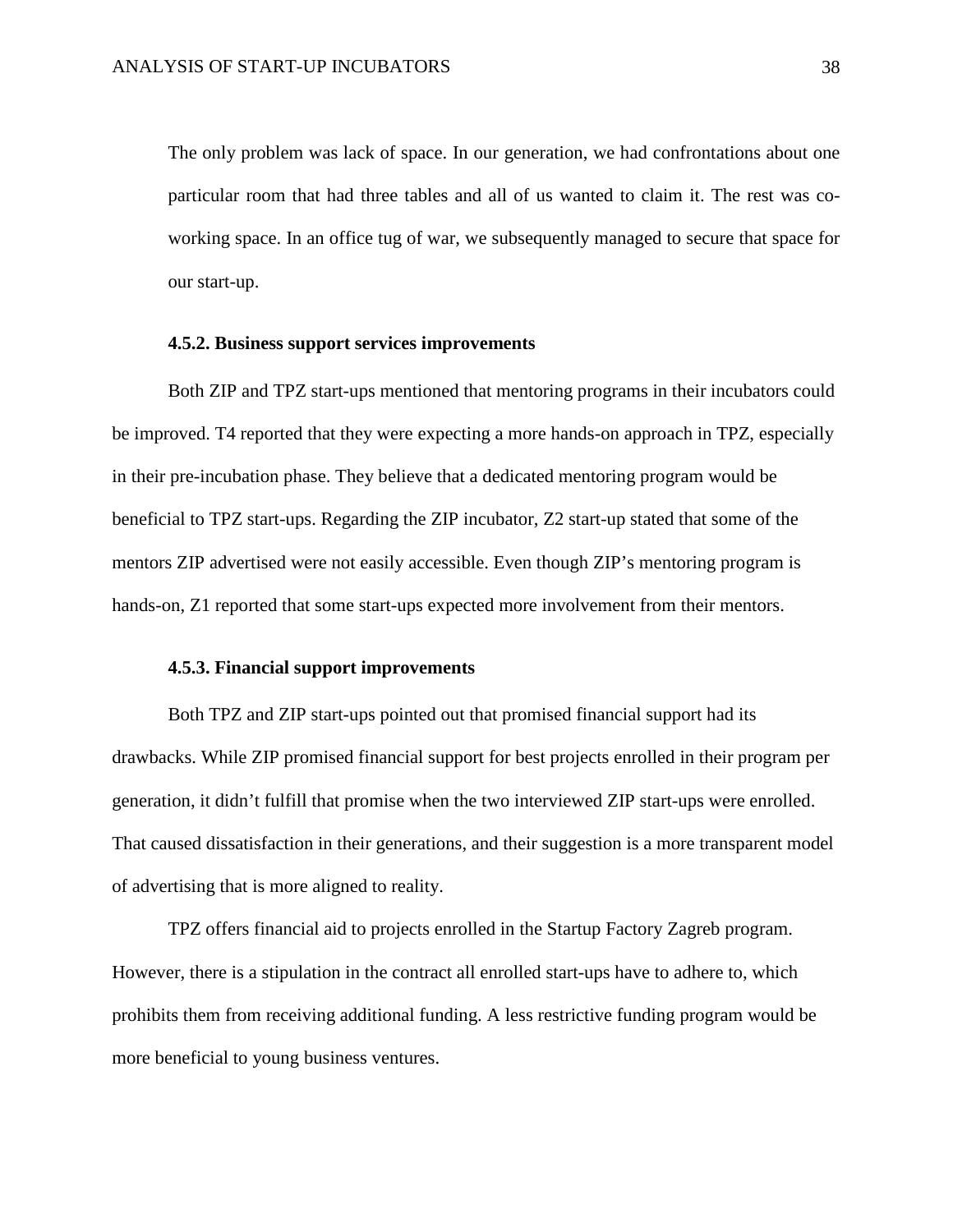#### **5. Discussion**

<span id="page-39-0"></span>The objective of this study was to explore differences and similarities of services and support that public and private start-up incubators provide to their users in Zagreb. The two incubators examined in this study fit the Phan et al. (2005) definition of business incubators as "property-based organizations with identifiable administrative centers focused on the mission of business acceleration through knowledge agglomeration and resource sharing" (p. 167). ZIP, the private incubator focused on providing acceleration services since its inception, while TPZ followed suit by launching the Startup Factory Zagreb program in 2016, thus overtaking all competition by introducing an attractive financing option for young business ventures. One could argue that the Startup Factory Zagreb program contributed to recent problems that ZIP encountered, and secured TPZ's dominance in the business incubator industry in Zagreb.

Services that ZIP and TPZ offer to their users are similar in nature, but vary in approach. Both incubators offer basic infrastructure such as office space, meeting rooms, conference rooms, and all the supporting amenities as mentioned by Chan & Lau (2005), Arlotto et al. (2011), Carvalho & Galina (2015), and Deák & Podmetina (2013). Tenants of both incubators commended the overall feel and aesthetics of both venues, as well as the importance of good locations of both incubators. TPZ is providing free office space for a year to all start-ups that are enrolled in the Startup Factory Zagreb program, while other start-ups located in their premises pay subsidized rent that is substantially lower than other commercial options. ZIP offers free office space to all start-ups during the duration of their program.

The difference between the two incubators that is apparent at first glance is scale. While ZIP houses up to eight incubators per generation, TPZ offers an impressive 100 office modules on their premises. Interviewed TPZ start-ups reported that office space provided was extremely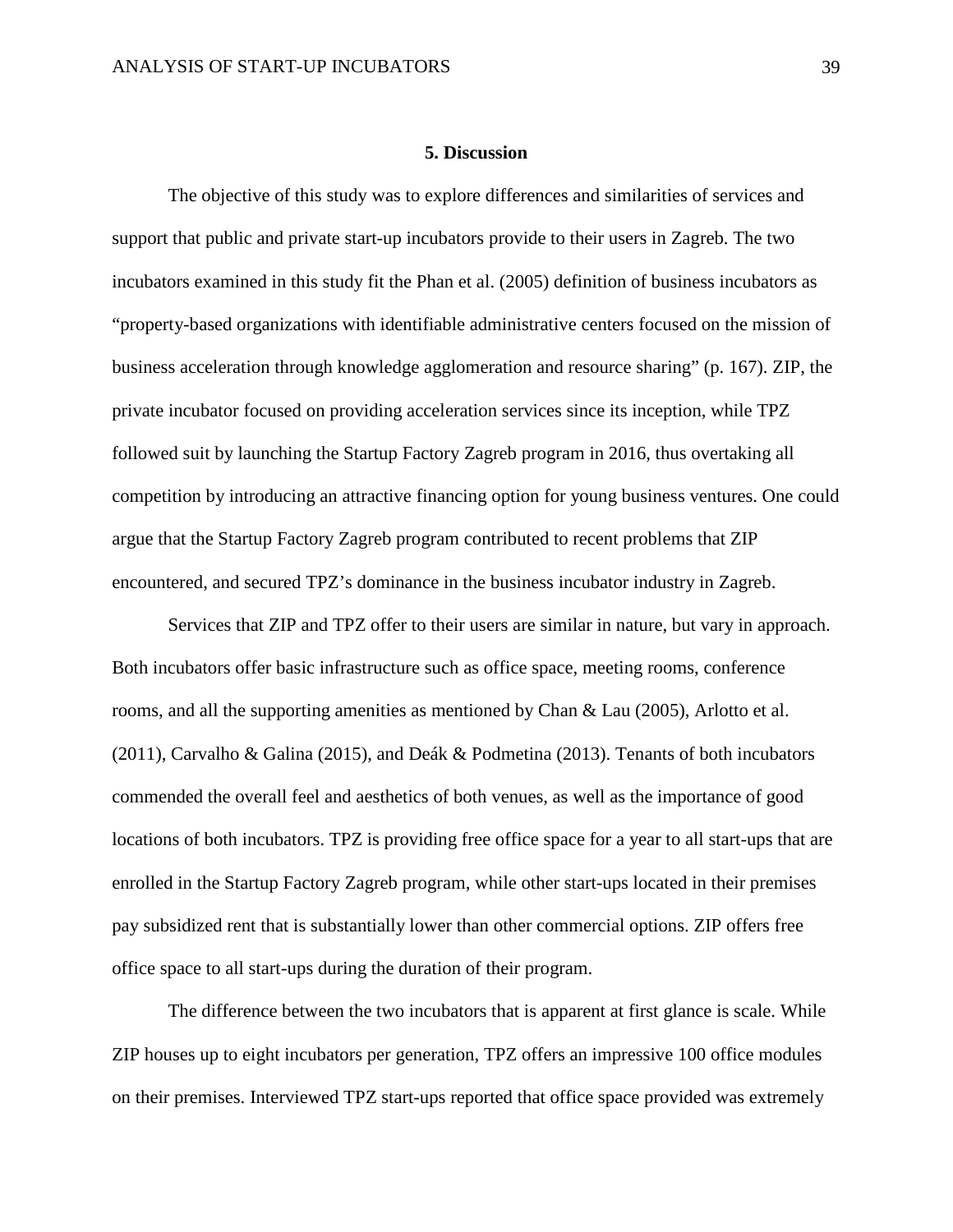important to them, while ZIP start-ups thought of it as a secondary feature, one which is not used by many of their colleagues. What one of the interviewed ZIP start-ups noted was that they were one of the rare companies using office space to a full extent.

While both incubators feature mentoring programs as part of their business support services, the ZIP mentoring program proved to be far superior and useful for young business ventures. Carvalho & Galina (2015) identified coaching as one of the key elements that "accelerates tenants learning skills and development process" (p. 259). ZIP approaches mentoring and coaching as a vital part of the incubation experience, providing a hands on approach with access to some of the best Croatian entrepreneurs. Start-ups enrolled in their program are provided "best fit" mentors for their specific projects, as well as a dedicated on-site mentor to whom they report on a bi-weekly basis.

ZIP puts great emphasis on progress tracking, setting goals and connecting their tenants with local and international experts in their respected fields. Even though one of the interviewed ZIP start-ups was not completely satisfied with mentoring in ZIP, they noted that their dissatisfaction was a matter of fit, not a matter of quality. TPZ, on the other hand, does offer access to mentors (both partner mentors and staff on-site) to their tenants; however, they do not offer dedicated mentoring, nor progress tracking or goal setting. TPZ's approach to mentoring could be described as advanced networking. Experiences with mentors, as described by interviewed TPZ start-ups, vary from scarce, up to seldom contact when specific help was needed. While TPZ startups all reported that the accessibility of TPZ mentors was satisfactory, they were expecting a more hands on approach. It has to be taken into account that ZIP takes in a limited number of tenants per generation, while TPZ is currently housing 90 companies.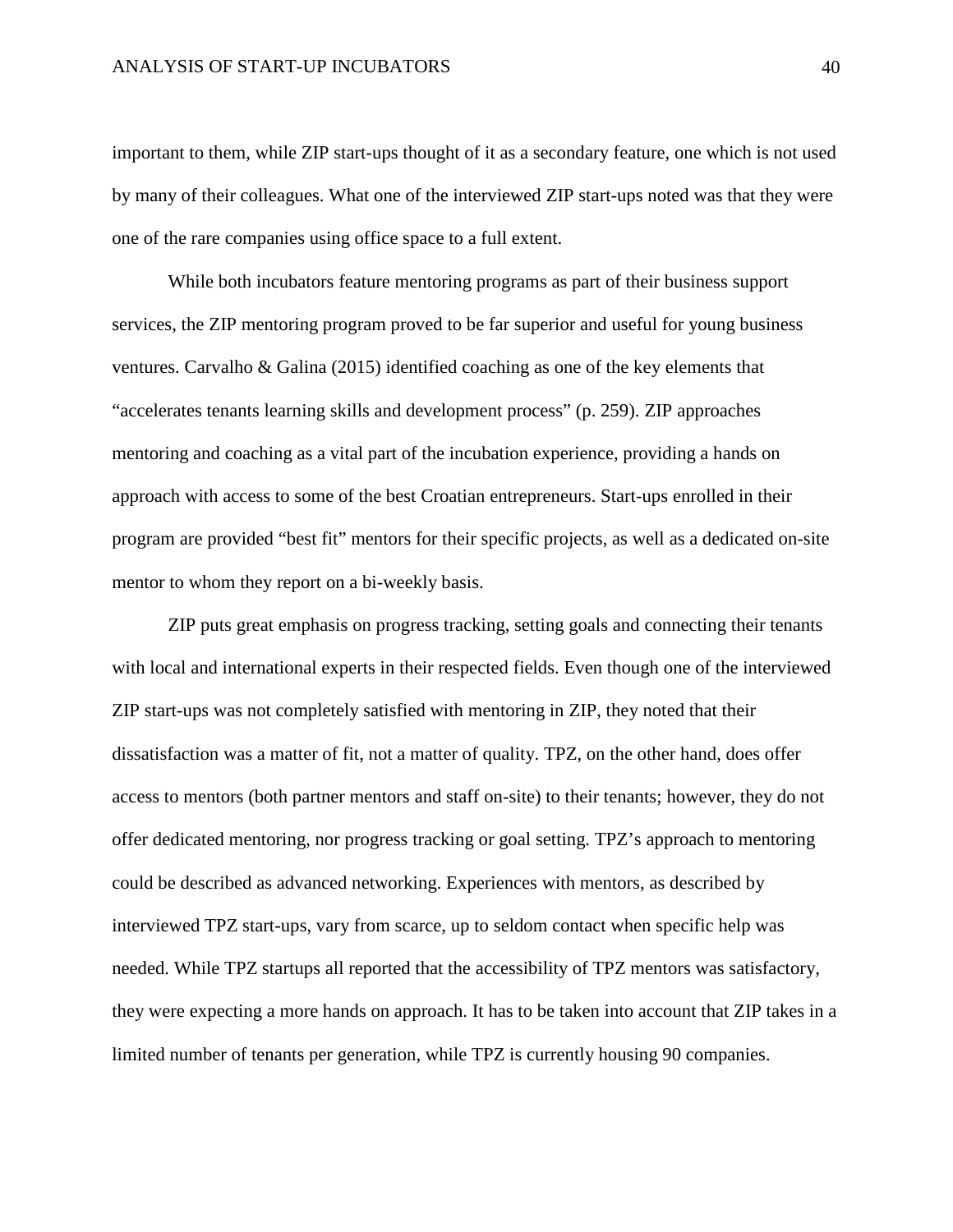Both incubators organize and host workshops and lectures held by mentors and guest speakers, covering diverse topics on general questions (how to start a company, marketing, how to get subsidies, etc.), as well as topics related to specific areas (IT, application development, design, user experience, etc.). Education within both incubators was described as a good experience, especially because it offers additional networking opportunities for start-ups.

Networking is one of the aspects of the incubation experience all start-ups valued greatly, as it gave them access to people within their specific industries that are not easily accessible. Networking events held on both incubator's grounds, networking with mentors, outside partners, and other start-ups was an enriching experience for all Zagreb start-ups.

This study has identified one interesting discrepancy between Zagreb start-ups and their international peers. All interviewed start-ups reported the importance of networking with other start-ups. Pettersen et al. (2016) and Chan and Lau (2005) found that start-ups were generally not interested in networking with their peers. Pettersen et al. (2016) noted that while start-ups valued some of the perks of incubator enabled networking, they were generally reluctant to share their business secrets, as well as their own network resources (p.8). Chan and Lau (2005) reached a similar conclusion in their study of Hong Kong start-ups. While tenants of Hong Kong Science Park incubator were mostly satisfied with the infrastructure and some business support services, they were generally not impressed with marketing events, press conferences, and meetups. They also reported that there was little to no interaction in-between start-ups. The study showed that "networking and clustering are ranked the lowest according to the value that would contribute to the business development process" (Chan & Lau, 2005, p. 1226).

Zagreb start-ups reported widely different experiences. Networking and networking events organized by both incubators are mentioned as an extremely important part of the offered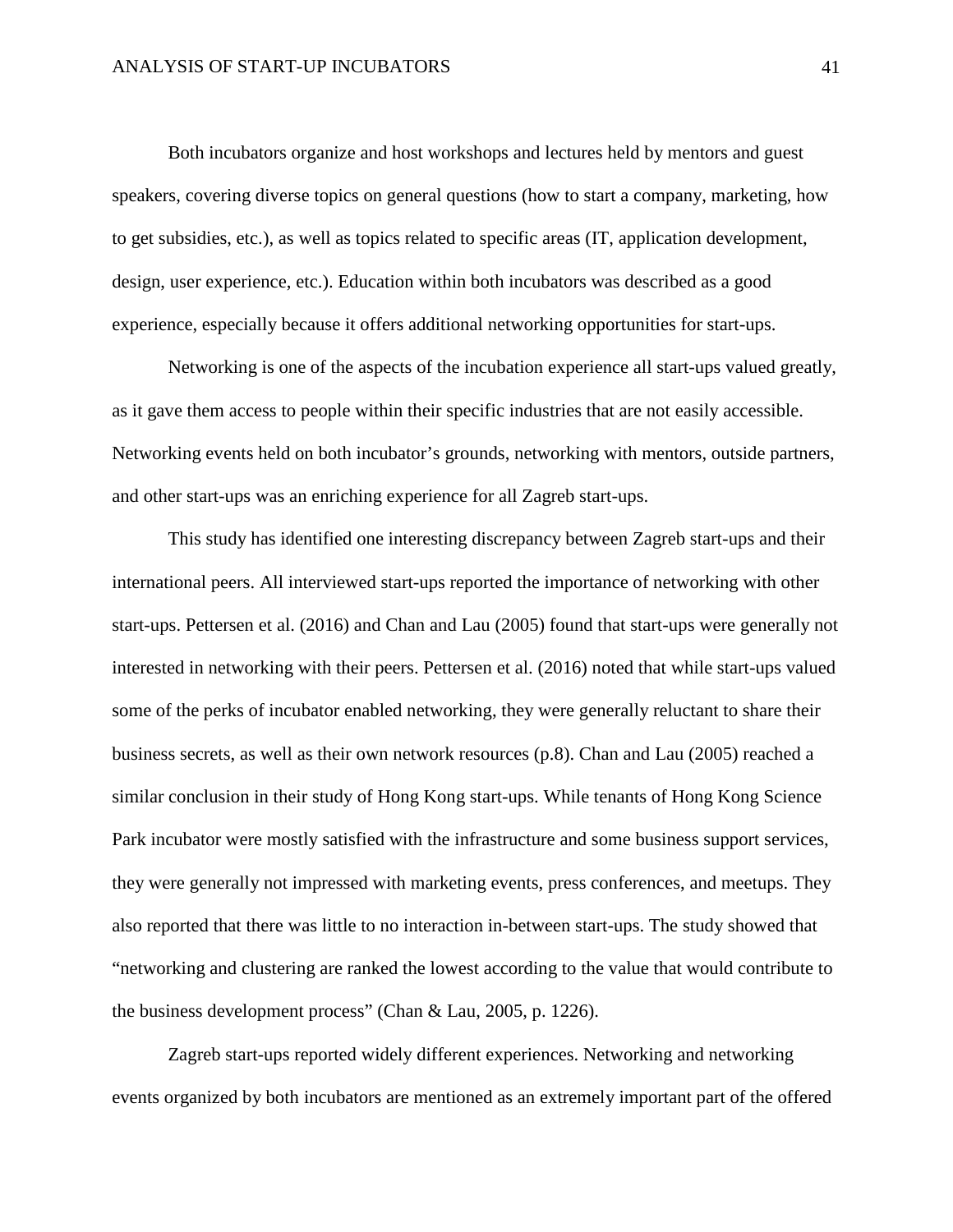incubation experience. Zagreb start-ups approached networking as a learning experience, as well as an opportunity to expand their professional network and approach potential investors. Networking with other start-ups inside the incubator was described as a wholesome and valuable experience. Zagreb start-ups emphasized the importance of sharing ideas, knowledge and experiences within incubators, which, in some cases, grew into life-long friendships and business partnerships. This discrepancy might be attributed to cultural differences, but it might also be an indicator on how seriously Zagreb start-ups regard their projects. One of the impressions author of the study derived from interviewed companies was that their start-up experience was treated as a test-run for future business interactions on the market.

Access to financial resources was mentioned as important while choosing which incubator to join. Primary motivator for joining incubation programs for the overall majority of interviewed start-ups was financial support (3 TPZ start-ups and 1 ZIP start-up list financial support as their primary motivator). TPZ offers financial support to all start-ups enrolled in their Startup Factory Zagreb pre-acceleration program. This project, started in 2016, greatly boosted the appeal of TPZ among Zagreb start-ups. ZIP nominally offered financial support to best projects within their program but has fallen short on that promise in the past two years, because of inability to secure outside funding. Furthermore, the publically funded TPZ is more appealing for Zagreb start-ups because it offers free office space to projects involved in the Startup Factory Zagreb program and subsidized leases to other members. ZIP asked for 3000HRK entrance fee for joining their incubation program.

Reputation of the incubator and the quality of mentors was also an important deciding factor for all interviewed start-ups. ZIP offered a more impressive mentor line-up on their website than TPZ. However, one interviewed ZIP start-up mentioned that not all mentors were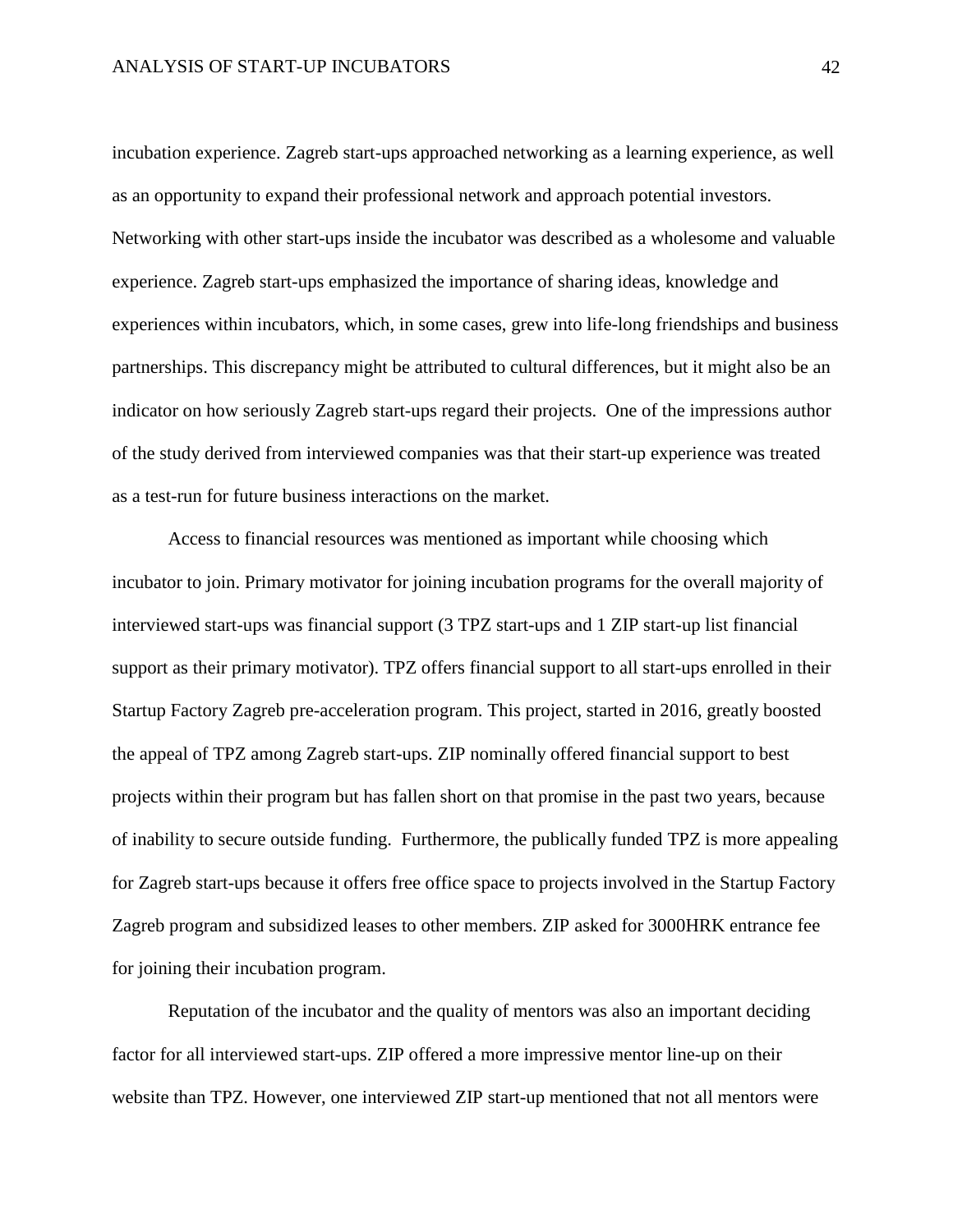accessible during their stay at ZIP. TPZ's appeal comes from the partnership with the City of Zagreb. One of the interviewed TPZ startups specifically mentioned that this partnership helped them in approaching potential investors.

When this research began both the public TPZ and the private ZIP incubators were fully operational. In the past few months, ZIP encountered numerous problems, and its future operations are now in question, primarily due to financial difficulties. TPZ recently moved to a new venue that has further increased its appeal. At this moment TPZ is the best and only true option available to Zagreb start-up's that are interested in joining an incubation program.

The purpose of this study was to explore how public and private start-up incubators are providing services and support to their users in Zagreb. Considering that a study of this type has not yet been conducted in this area, insights of this study on the incubation process in Zagreb's private and public incubators helps in better understanding business incubation practices in this region. Interviews with tenants of Zagreb's incubators showed that Zagreb's private and public incubators provide services that are on par with their international counterparts. Results of this study show that Zagreb's start-ups, much like their international peers, expect and value similar material and non-material services business incubators provide. One phenomenon has been noted during this research. Zagreb's start-ups especially value the aspect of networking within start-up incubators, with special emphasis on networking with other start-up's, which is not the case in many studies conducted worldwide.

#### <span id="page-43-0"></span>**5.1. Recommendations for Future Research and Practice**

This study was focused on uncovering the quality and scope of services offered in one private and one public business incubator in Zagreb. While the topic of motivation to join the incubation process was inevitably addressed, it would be interesting to further examine this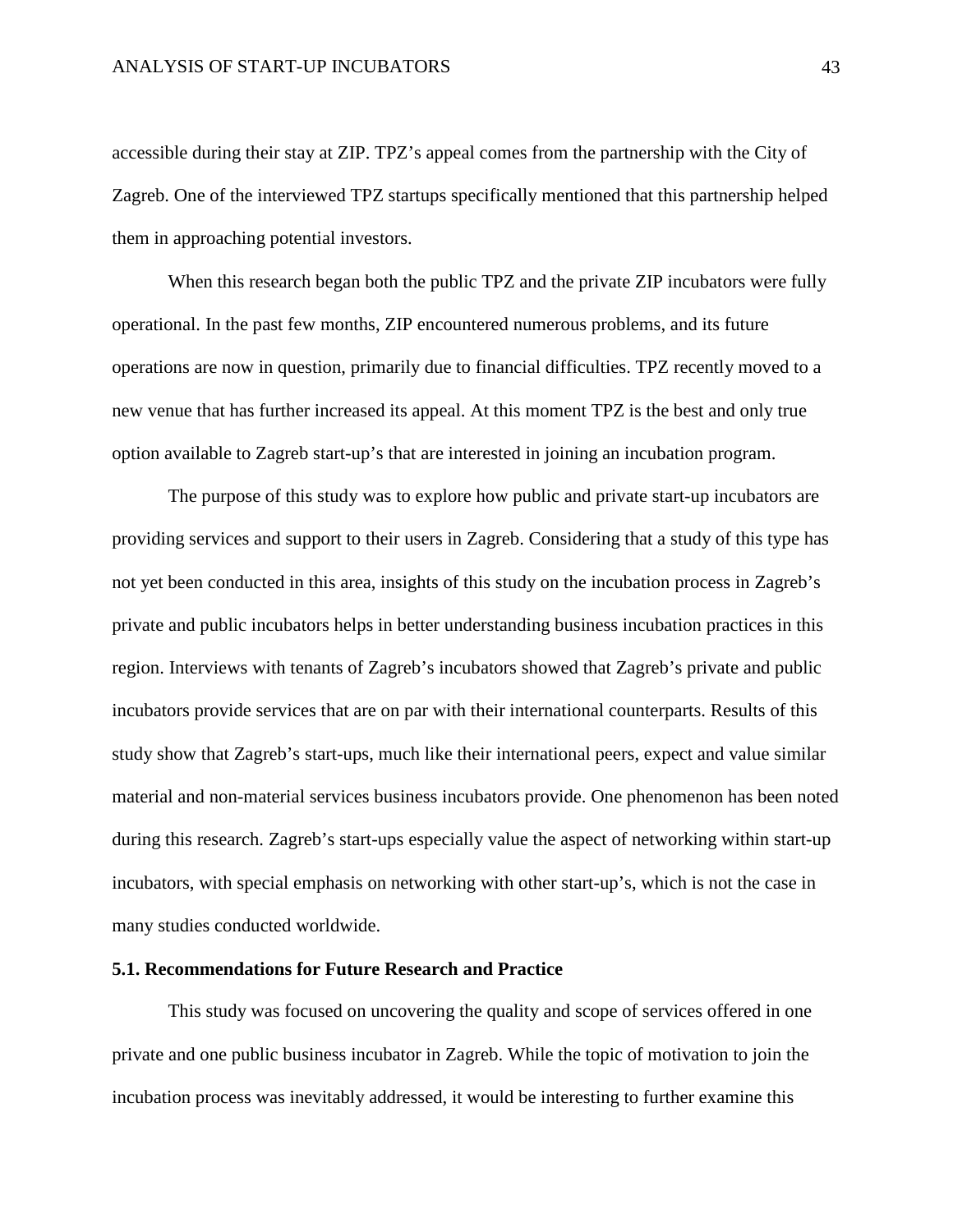topic. An impression formed by the researcher during the research process was that vast majority of interviewed start-ups approached the incubation period as a "practice run", rather than as an opportunity to develop their start-up into a serious business venture.

Furthermore, a deeper research on the complexities of start-up culture in Croatia would be beneficial. All interviewed start-ups made a clear distinction that they are not regular young companies. All of them distinctly addressed to themselves as "start-ups". Examining what constitutes a "start-up" as opposed to a "regular young company" would be beneficial in order to clear up some terminology inconsistencies within the body of literature addressing business incubation.

Further research on the services provided to Zagreb start-ups should incorporate the perspective of the start-up incubators as well. In-depth interviews with managers of the two examined incubators would be beneficial in creating an over encompassing picture of the start-up infrastructure in Zagreb.

This study uncovered that Zagreb start-up's especially value networking with their peers within the incubator, as opposed to findings of similar studies. An extensive study of networking practices within Croatian business incubators, as well as a wider business community might prove to be quite interesting in that respect.

Findings of this study shed light on how tenants of start-up incubators perceive services and support provided to them, the extent to which they use it and what they value and need most in the incubation process. This information may prove to be beneficial to Zagreb start-up incubators in adjusting their approach to better suit the needs of their tenants. Overall, tenants of both incubators were satisfied with the quality of services and support provided to them, but they also proposed possible improvements. ZIP tenants mentioned the lack of space, while TPZ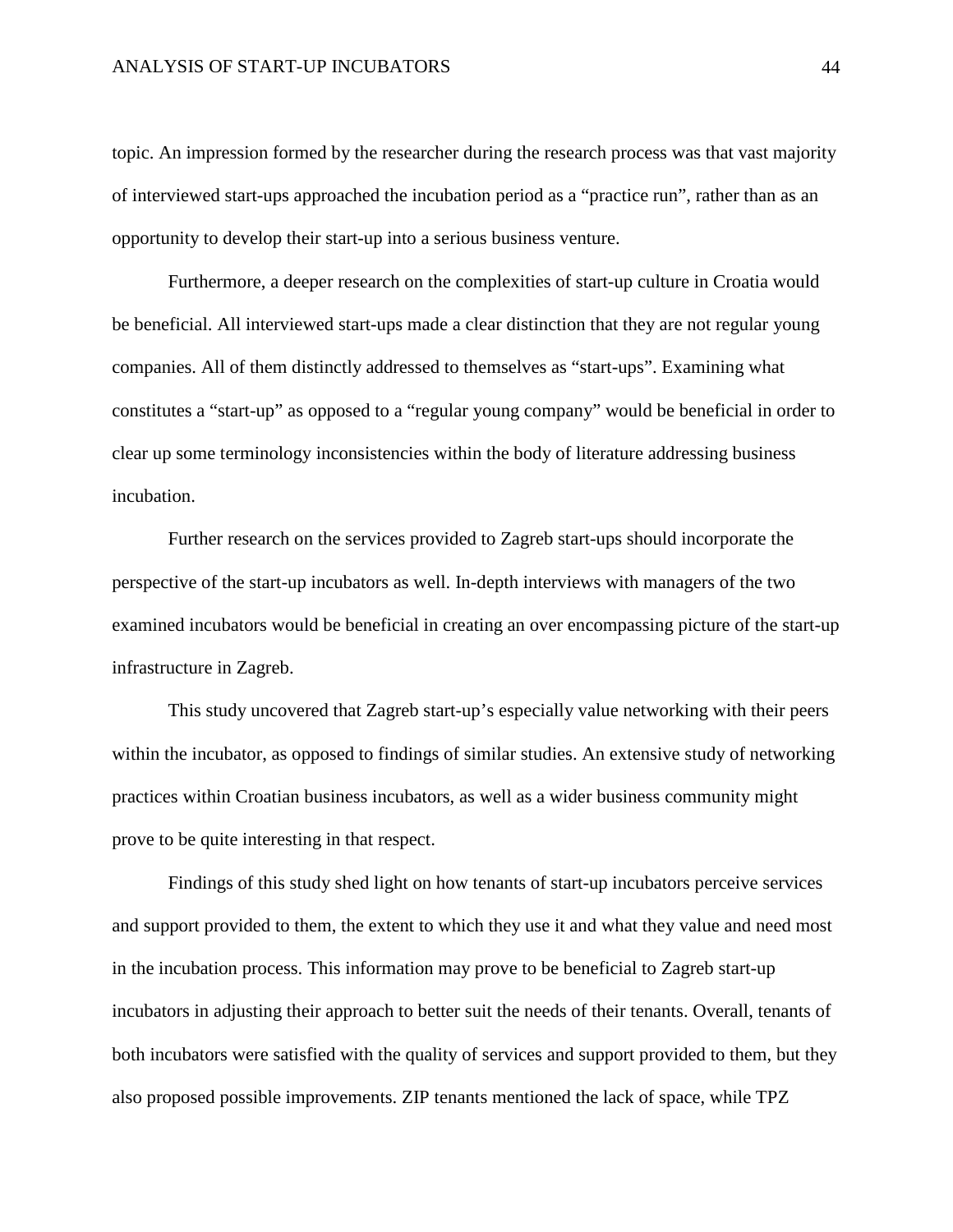tenants noted the lack of a lab traditional workshop that would greatly improve the experience of start-ups that are technically oriented. TPZ start-up also expressed the need for a more hands-on mentoring approach. An impression formed by the researcher is that a dedicated mentoring program would be beneficial for TPZ start-ups. TPZ start-ups proposed a less restrictive funding program than the one currently offered in their incubator, while ZIP start-ups asked for more transparency in ZIP advertising which offered financial support before signing them up, but that promise was never fulfilled.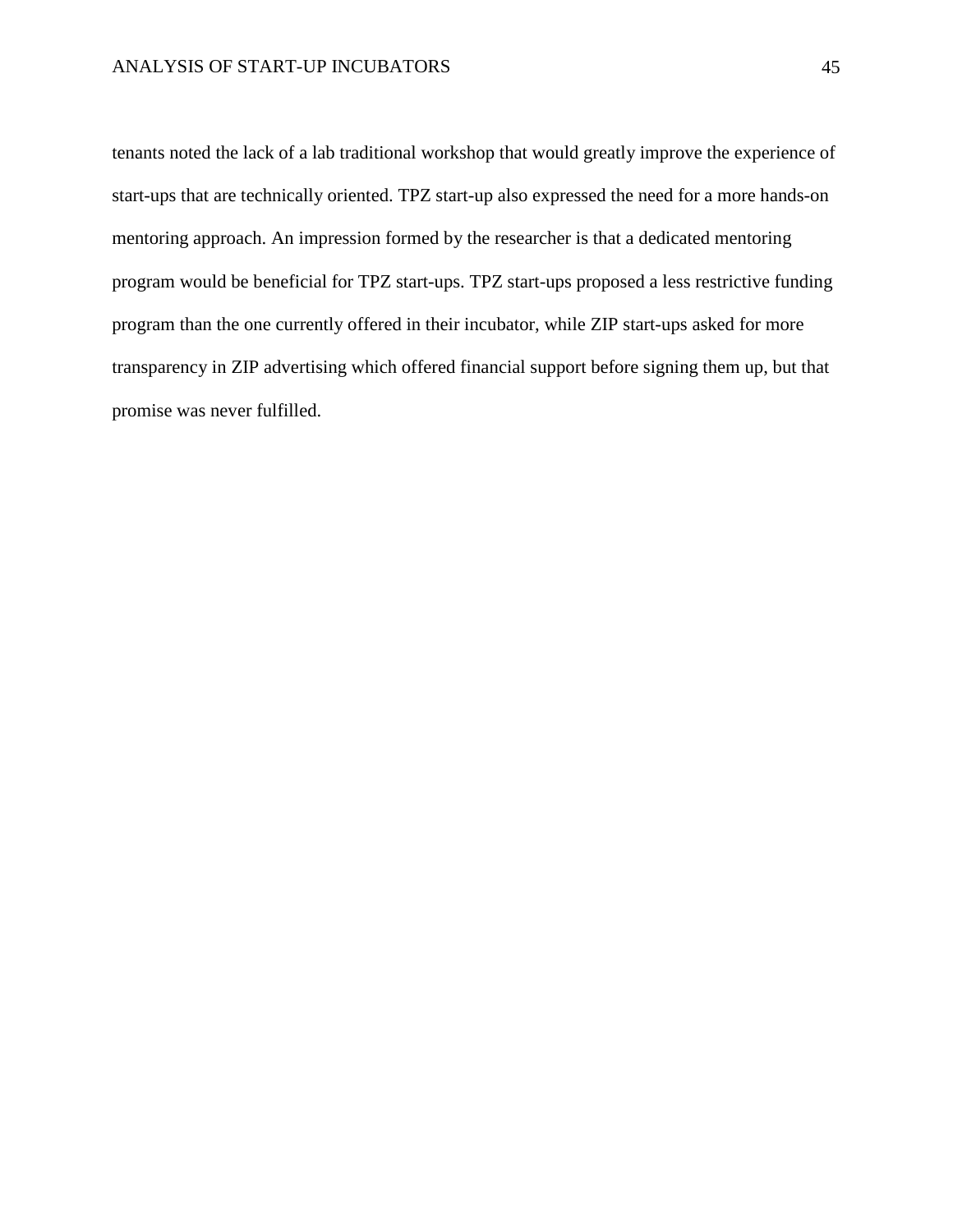#### References

- Al-Mubaraki, H. M., & Busler, M. (2014). Incubator successes: Lessons learned from successful incubators towards the twenty-first century. *World Journal of Science, Technology and Sustainable Development, 11*(1), 44-52. https://doi.org/10.1108/WJSTSD-08-2013-0030
- Al-Mubaraki, H., Muhammad, A. H., & Busler, M. (2015). Categories of incubator success: A case study of three New York incubator programmes. *World Journal of Science, Technology and Sustainable Development, 12*(1), 2-12. https://doi.org/10.1108/WJSTSD-06-2014-0006
- Anderson, B. B., & Al-Mubaraki, H. (2012). The gateway innovation center: Exploring key elements of developing a business incubator. *World Journal of Entrepreneurship, Management and Sustainable Development, 8*(4), 208-216. https://doi.org/10.1108/20425961211276598
- Arlotto, J., Sahut, J., & Teulon, F. (2011). What is the performance of incubators? The point of view of coached entrepreneurs. *International Journal of Business, 16*(4), 341-352. Retrieved from https://hal.archives-ouvertes.fr/hal-00771825/document
- Ayatse, F. A., Kwahar, N., & Iyortsuun, A. S. (2017). Business incubation process and firm performance: An empirical review. Journal of Global Entrepreneurship Research, 7(1), 1- 17. doi:10.1186/s40497-016-0059-6
- Caiazza, R. (2014). Benchmarking of business incubators. *Benchmarking, 21*(6), 1062-1069. https://doi.org/10.1108/BIJ-01-2013-0011
- Carayannis, E. G., & von Zedtwitz, M. (2005). Architecting gloCal (global–local), real-virtual incubator networks (G-RVINs) as catalysts and accelerators of entrepreneurship in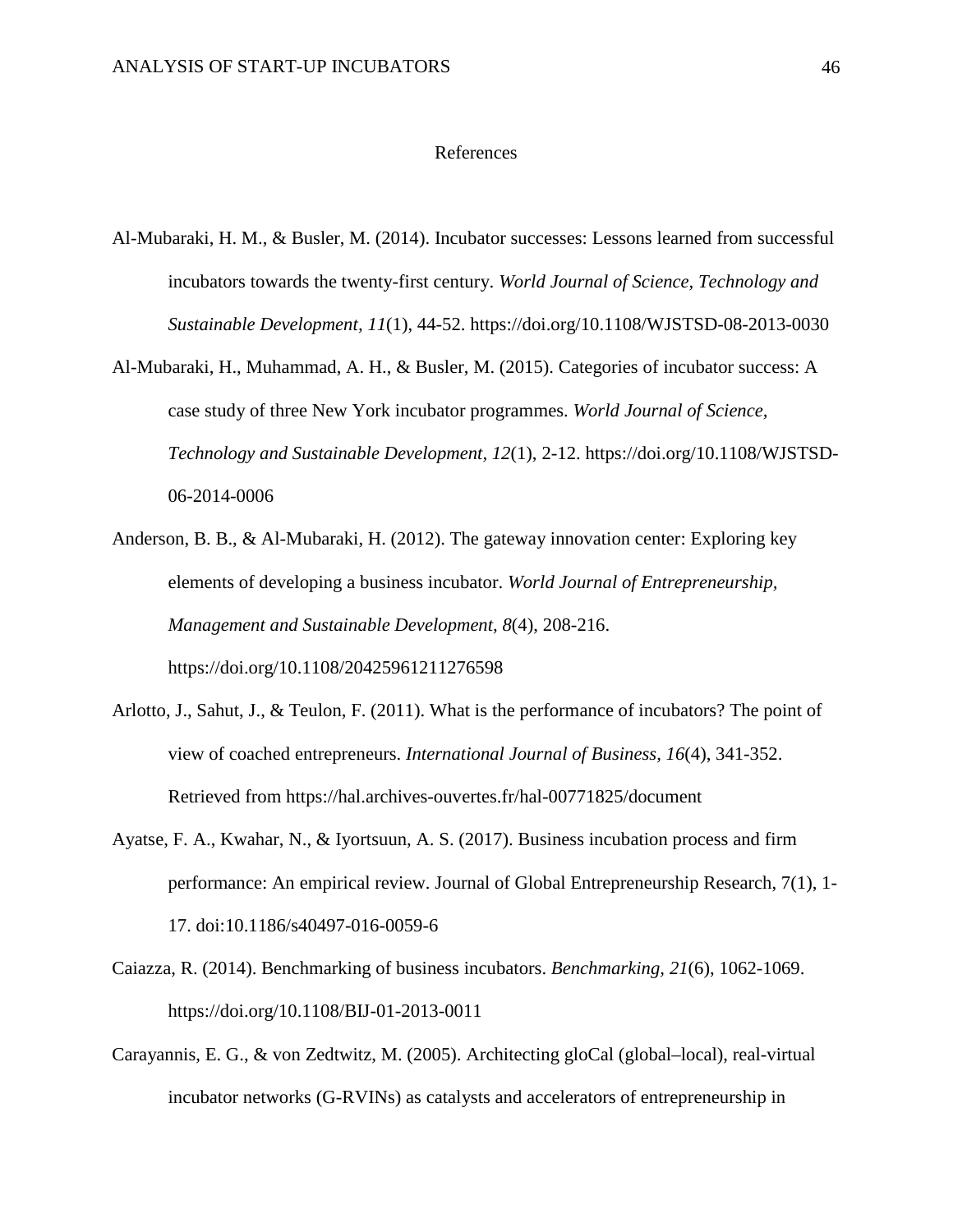transitioning and developing economies: Lessons learned and best practices from current development and business incubation practices. *Technovation, 25*(2), 95-110. https://doi.org/10.1016/S0166-4972(03)00072-5

- Carvalho, L. M. C., & Galina, S. V. (2015). The role of business incubators for start-ups development in Brazil and Portugal. *World Journal of Entrepreneurship, Management and Sustainable Development, 11*(4), 256-267. https://doi.org/10.1108/WJEMSD-05- 2015-0023
- Chan, K. F., & Lau, T. (2005). Assessing technology incubator programs in the science park: The good, the bad and the ugly. *Technovation, 25*(10), 1215-1228. https://doi.org/10.1016/j.technovation.2004.03.010
- Creswell, J. W. (2007). *Qualitative inquiry and research design: Choosing among five approaches* (2nd ed.). Los Angeles: SAGE Publications.
- Creswell, J. W. (2014). *Research design: Qualitative, quantitative, and mixed methods approaches* (4th ed.). Thousand Oaks: SAGE Publications.
- Deák, C., & Podmetina, D. (2013). Learning from best practices of business incubation of hightech start-ups. *ISPIM Conference Proceedings, Manchester*: 1-21. Retrieved from http://real.mtak.hu/42512/
- Denscombe, M. (2010). *The good research guide: For small-scale social research projects* (4th ed.). Maidenhead, England: McGraw-Hill/Open University Press.
- Himanen, P., Au, A., & Margulies, P. (2011). The New Incubators. *World Policy Journal, 28*(3), 22-34. Retrieved from<http://www.jstor.org/stable/41479283>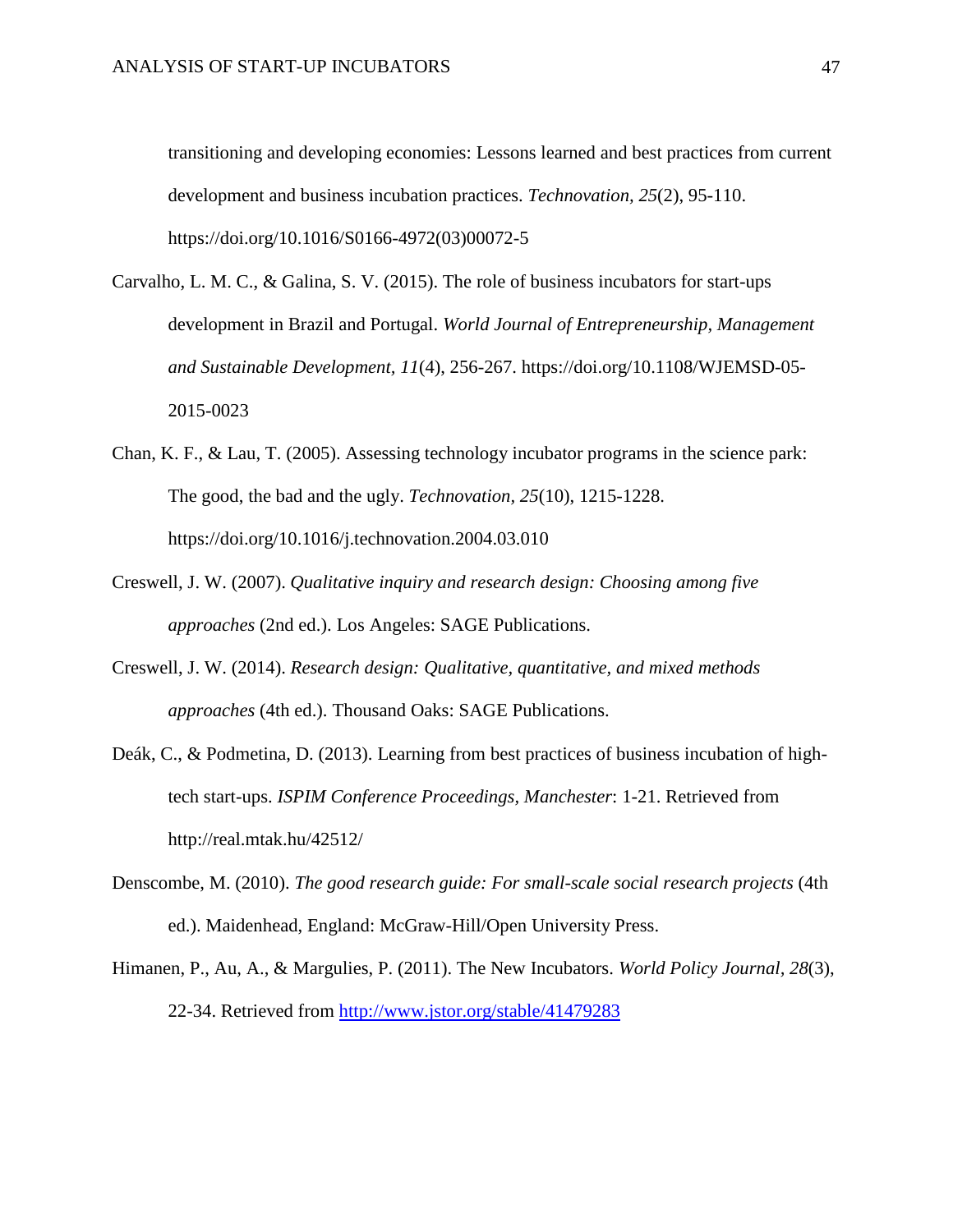- Isabelle, D. A. (2013). Key factors affecting a technology entrepreneur's choice of incubator or accelerator. *Technology Innovation Management Review*, *3*(2), 16-22. Retrieved from https://ir.library.carleton.ca/pub/12247
- Merriam, S. B., & Tisdell, E. J. (2016). *Qualitative research: A guide to design and implementation* (Fourth ed.). San Francisco, CA: Jossey-Bass, a Wiley brand.
- Mian, S., Lamine, W., & Fayolle, A. (2016). Technology business incubation: An overview of the state of knowledge. *Technovation*, 50-51, 1-12. https://doi.org/10.1016/j.technovation.2016.02.005
- OECD (2010). *Technology incubators*. OECD Innovation Policy Platform. Retrieved from <http://www.oecd.org/innovation/policyplatform/48136826.pdf>

OECD paper on technology incubators.

- Pettersen, I. B., Aarstad, J., Høvig, Ø. S., & Tobiassen, A. E. (2016). Business incubation and the network resources of start-ups. *Journal of Innovation and Entrepreneurship, 5*(1), 1-17. https://doi.org/10.1186/s13731-016-0038-8
- Phan, P. H., Siegel, D. S., & Wright, M. (2005). Science parks and incubators: Observations, synthesis and future research. *Journal of Business Venturing, 20*(2), 165-182. https://doi.org/10.1016/j.jbusvent.2003.12.001
- Robehmed, N. (2013, December 16). What is a Startup? *Forbes*. Retrieved from [https://www.forbes.com/sites/natalierobehmed/2013/12/16/what-is-a](https://www.forbes.com/sites/natalierobehmed/2013/12/16/what-is-a-startup/#4b4c68994044)[startup/#4b4c68994044](https://www.forbes.com/sites/natalierobehmed/2013/12/16/what-is-a-startup/#4b4c68994044)
- Sherman, H. D. (1999). Assessing the intervention effectiveness of business incubation programs on new business start-ups. *Journal of Developmental Entrepreneurship, 4*(2), 117-133.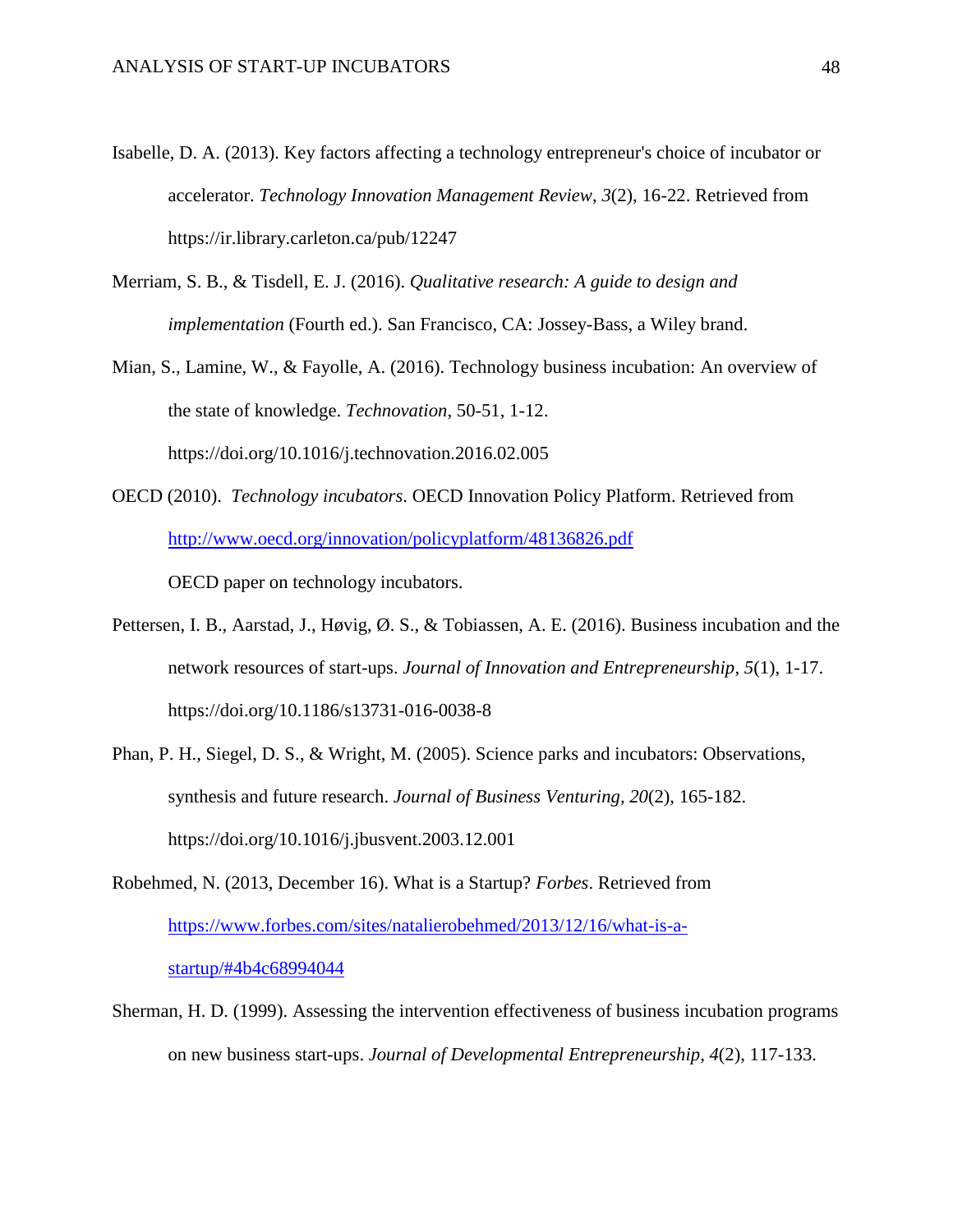- Tavoletti, E. (2013). Business incubators: Effective infrastructures or waste of public money? Looking for a theoretical framework, guidelines and criteria*. Journal of the Knowledge Economy, 4*(4), 423-443. https://doi.org/10.1007/s13132-012-0090-y
- Taylor, S. J., Bogdan, R., & DeVault, M. (2015). *Introduction to qualitative research methods: a guidebook and resource.* Retrieved from http://ebookcentral.proquest.com
- Theodorakopoulos, N., K. Kakabadse, N., & McGowan, C. (2014). What matters in business incubation? A literature review and a suggestion for situated theorising. Journal of Small Business and Enterprise Development, 21(4), 602-622. doi:10.1108/JSBED-09-2014- 0152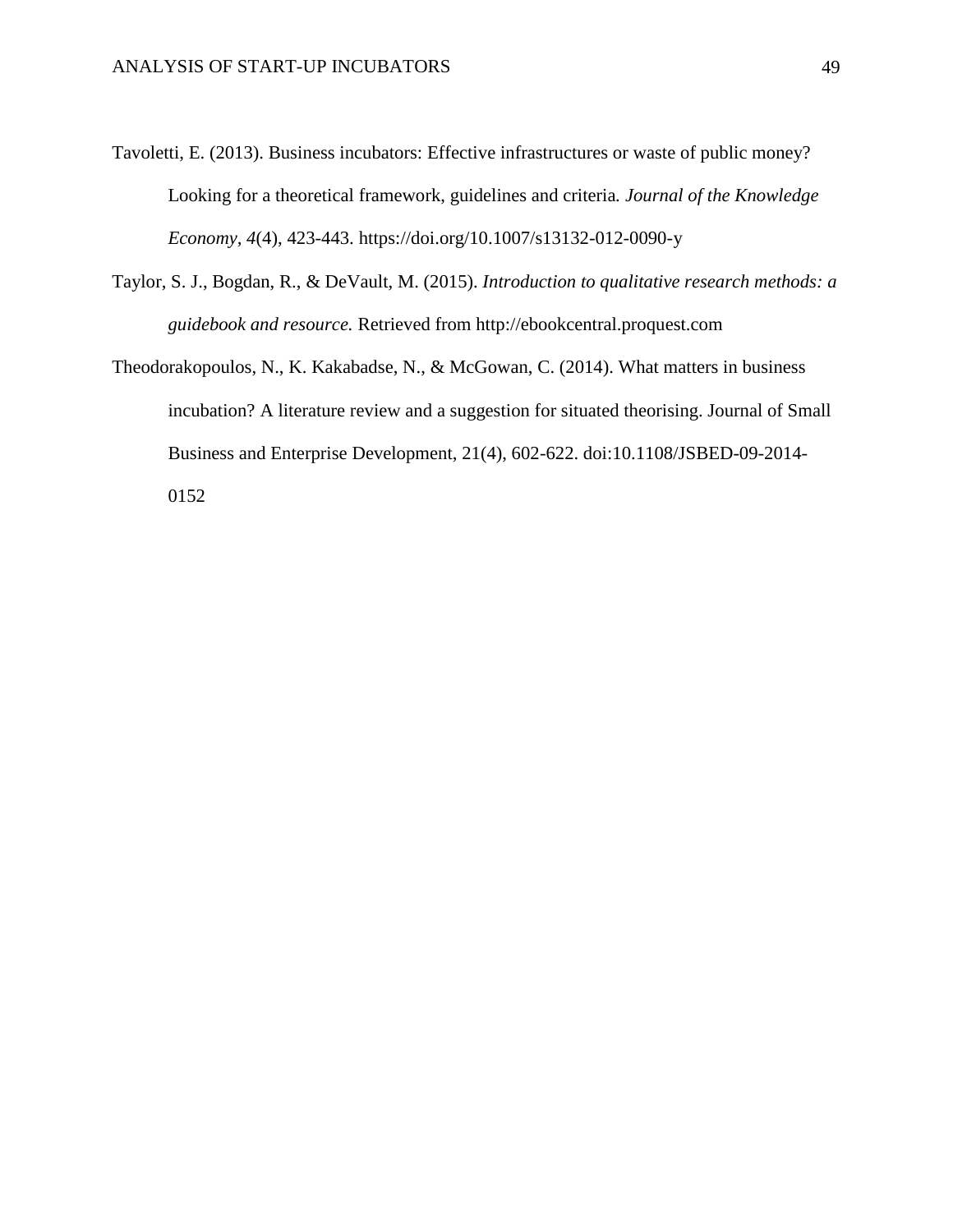#### Appendix A

#### E-mail sent to Start-up Representatives

<span id="page-50-0"></span>Subject: Pomoć kod istraživanja: Start-up inkubatori u Gradu Zagrebu

Poštovani, moje ime je Jelena Putarek i u sklopu MS programa "Service Leadership and Innovation" na RIT Croatia provodim istraživanje o start-up inkubatorima u Gradu Zagrebu. Svrha istraživanja je stjecanje dubljeg uvida o samom procesu poslovne inkubacije, kao i uslugama koje se mladim poduzetnicima nude u Gradu Zagrebu. Istraživanje je bazirano na nestrukturiranim intervjuima sa predstavnicima poduzeća koja su locirana u inkubatorima/tehnološkim parkovima. Svi prikupljeni odgovori i identitet ispitanika biti će zaštićeni, a rezultati istraživanja će biti dostupni svim sudionicima.

Ovim putem Vas molim za dopuštenje provođenja istraživanja u Tehnološkom parku Zagreb te pomoć u provedbi istoga. Da bi istrazivanje bilo valjano trebaju nam tri voljna sudionika (predstavnika poduzeća lociranih u TPZ-u). Bila bih Vam zahvalna ako biste mi omogućili pristup potencijalnim sudionicima i pružili podršku prilikom dogovaranja suradnje s njima.

Za sva dodatna pitanja i informacije o istraživanju, možete me kontaktirati na ovu e-mail adresu ili broj telefona: 098/971-6330.

Unaprijed zahvaljujem,

Jelena Putarek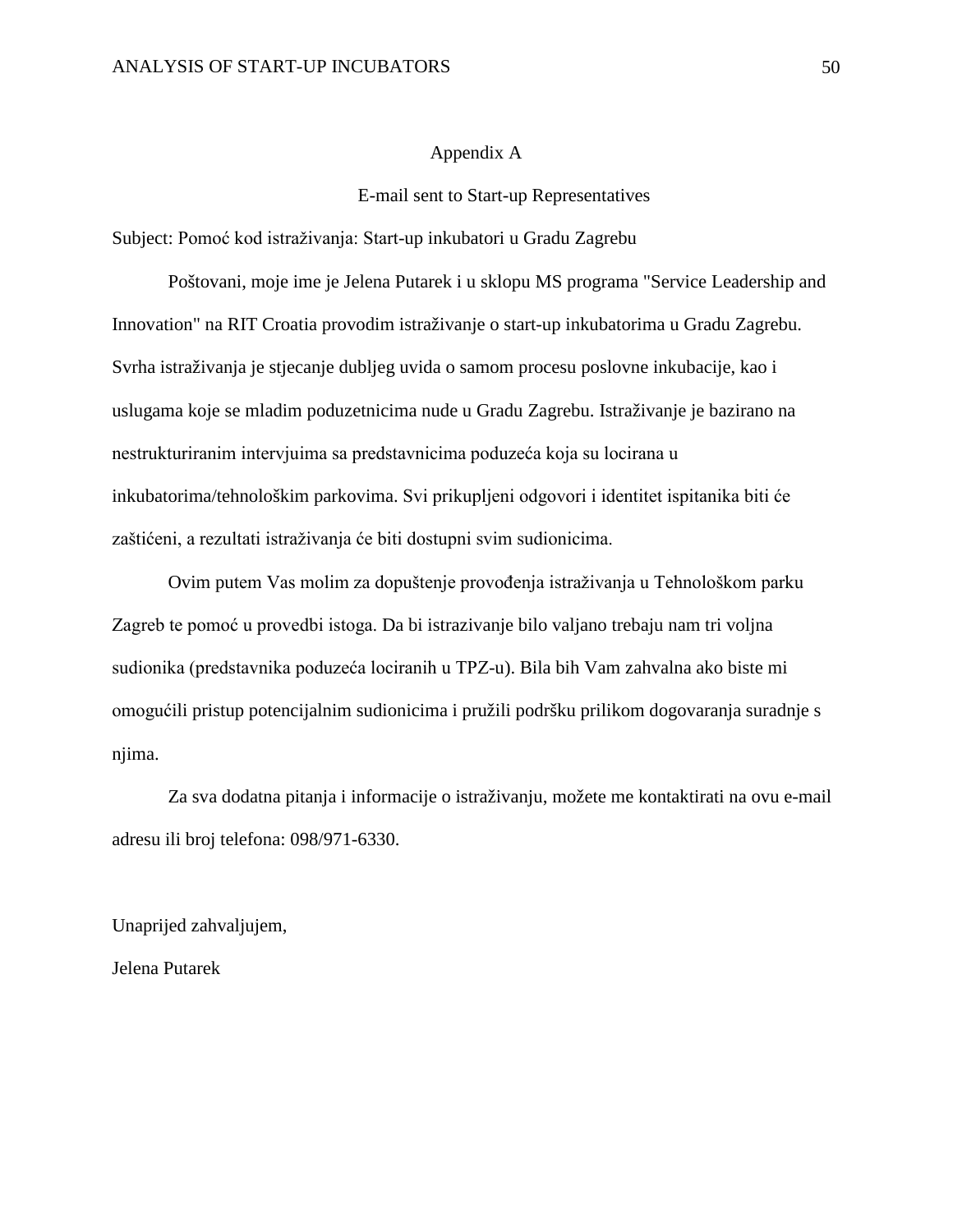#### Appendix B

#### Interview Questions for Start-up Representatives

<span id="page-51-0"></span>What were your expectations of business incubators prior to joining the incubator?

Which services did you need the most prior to joining?

What was your motivation for joining the incubator program in the first place?

Which services do you use?

Which services do you find most valuable?

Which services could be improved and how?

What is missing?

In your opinion, what was the main benefit of joining?

Since joining, have you found new, unexpected benefits and values that weren't expected

prior to joining?

Which services don't you use and why?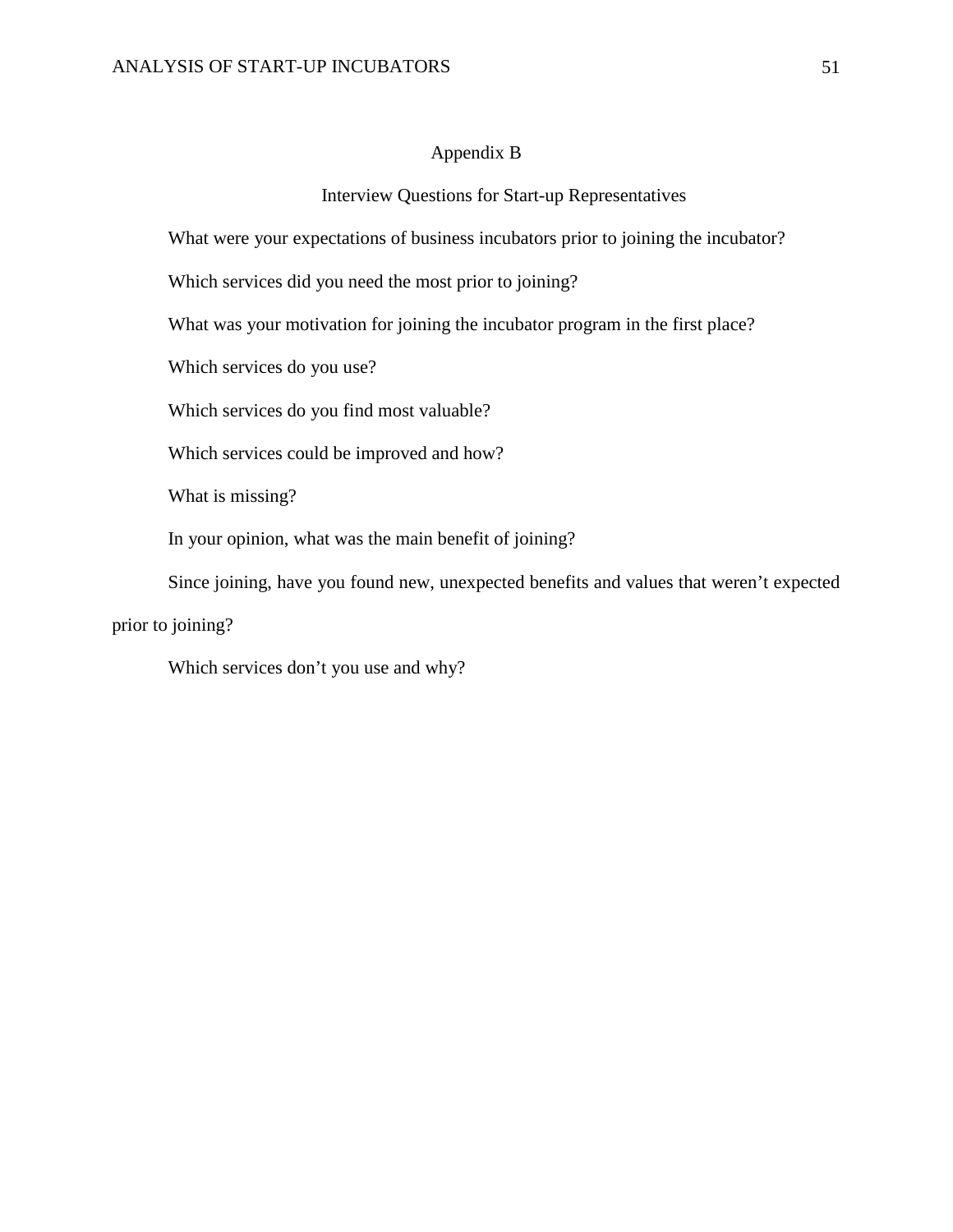## Appendix C

## List of Themes and Sub-Themes

<span id="page-52-0"></span>

| <b>Theme</b>                     | <b>Sub-theme</b>                     |
|----------------------------------|--------------------------------------|
| General information on start-ups | Stage of venture                     |
|                                  | Prior experience in other incubators |
| Motivation for joining           | Financial support                    |
|                                  | Infrastructure                       |
|                                  | Good location of the incubator       |
|                                  | Business support services            |
|                                  | Mentoring                            |
|                                  | Networking                           |
|                                  | Flexibility of the program           |
| Infrastructure                   | Office space                         |
|                                  | Meeting rooms                        |
|                                  | Conference rooms                     |
| Business support services        | Mentoring                            |
|                                  | Education                            |
|                                  | Legal services                       |
|                                  | Accounting                           |
| Networking                       | Networking with mentors              |
|                                  | Networking with other start-ups      |
|                                  | Networking with potential investors  |